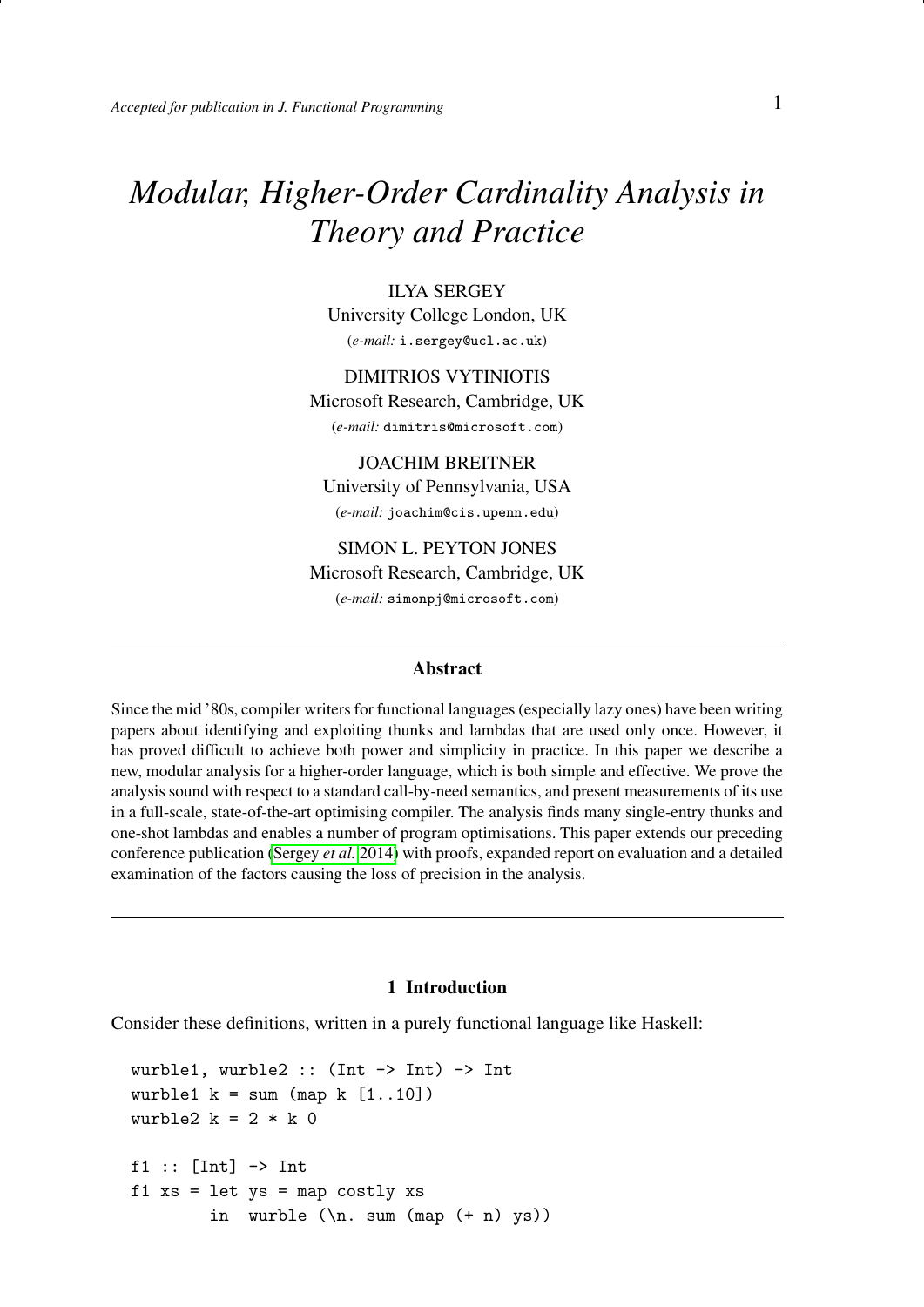Here we assume that costly is some function that is expensive to compute and wurble is either wurble1 or wurble2. If we replace ys by its definition, we could transform f1 into f2:

# f2 xs = wurble  $(\n\cdot)$  sum (map  $(+ n)$  (map costly xs)))

An optimising compiler can now use *short-cut deforestation* to fuse the two maps into one, eliminating the intermediate list altogether, and offering a substantial performance gain (Gill *[et al.](#page-40-0)* [1993\)](#page-40-0).

Does this transformation make the program run faster or slower? It depends on wurble! For example, wurble1 calls its function argument ten times, so if wurble  $=$  wurble1, function f2 would compute costly ten times for each element of xs; whereas f1 would do so only once. On the other hand if wurble  $=$  wurble 2, which calls its argument exactly once, then f2 is just as efficient as f1, and short-cut deforestation can improve it further.

The reverse is also true. If the programmer writes f2 in the first place, the *full laziness transformation* [\(Peyton Jones](#page-41-1) *et al.* [1996\)](#page-41-1) will float the sub-expression (map costly xs) out of the \n-expression, so that it can be shared. That would be good for wurble1 but bad for wurble2.

What is needed is an analysis that can provide a sound approximation of how often a function is called – we refer to such an analysis as a *cardinality analysis*. An optimising compiler can then use the results of the analysis to guide its transformations. In this paper we provide just such an analysis:

- We define two different, useful forms of cardinality, namely (a) how often a function is called, and (b) how often a thunk is forced in a lazy language (Section [2\)](#page-2-0). Of these, the former is relevant under both call-by-need and call-by-value, while the latter is specific to call-by-need.
- We present a backwards analysis that can soundly and efficiently approximate both forms of cardinality for a non-strict, higher-order language (Section [3\)](#page-5-0). A significant innovation is our use of *call demands* to model the usage of a function; this makes the analysis both powerful and modular.
- We prove that our algorithm is sound; for example if it claims that a function is called at most once, then it really is (Section [4\)](#page-14-0). This proof is not at all straightforward, because it must take account of sharing — that is the whole point! So we cannot use standard denotational techniques, but instead must use an operational semantics that models sharing explicitly.
- We formalise a number of program optimisations enabled by the results of the cardinality analysis, prove them sound and, what is equally important, improving in the sense of [Moran & Sands](#page-41-2) [\(1999\)](#page-41-2) (Section [5\)](#page-18-0).
- We have implemented our algorithm by extending the Glasgow Haskell Compiler (GHC), a state-of-the-art optimising compiler for Haskell. Happily, the implementation builds directly on GHC's current strictness and absence analyser, and is both simple and efficient (Section [6\)](#page-22-0).
- We measured how often the analysis finds one-shot lambdas and single-entry thunks (Section [7\)](#page-27-0); and how much this knowledge improved the performance of real programs (Sections [7.1–](#page-27-1)[7.2\)](#page-30-0). The analysis proves quite effective in that many one-shot lambdas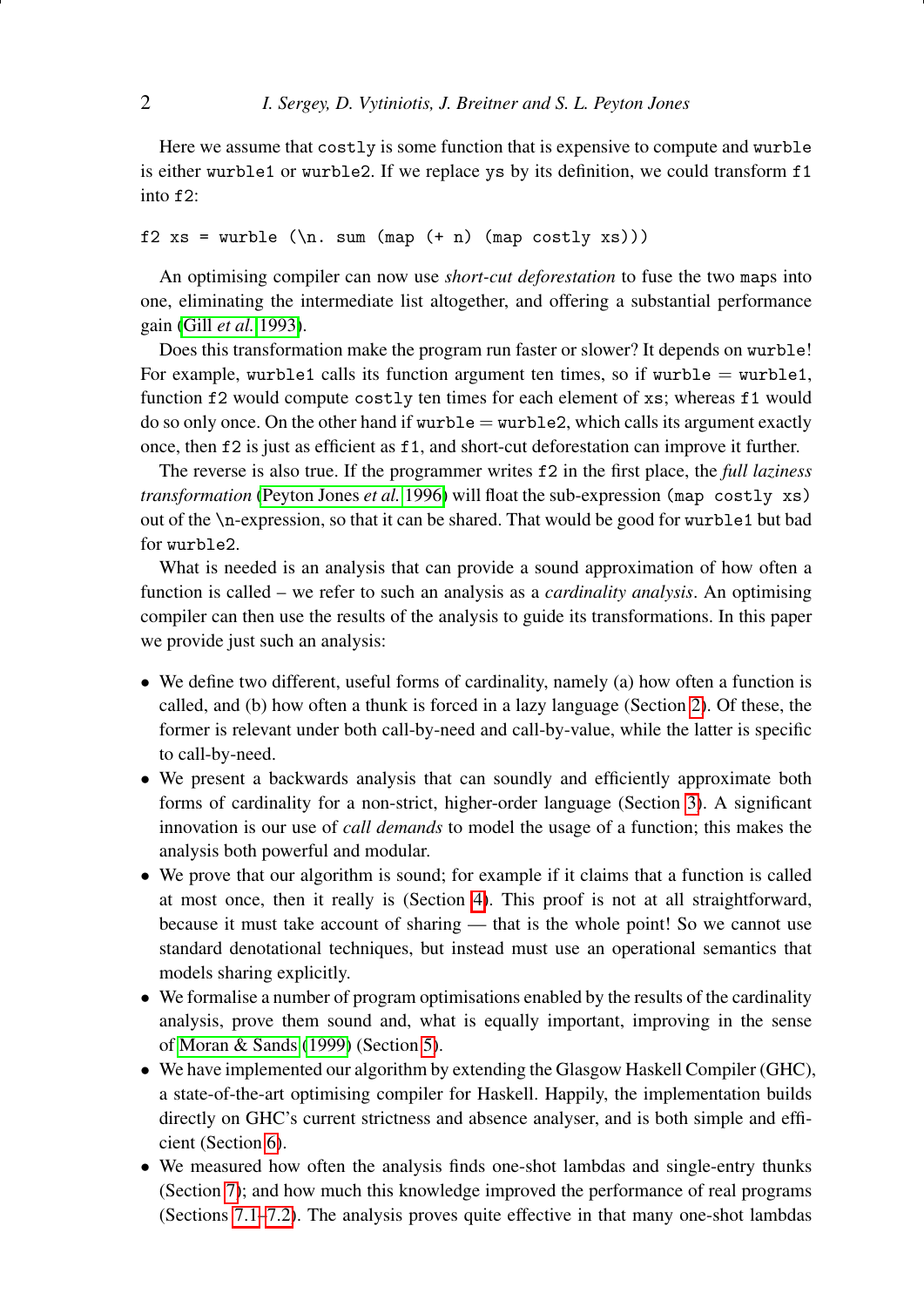and single-entry thunks are detected (in the range 0-30%, depending on the program). Improvements in performance are modest but consistent (a few percent): programs already optimised by GHC are a challenging target!

• We also measure how precise the analysis is, by comparing the static results with dynamic measurements using an instrumented runtime (Section [7.3\)](#page-30-1), and explain the typical cases where the analysis as designed cannot be more precise.

Before this work, GHC conservatively assumed that every thunk could be entered more than once, and every lambda called more than once, thus losing useful opportuities for optimisation, as quantified in Section [7.](#page-27-0) We discuss other related work in Section [8.](#page-36-0) Distinctive features of our work are (a) the notion of call demands, (b) a full implementation measured against a state-of-the-art optimising compiler, and (c) the combination of simplicity with worthwhile performance improvements due to enabled optimisations.

This is a longer version of a paper "Modular, Higher-Order Cardinality Analysis in Theory and Practice" by [Sergey](#page-41-0) *et al.* [\(2014\)](#page-41-0), containing proofs, an expanded report on evaluation, and detailed examination of the factors causing the loss of precision in the analysis.

#### 2 What is cardinality analysis?

<span id="page-2-0"></span>Cardinality analysis answers three inter-related questions, in the setting of a non-strict, pure functional language like Haskell:

- How many times is a particular, syntactic lambda-expression *called* (Section [2.1\)](#page-2-1), a question that is complicated by currying in a higher-order language like Haskell (Section [2.2\)](#page-3-0)?
- Which components of a data structure are *never evaluated*; that is, are *absent* (Section [2.3\)](#page-3-1)?
- How many times is a particular, syntactic thunk *evaluated* (Section [2.4\)](#page-4-0)?

#### *2.1 Call cardinality*

<span id="page-2-1"></span>We saw in the introduction an example where it is helpful to know when a function calls its argument at most once. A lambda that is called at most once is called a *one-shot lambda*, and they are fairly common in functional programming: for example, a *continuation* is usually one-shot. So cardinality analysis can be a big win when optimising continuationheavy programs.

Nor is that all. As we saw in the Introduction, inlining under a one-shot lambda (to transform f1 into f2) allows short-cut deforestation to fuse two otherwise-separate calls of map. But short-cut deforestation *itself* introduces many calls of the function build:

```
build :: (forall b. (a \rightarrow b \rightarrow b) \rightarrow b \rightarrow b) \rightarrow [a]
build g = g (:) []
```
You can see that build calls its argument exactly once, and inlining ys in calls like (build  $(\cn, \ldots, \ns...)$ ) turns out to be crucial to making short-cut deforestation work in practice. Gill devotes a section of his thesis to elucidating this point [\(Gill 1996,](#page-40-1)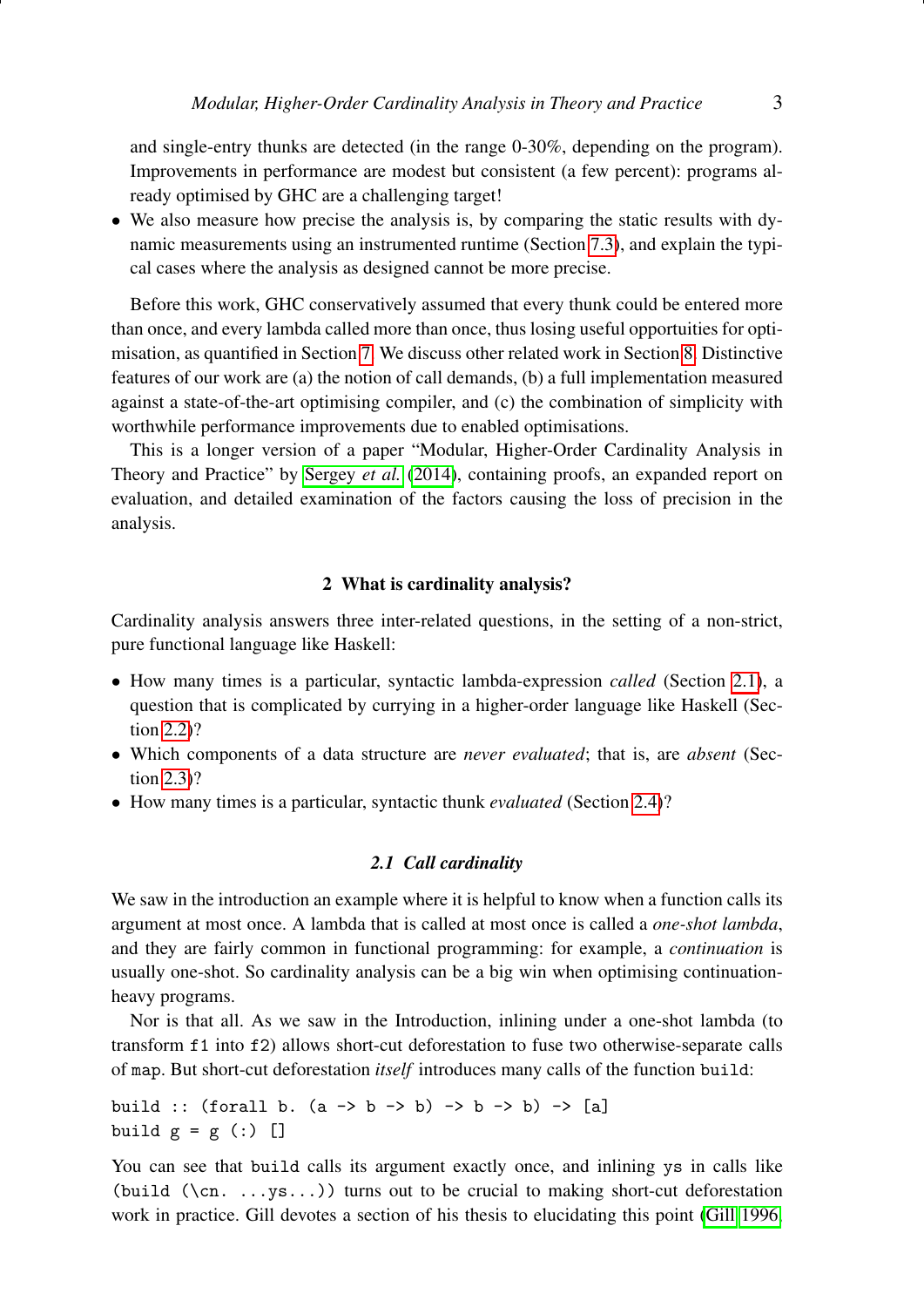Chapter 4.3). Gill lacked an analysis for one-shot lambdas, so his implementation (which was extant in GHC until recently) relied on a gross hack: he taught GHC's optimiser to behave specially for build itself, and a couple of other functions. No user-defined function will have this good behaviour. Our analysis subsumes the hack, by providing an analysis that deduces the correct one-shot information for build, as well as many other functions.

# *2.2 Currying*

<span id="page-3-0"></span>In a higher-order language with curried functions, we need to be careful about the details. For example, consider

```
f3 a = zowzy a (\xi x.1et t = costly x in \xi y. t+y)zowzy1 a \, g = g \, 2 \, a + g \, 3 \, azowzy2 a g = sum (map (g a) [1..1000])
```
If zowzy was zowzy1, then in f3 it would be best to inline t at its use site, thus:

```
f4 a = zowzy1 a (\x\cdot \y. \cos t)y x + y)
```
The transformed  $f4$  is much better than  $f3$ : it avoids allocating a thunk for  $t$ , and avoids allocating a function closure for the  $\y$ . But if f3 called zowzy2 instead, such a transformation would be disastrous. Why? Because zowzy2 applies its argument g to one argument a, and the function thus computed is applied to each of 1000 integers. In f3 we will compute (costly a) once, but f4 will compute it 1000 times, which is arbitrarily bad.

So our analysis of zowzy2 must be able to report "zowzy2's argument g is called<sup>[1](#page-3-2)</sup> once, and the result is called many times". We formalise this by giving a *usage signature* to zowzy, like this:

$$
\begin{array}{lll}\texttt{zowzy1} & :: & U \to C^{\omega}(C^1(U)) \to \bullet\\ \texttt{zowzy2} & :: & U \to C^1(C^{\omega}(U)) \to \bullet \end{array}
$$

The notation  $C^{00}(C^1(U))$  is a *usage demand*: it describes how a (function) value is used. The demand type  $U \to C^{\omega}(C^1(U)) \to \bullet$  describes how a function uses its *arguments*, therefore it gives a usage demand for each argument<sup>[2](#page-3-3)</sup>. Informally, the  $C^1(d)$  means "this argument is called *once*, and the result is used with usage  $d$ ", whereas  $C^{ \omega}(d)$  means "this argument may be called many times, with *each* result used with usage d". The U means "is used in some unknown way (which includes not being used at all)". Note that zowzy1's second argument *precise* usage is  $C^{00}(C^{1}(U))$ , *not*  $C^{00}(C^{00}(U))$ ; that is, in all cases the result of applying g to one argument is then called only once.

# *2.3 Absence*

<span id="page-3-1"></span>Consider this function

f  $x = \text{case } x \text{ of } (p,q) \rightarrow \text{$ 

<span id="page-3-2"></span><sup>&</sup>lt;sup>1</sup> We will always use "called" to mean "applied to one argument".

<span id="page-3-3"></span><sup>&</sup>lt;sup>2</sup> The " $\bullet$ " has no significance; we are just used to seeing something after the final arrow!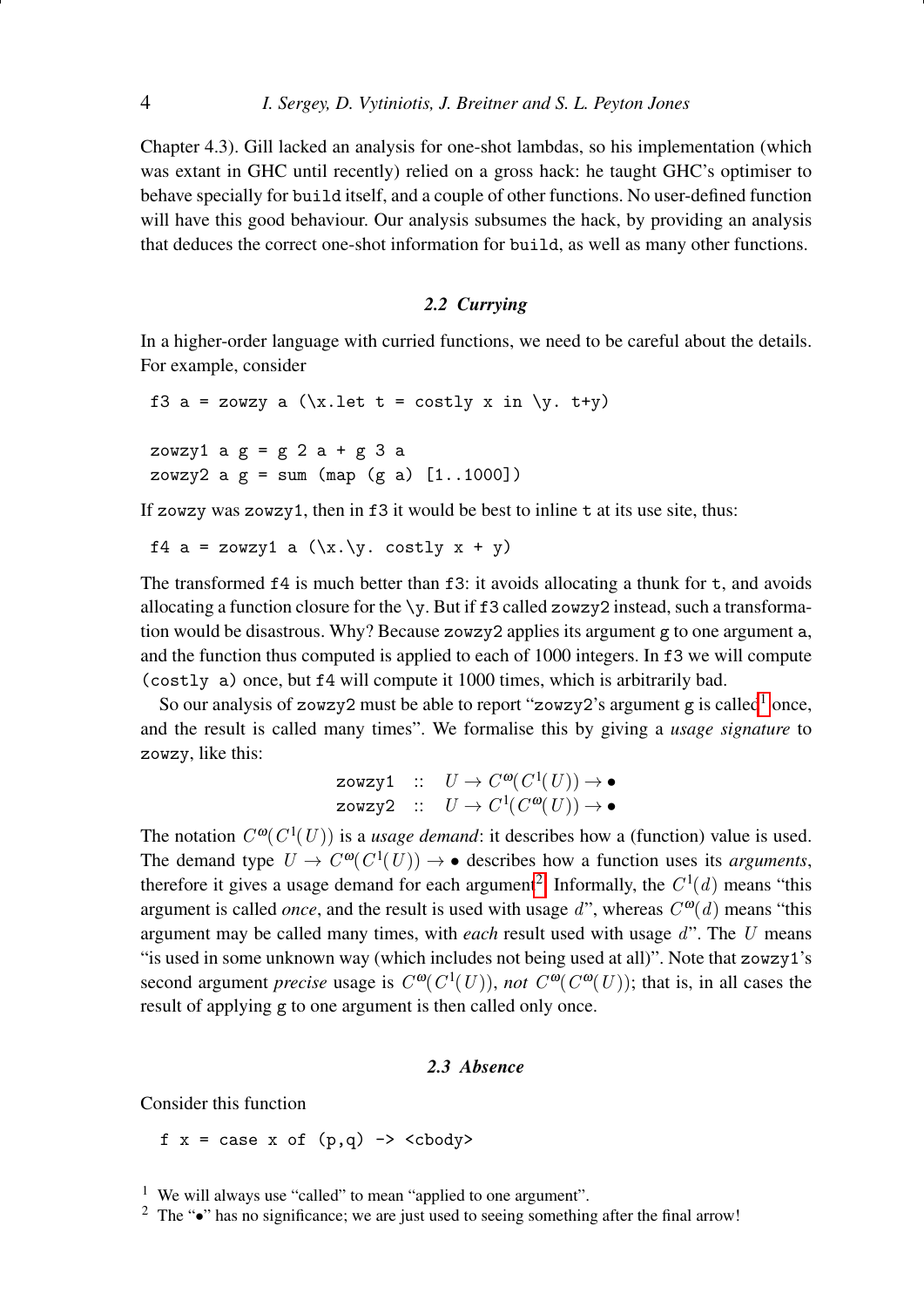A strictness analyser can see that f is strict in x, and so can use call-by-value. Moreover, rather than allocate a pair that is passed to f, which immediately takes it apart, GHC uses a worker/wrapper transformation to pass the pieces separately, thus:

```
f x = case x of (p,q) \rightarrow fw p qfw p q =  <cbody>
```
Now f (the "wrapper") is small, and can be inlined at f's call sites, often eliminating the allocation of the pair; meanwhile fw (the "worker") does the actual work. Strictness analysis, and the worker/wrapper transform to exploit its results, are hugely important to generating efficient code for lazy programs [\(Peyton Jones & Partain 1994;](#page-41-3) [Peyton Jones &](#page-41-4) [Santos 1998\)](#page-41-4).

In general, f's right-hand side often does not have a *syntactically visible* case expression. For example, what if  $f$  simply called another function  $g$  that was strict in  $x$ ? Fortunately the worker/wrapper transform is easy to generalise. Suppose the right-hand side of f was just <fbody>. Then we would transform to

 $f x = case x of (p,q) \rightarrow fw p q$ fw  $p q = let x = (p,q) in *Stody*$ 

Now we hope that the binding for x will cancel with case expressions in  $\lt$ fbody>, and indeed it usually proves to be so [\(Peyton Jones & Santos 1998\)](#page-41-4).

But what if <fbody> did not use q at all? Then it would be stupid to pass q to fw. We would rather transform to:

$$
f x = case x of (p,q) \rightarrow fw p
$$
  

$$
fw p = let x = (p, error "urk") in (fbody>
$$

This turns out to be very important in practice. Programmers seldom write functions with wholly-unused arguments, but they frequently write functions that use only *part* of their argument, and ignoring this point leads to large numbers of unused arguments being passed around in the "optimised" program after the worker-wrapper transformation. Absence analysis has therefore been part of GHC since its earliest days [\(Peyton Jones & Partain 1994\)](#page-41-3), but it has never been formalised. In the framework of this paper, we give f from the last code fragment a usage signature like this:

 $f :: U(U, A) \rightarrow \bullet$ 

The  $U(U, A)$  indicates that the argument is a product type; that is, a data type with just one constructor. The  $A$  (for "absent") indicates that  $f$  discards the second component of the product. The top-level  $U$  indicates that the overall argument has been used, and could have been omitted, but we keep it for the uniformity of the notation.

#### *2.4 Thunk cardinality*

<span id="page-4-0"></span>Consider these definitions

 $f$  :: Int  $\rightarrow$  Int  $\rightarrow$  Int  $f \times c = if \times > 0$  then  $c + 1$  else if  $x == 0$  then  $0$  else  $c - 1$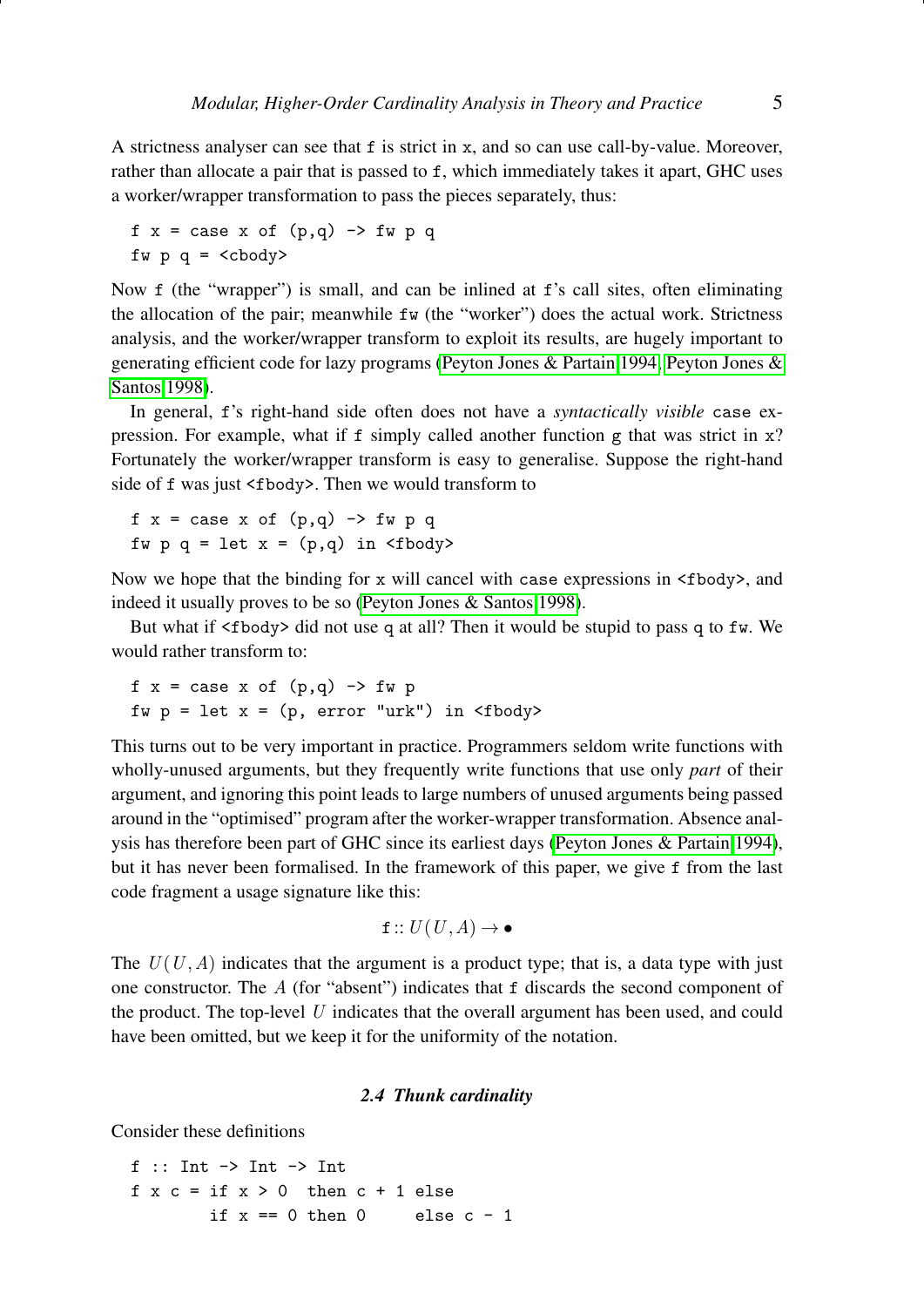$g y = f y (costly y)$ 

Since f is not strict in c, g must build a thunk for (costly y) to pass to f. In call-byneed evaluation, thunks are *memoised*. That is, when a thunk is evaluated at run-time, it is overwritten with the value so that if it is evaluated a second time the already-computed value can be returned immediately. But in this case we can see that f *never evaluates its second argument more than once*, so the memoisation step is entirely wasted. We call these *single-entry thunks*.

Memoisation is not expensive, but it is certainly not free. Operationally, a pointer to the thunk must be pushed on the stack when evaluation starts, it must be black-holed to avoid space leaks [\(Jones 1992\)](#page-41-5), and the update involves a memory write. If cardinality analysis can identify single-entry thunks, as well as one-shot lambdas, that would be a Good Thing. And so it can: we give f the usage signature:

$$
\texttt{f}::\pmb{\omega}*U\rightarrow 1*U\rightarrow \bullet
$$

The " $\omega$  \*" modifier says that f may evaluate its first argument more than once, while the "1∗" says that it evaluates its second argument at most once.

# *2.5 Call vs evaluation*

For functions, there is a difference between being *evaluated* once and *called* once, because of Haskell's seq function. For example:

> f1 g = g 'seq' 1 -- f1  $:: 1*U \rightarrow \bullet$ f2 g = g 'seq' g 2 -- f2 ::  $\omega * C^1(U) \rightarrow \bullet$ f3 g = g 3 -- f3 ::  $1*C<sup>1</sup>(U) \to \bullet$

The function seq evaluates its first argument (to head-normal form) and returns its second argument. If its first argument is a function, the function is evaluated to a lambda, but not called. Notice that f2's usage type says that g is evaluated more than once, but applied only once. For example consider the call

f  $(\x, x + y)$ 

How many times is y evaluated? It depends on f, indeed. For f equal to f1 the answer is zero: for f2 and f3 it is one.

## 3 Formalising cardinality analysis

<span id="page-5-0"></span>We now present our analysis in detail. The syntax of the language we analyse is given in Fig. [1.](#page-6-0) It is quite conventional: just lambda calculus with pairs and (non-recursive) letexpressions. Constants  $\kappa$  include literals and primitive functions over literals, as well as Haskell's built-in seq. We use A-normal form [\(Sabry & Felleisen 1992\)](#page-41-6) so that the issues concerning thunks show up only for let and not also for function arguments.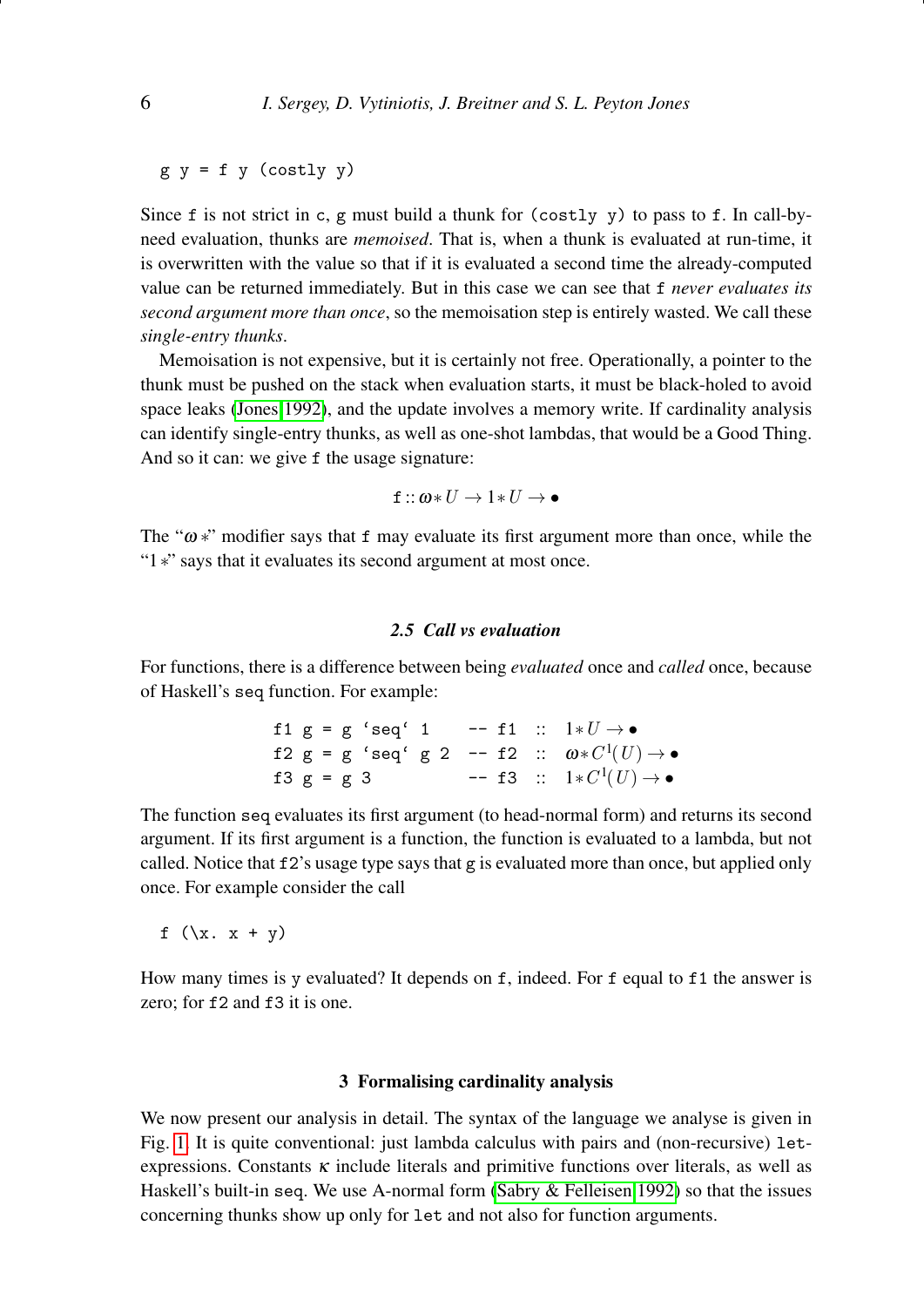<span id="page-6-0"></span>Expressions and values

e ::=  $x | v | e x |$ let  $x = e_1$  in  $e_2 |$  case  $e_1$  of  $(x_1, x_2) \rightarrow e_2$  $v$  ::=  $\kappa |\lambda x. e|(x_1, x_2)$ 

Annotated expressions and values

e  $::= x |v|$ e  $x | \text{let } x \stackrel{m}{=} e_1 \text{ in } e_2 | \text{ case } e_1 \text{ of } (x_1, x_2) \rightarrow e_2$  $\mathsf{v}$  ::=  $\kappa \, | \, \lambda^m x \, . \, \mathsf{e} \, | \, (x_1, x_2)$ 

Usage demands and multi-demands

 $d : := C^n(d) | U(d_1^{\dagger}, d_2^{\dagger}) | U | H U$  $d^{\dagger}$  ::=  $A \mid n * d$  $n ::= 1 | \omega$  $m$  ::= 0 | 1 | ω

Non-syntactic demand equalities

$$
U(\omega * U, \omega * U) = U
$$
  

$$
U(\omega * U, \omega * U) = U
$$
  

$$
U(A, A) = HU
$$

Usage types

 $\tau$  ::=  $\bullet$  |  $d^{\dagger} \rightarrow \tau$ 

Usage type expansion

$$
\begin{array}{ccccc}\n\ddot{\uparrow} & \rightarrow & \tau & \preceq & d^{\dagger} \rightarrow \tau \\
\bullet & \preceq & \omega * U \rightarrow \bullet\n\end{array}
$$

Free-variable usage environments (fv-usage)

$$
\varphi \quad ::= \quad (x{:}d^{\dagger}), \varphi \mid \varepsilon
$$

Auxiliary notation on environments

 $d^{\dagger}$ 

 $\varphi(x) = d^{\dagger}$  when  $(x:d^{\dagger}) \in \varphi$ A otherwise

Usage signatures and signature environments

$$
\rho ::= \langle k; \tau; \varphi \rangle \quad k \in \mathbb{Z}_{>0}
$$
  

$$
P ::= (x; \rho), P \mid \varepsilon
$$

 $\mathit{transform}(\langle k\,;\tau;\pmb{\varphi}\rangle,d) \quad = \quad \langle \tau;\pmb{\varphi}\rangle \qquad \text{if $d\sqsubseteq C^1(\ldots k\text{-fold}\ldots C^1(U))$}$  $= \langle \omega \ast \tau ; \omega \ast \varphi \rangle$  otherwise

Fig. 1: Syntax of terms, values, usage types, and usage environments.

#### *3.1 Usage demands*

Our cardinality analysis is a backwards analysis over an abstract domain of *usage demands*. As with any such analysis, the abstract domain embodies a balance between the *cost* of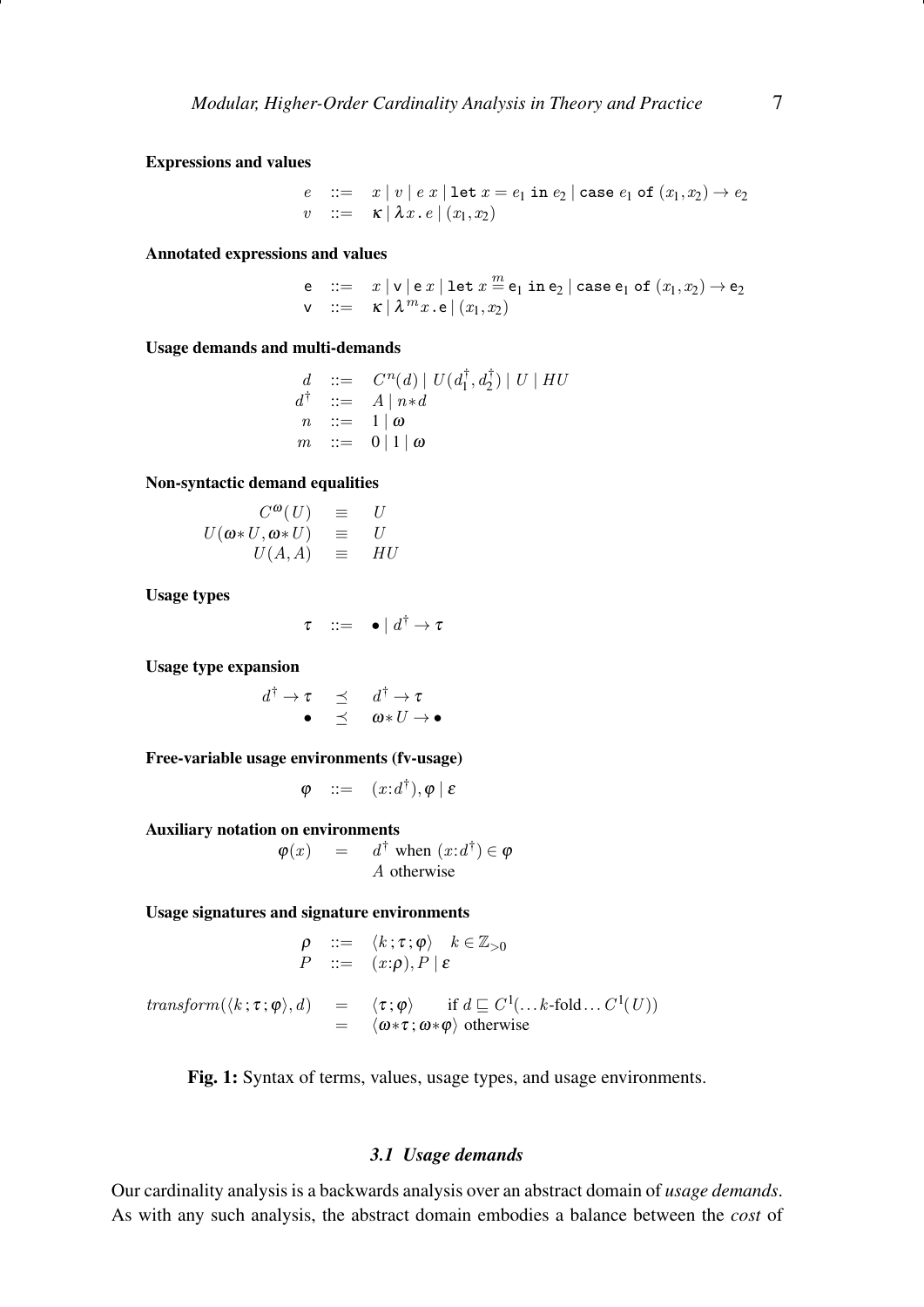<span id="page-7-0"></span>
$$
\mu(A) = 0 \qquad \mu(n*d) = n
$$
\n
$$
\mu(A) = 0 \qquad \mu(n*d) = n
$$
\n
$$
\boxed{d_1^{\dagger} \& d_2^{\dagger} = d_3^{\dagger} \qquad d_1^{\dagger} \sqcup d_2^{\dagger} = d_3^{\dagger}}
$$
\n
$$
A \& d^{\dagger} = d^{\dagger} \qquad A \sqcup d^{\dagger} = d^{\dagger}
$$
\n
$$
d^{\dagger} \& A = d^{\dagger} \qquad d^{\dagger} \sqcup A = d^{\dagger}
$$
\n
$$
n_1 * d_1 \& n_2 * d_2 = \omega * (d_1 \& d_2) \qquad n_1 * d_1 \sqcup n_2 * d_2 = (n_1 \sqcup n_2) * (d_1 \sqcup d_2)
$$
\n
$$
\boxed{d_1 \& d_2 = d_3 \qquad d_1 \sqcup d_2 = d_3}
$$
\n
$$
d \& U = U
$$
\n
$$
U \& d = U
$$
\n
$$
H U \& d = d
$$
\n
$$
U u_1^{\dagger} u_1^{\dagger} u_2^{\dagger} u_3^{\dagger} u_4^{\dagger} u_1^{\dagger} u_2^{\dagger} u_3^{\dagger} u_4^{\dagger} u_4^{\dagger}
$$
\n
$$
d \sqcup U = U
$$
\n
$$
U \sqcup d = U
$$
\n
$$
U \sqcup d = U
$$
\n
$$
d \sqcup H U = d
$$
\n
$$
H U \sqcup d = d
$$
\n
$$
C^{n_1}(d_1) \sqcup C^{n_2}(d_2) = C^{n_1} \sqcup n_2(d_1 \sqcup d_2)
$$
\n
$$
U(d_1^{\dagger} d_2^{\dagger}) \sqcup U(d_3^{\dagger} d_4^{\dagger}) = U(d_1^{\dagger} u_3^{\dagger} d_2^{\dagger} d_4^{\dagger})
$$

Fig. 2: Demands and demand operations.

the analysis and its *precision*. Our particular choices are expressed in the syntax of usage demands, given in Fig. [1.](#page-6-0) A usage demand  $d$  is one of the following:

- $U(d_1^{\dagger}, d_2^{\dagger})$  applies to pairs. The pair itself is evaluated and its first component is used as described by  $d_1^{\dagger}$  and its second by  $d_2^{\dagger}$ .
- $\bullet$   $C<sup>n</sup>(d)$  applies to functions. The function is called at most *n* times, and *on each call* the result is used as described by d. Call demands are, to the best of our knowledge, new.
- $\bullet$  U, or "used", indicating no information; the demand can use the value in an arbitrary way.
- $\bullet$  HU, or "head-used", is a special case; it is the demand that seq places on its first argument: seq  $:HU \to U \to \bullet$ .

A usage demand  $d$  always uses the root of the value exactly once; it cannot express absence or multiple evaluation. That is done by  $d^{\dagger}$ , which is either A (absent), or  $n*d$  indicating that the value is used at most n times in a way described by d. In both  $C<sup>n</sup>(d)$  and  $n*d$ , the multiplicity *n* is either 1 or  $\omega$  (meaning "many"). Notice that a call demand  $C^n(d)$  has a d inside it, not a  $d^{\dagger}$ : if a function is called, its body is evaluated exactly once. This is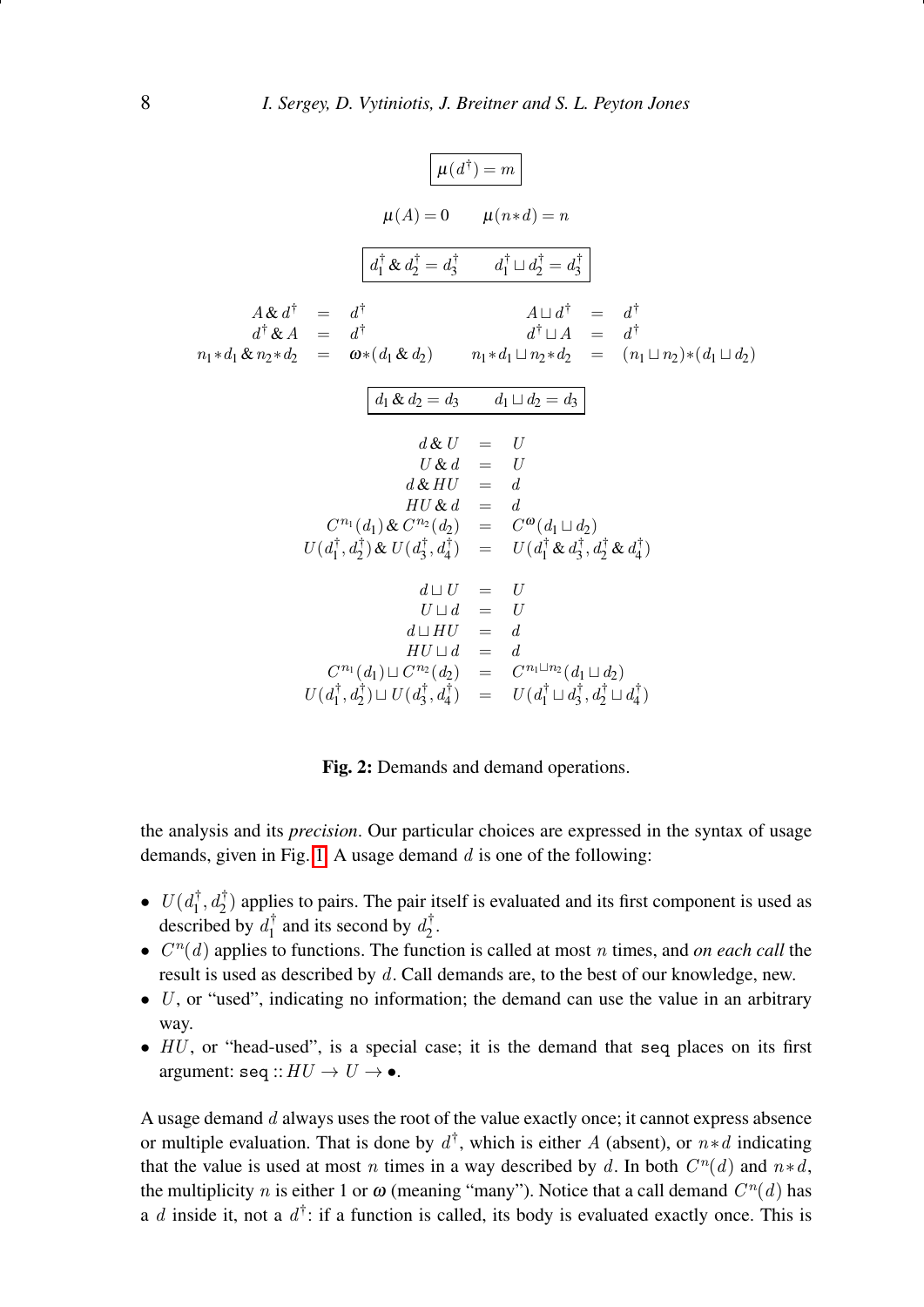<span id="page-8-0"></span>
$$
\boxed{\varphi_1 \& \varphi_2 = \varphi_3 \qquad \varphi_1 \sqcup \varphi_2 = \varphi_3}
$$
\n
$$
\varphi_1 \& \varphi_2 = \{ (x : d_1^{\dagger} \& d_2^{\dagger}) \mid \varphi_i(x) = d_i^{\dagger} \}
$$
\n
$$
\varphi_1 \sqcup \varphi_2 = \{ (x : d_1^{\dagger} \sqcup d_2^{\dagger}) \mid \varphi_i(x) = d_i^{\dagger} \}
$$
\n
$$
\boxed{\tau_1 \sqcup \tau_2 = \tau_3}
$$
\n
$$
(d_1^{\dagger} \rightarrow \tau_1) \sqcup (d_1^{\dagger} \rightarrow \tau_2) = (d_1^{\dagger} \sqcup d_2^{\dagger}) \rightarrow (\tau_1 \sqcup \tau_2)
$$
\n
$$
\tau \sqcup \bullet = \bullet
$$
\n
$$
\boxed{\langle \tau_1; \varphi_1 \rangle \sqcup \langle \tau_2; \varphi_2 \rangle = \langle \tau_3; \varphi_3 \rangle}
$$
\n
$$
\langle \tau_1; \varphi_1 \rangle \sqcup \langle \tau_2; \varphi_2 \rangle = \langle \tau_1 \sqcup \tau_2; \varphi_1 \sqcup \varphi_2 \rangle}
$$
\n
$$
\boxed{n * d_1^{\dagger} = d_2^{\dagger} \qquad n * \tau_1 = \tau_2 \qquad n * \varphi_1 = \varphi_2}
$$
\n
$$
1 * d^{\dagger} = d^{\dagger} \& d^{\dagger}
$$
\n
$$
n * \bullet = \bullet
$$
\n
$$
n * (d^{\dagger} \rightarrow \tau) = (n * d^{\dagger}) \rightarrow (n * \tau)
$$
\n
$$
n * \varphi = \{ x : n * \varphi(x) \mid x \in dom(\varphi) \}
$$
\n
$$
\boxed{n_1 \sqcup n_2 = n_3}
$$
\n
$$
1 \sqcup 1 = 1 \quad \omega \sqcup n = \omega \quad n \sqcup \omega = \omega
$$
\n
$$
\boxed{a \sqsubseteq b}
$$
\n
$$
a \sqsubseteq b \Leftrightarrow (a \sqcup b) = b
$$

Fig. 3: Operations on demand types and usage environments, and generic partial order.

different for pairs; the demand  $(d_1^{\dagger}, d_2^{\dagger})$  must have  $d^{\dagger}$  demands as the sub-components. For example, if we have

let  $x = (e1, e2)$  in fst  $x + f$ st x

then e1 is evaluated twice. So the usage demand for x is  $\omega * U(\omega * U, A)$ 

Both U and HU come with some non-syntactic equalities, denoted by  $\equiv$  in Fig. [1](#page-6-0) and necessary for the proof of well-typedness (Section [4\)](#page-14-0). For example,  $U$  is equivalent to a pair demand whose components are used many times, or a many-call-demand where the result is used in an arbitrary way. Similarly, for pairs  $HU$  is equivalent to  $U(A, A)$ , while for functions HU is equivalent to  $C^0(A)$ , if we had such a thing. In the rest of the paper all definitions and metatheory are modulo- $\equiv$  equivalence (checking that all our definitions  $respect \equiv is routine and, hence, omitted).$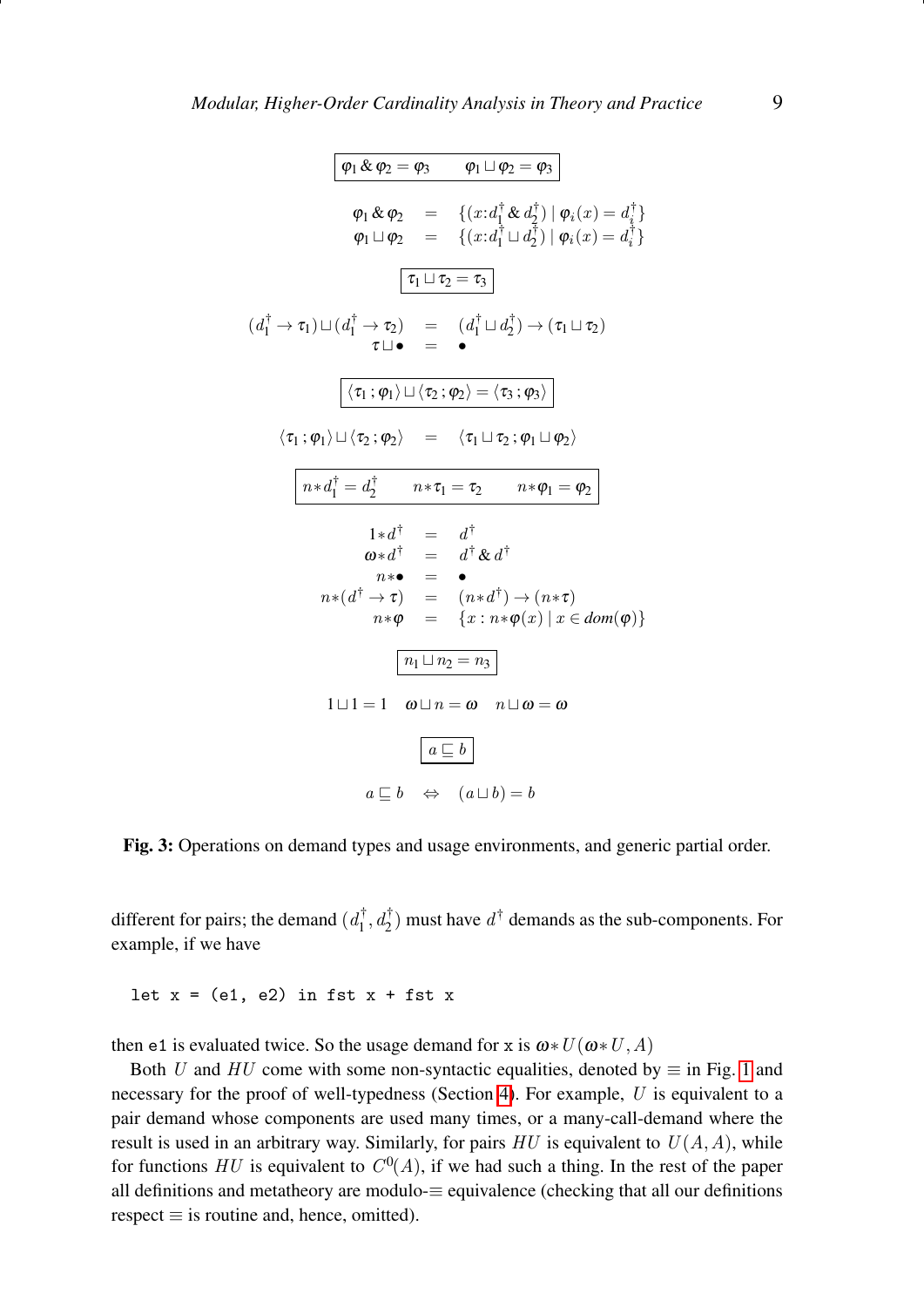<span id="page-9-0"></span>
$$
\boxed{P \mapsto e \downarrow d \Rightarrow \langle \tau; \varphi \rangle \rightsquigarrow e}
$$
\n
$$
\frac{(x:\rho) \in P \quad \langle \tau; \varphi \rangle = \text{transform}(\rho, d)}{P \mapsto x \downarrow d \Rightarrow \langle \tau; \varphi \& (x:1*d) \rangle \rightsquigarrow x} \quad \text{VaNDN}
$$
\n
$$
\frac{x \notin \text{dom}(P)}{P \mapsto x \downarrow d \Rightarrow \langle \bullet; (x:1*d) \rangle \rightsquigarrow x} \quad \text{VaNDP}
$$
\n
$$
\frac{P \mapsto e \downarrow d_e \Rightarrow \langle \tau; \varphi \rangle \rightsquigarrow e}{P \mapsto x \downarrow d \Rightarrow \langle \bullet; (x:1*d) \rangle \rightsquigarrow x} \quad \text{LAM}
$$
\n
$$
\frac{P \mapsto \lambda x \cdot e \downarrow C^n(d_e) \Rightarrow \langle \varphi(x) \rightarrow \tau; n * (\varphi \setminus x) \rangle \rightsquigarrow \lambda^n x \cdot e}{P \mapsto \lambda x \cdot e \downarrow C^0(U) \Rightarrow \langle \tau; \varphi \rangle \rightsquigarrow e'} \quad \text{LAMHU}
$$
\n
$$
\frac{P \mapsto \lambda x \cdot e \downarrow C^0(U) \Rightarrow \langle \tau; \varphi \rangle \rightsquigarrow e'}{P \mapsto \lambda x \cdot e \downarrow HU \Rightarrow \langle \tau; \varphi \rangle \rightsquigarrow e'} \quad \text{LAMHU}
$$
\n
$$
\frac{P \mapsto e_1 \downarrow C^1(d) \Rightarrow \langle d_2 \downarrow \rightarrow \tau; \varphi_1 \rangle \rightsquigarrow e_1 \quad P \mapsto y \downarrow d_2^{\dagger} \Rightarrow \varphi_2}{P \mapsto e_1 \downarrow C^1(d) \Rightarrow \langle \bullet; \varphi_1 \rangle \rightsquigarrow e_1 \quad P \mapsto y \downarrow \varphi_2 \Rightarrow e_1 \quad y \quad \text{APPA}
$$
\n
$$
\frac{P \mapsto e_1 \downarrow C^1(d) \Rightarrow \langle \bullet; \varphi_1 \rangle \rightsquigarrow e_1 \quad P \mapsto y \downarrow \varphi_2 \Rightarrow \varphi_2}{P \mapsto (x_1, x_2) \downarrow U(d_1^{\dagger}, d_2^{\dagger}) \Rightarrow \langle \bullet; \varphi_1 \& \varphi_2 \rangle \rightsquigarrow e_1 \quad y \quad \text{APPB}
$$

Fig. 4: Algorithmic cardinality analysis specification, Part 1.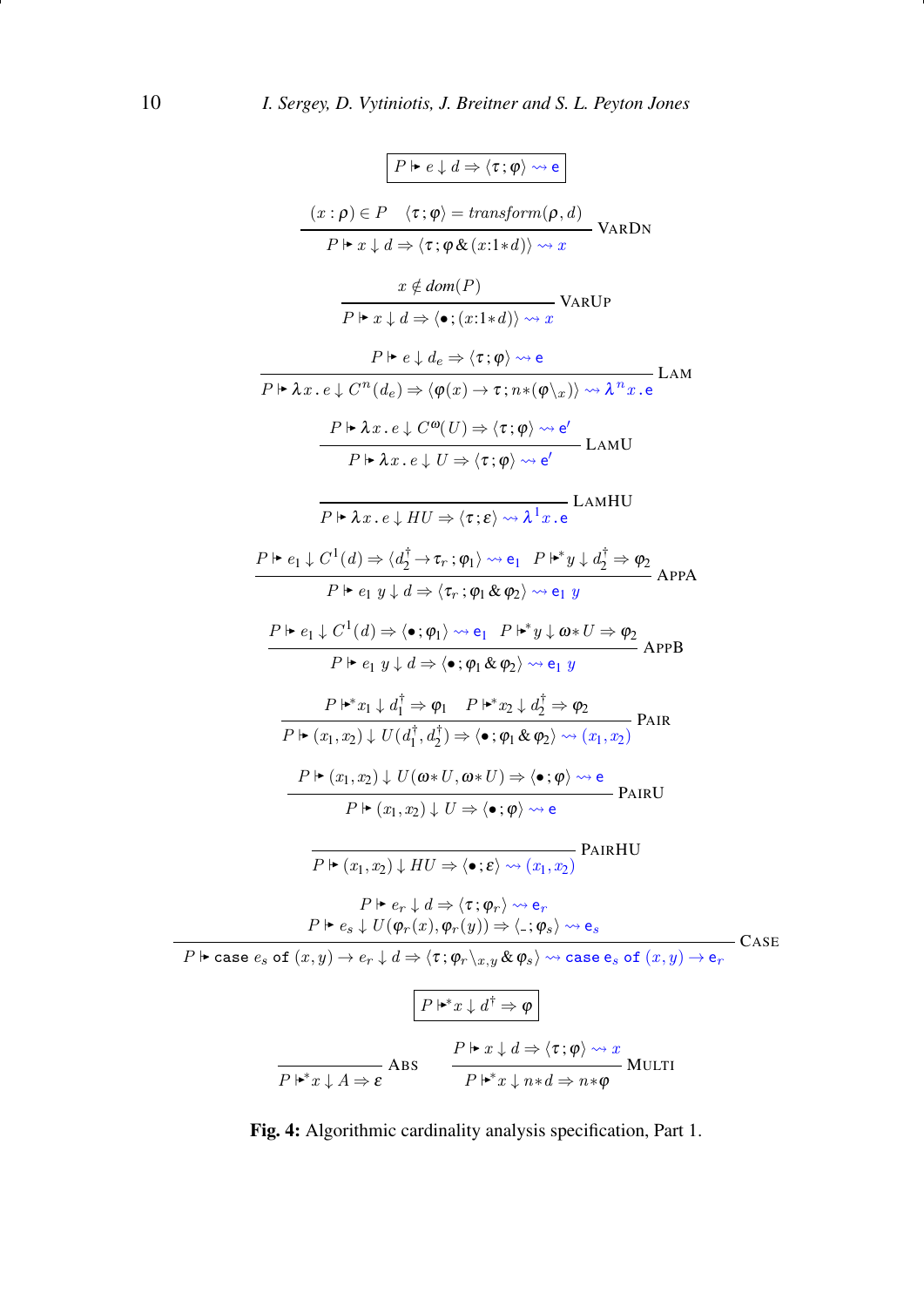## *3.2 Usage analysis*

The analysis itself is shown in Fig. [4](#page-9-0) and [5.](#page-11-0) The main judgement form is written thus

$$
P \Vdash e \downarrow d \Rightarrow \langle \tau, \varphi \rangle \leadsto e'
$$

which should be read thus: *in signature environment* P*, and under usage demand* d*, the term*  $e$  *places demands*  $\langle \tau ; \phi \rangle$  *on its components, and elaborates to an annotated term*  $e'$ . The syntax of each of these components is given in Fig. [1,](#page-6-0) and their roles in the judgement are the following:

- The *signature environment* P maps some of the free variables of e to their *usage signatures*, ρ (Section [3.5\)](#page-12-0). Any free variable outside the domain of P has an uninformative signature.
- The *usage demand*, d, describes the degree to which e is evaluated, including how many times its sub-components are evaluated or called.
- Using P, the judgement transforms the incoming demand d into the demands  $\langle \tau; \varphi \rangle$  that e places on its *arguments* and *free variables* respectively:
	- The usage that *e* places on its argument is given by  $\tau$ , which gives a demand  $d^{\dagger}$  for each argument.
	- The usage that  $e$  places on its free variables is given by its free-variable usage (fvusage),  $\varphi$ , which is simply a finite mapping from variables to usage demands.
- $\bullet$  We will discuss the elaborated expressions  $e'$  in Section [3.7.](#page-13-0)

For example, consider the expression

$$
e = \lambda x \text{ . case } x \text{ of } (p, q) \rightarrow (p, f \text{ True})
$$

Suppose we place demand  $C^1(U)$  on e, so that e is called, just once. What demand does e then place on its arguments and free variables?

$$
\varepsilon \vdash e \downarrow C^1(U) \Rightarrow \langle 1 * U(\omega * U, A) \to \bullet ; \{ f \mapsto 1 * C^1(U) \} \rangle
$$

That is, e will use its argument once, its argument's first component perhaps many times, but will ignore its arguments second component (the  $A$  in the usage type). Moreover  $e$  will call  $f$  just once.

In short, we think of the analysis as describing a *demand transformer*, transforming a demand on the result of e into demands on its arguments and free variables.

# *3.3 Pairs and case expressions*

With these definitions in mind, we can look at some of the analysis rules in Fig. [4.](#page-9-0) Rule PAIR explains how to analyse a pair under a demand  $U(d_1^{\dagger}, d_2^{\dagger})$ . We simply analyse the two components, under  $d_1^{\dagger}$  or  $d_2^{\dagger}$  respectively, and combine the results with "&". The auxiliary judgement  $\blacktriangleright^*$  (Fig. [4\)](#page-9-0) deals with the multiplicity of the argument demands  $d_i^{\dagger}$ .

The "&" operator, pronounced "both", is defined for demands in Fig. [2,](#page-7-0) and for demand types and usage environments in Fig. [3.](#page-8-0) It combines the free-variable usages  $\varphi_1$  and  $\varphi_2$ . For the most part the definition is straightforward, but there is a very important wrinkle for call demands: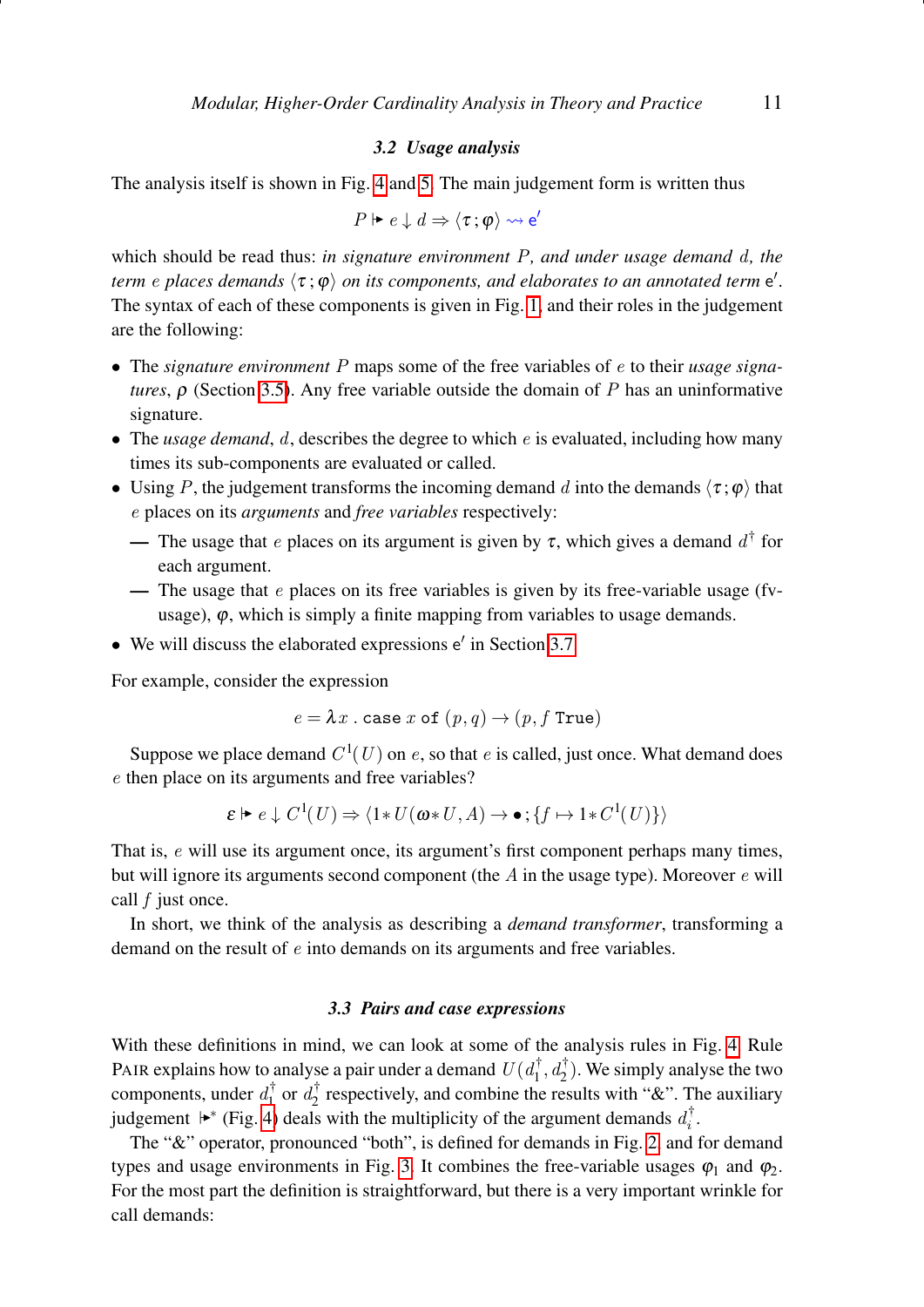<span id="page-11-0"></span>
$$
P \rightharpoonup e_1 \downarrow U \Rightarrow \langle \tau_1; \varphi_1 \rangle \rightsquigarrow e_1 \quad \tau_f = \varphi_1(\overline{y}) \rightarrow \tau_1
$$
\n
$$
P, f: \langle k; \tau_f; \varphi_1 \rangle_{\overline{y}} \rangle \rightharpoonup e_2 \downarrow d \Rightarrow \langle \tau; \varphi_2 \rangle \rightsquigarrow e_2
$$
\n
$$
\frac{\varphi_2(f) \sqsubseteq n \cdot C^{n_1}(\dots (C^{n_k}(\dots \dots)))}{P \rightharpoonup \det f = \lambda y_1 \dots y_k \cdot e_1 \text{ in } e_2 \downarrow d \Rightarrow \langle \tau; (\varphi_2 \setminus f) \rangle} \rightharpoonup \det f \stackrel{n}{=} \lambda^{n_1} y_1 \dots \lambda^{n_k} y_k \cdot e_1 \text{ in } e_2
$$
\n
$$
P \rightharpoonup e_1 \downarrow U \Rightarrow \langle \tau_1; \varphi_1 \rangle \rightsquigarrow e_1 \quad \tau_f = \varphi_1(\overline{y}) \rightarrow \tau_1 \quad \varphi_2(f) = A
$$
\n
$$
P, f: \langle k; \tau_f; \varphi_1 \rangle_{\overline{y}} \rangle \rightharpoonup e_2 \downarrow d \Rightarrow \langle \tau; \varphi_2 \rangle \rightsquigarrow e_2
$$
\n
$$
P \rightharpoonup \det f = \lambda y_1 \dots y_k \cdot e_1 \text{ in } e_2 \downarrow d \Rightarrow \langle \tau; (\varphi_2 \setminus f) \rangle
$$
\n
$$
\Rightarrow \det f \stackrel{0}{=} \lambda^1 y_1 \dots \lambda^1 y_k \cdot e_1 \text{ in } e_2
$$
\n
$$
P \rightharpoonup e_2 \downarrow d \Rightarrow \langle \tau; \varphi_2 \rangle \rightsquigarrow e_2
$$
\n
$$
n * d_x = \varphi_2(x) \quad P \rightharpoonup e_1 \downarrow d_x \Rightarrow \langle \cdot; \varphi_1 \rangle \rightsquigarrow e_1
$$
\n
$$
P \rightharpoonup \det x = e_1 \text{ in } e_2 \downarrow d \Rightarrow \langle \tau; \varphi_1 \land \varphi_2 \rangle_{\overline{y}} \rangle \rightarrow \det x \stackrel{n}{=} e_1 \text{ in } e_2
$$
\n



$$
C^{n_1}(d_1) \& C^{n_2}(d_2) = C^{\omega}(d_1 \sqcup d_2)
$$

The " $\omega$ " part is easy, since  $n_1$  and  $n_2$  are both at least 1. But note the switch from & to the least upper bound  $\sqcup$ ! To see why, consider what demand this expression places on f:

f 1 2 + f 3 4

Each call gives a usage demand for f of  $1*C^1(C^1(U))$ , and if we use & to combine that demand with itself we get  $\omega * C^{\omega}(C^1(U))$ . The inner "1" is a consequence of the switch to  $\Box$ , and rightly expresses the fact that no partial application of f is called more than once. That is, one can think of the & operator as of adding two multi-demands, whereas  $\sqcup$  is reminiscent to taking the maximum of two multi-demands.

The other rules for pairs PAIRU, PAIRHU, and case expressions CASE should now be readily comprehensible,  $(\varphi_r \backslash_{x,y}$  stands for the removal of  $\{x, y\}$  from the domain of  $\varphi_r$ ). In these rules, as well as in LAMU, the pressed demands are treated modulo the syntactic equalities from Fig. [1](#page-6-0) (*e.g.*,  $HU \equiv U(A, A)$ ).

## *3.4 Lambda and application*

Rule LAM for lambdas expects the incoming demand to be a call demand  $C^n(d_e)$ . Then it analyses the body e with demand  $d_e$  to give  $\langle \tau ; \varphi \rangle$ . If  $n = 1$  the lambda is called at most once, so we can return  $\langle \varphi(x) \to \tau; \varphi \rangle_x$ ; but if  $n = \omega$  the lambda may be called more than once, and each call will place a new demand on the free variables. The  $n * \varphi$  operation on the bottom line accounts for this multiplicity, and is defined in Fig. [3.](#page-8-0) Rule LAMU handles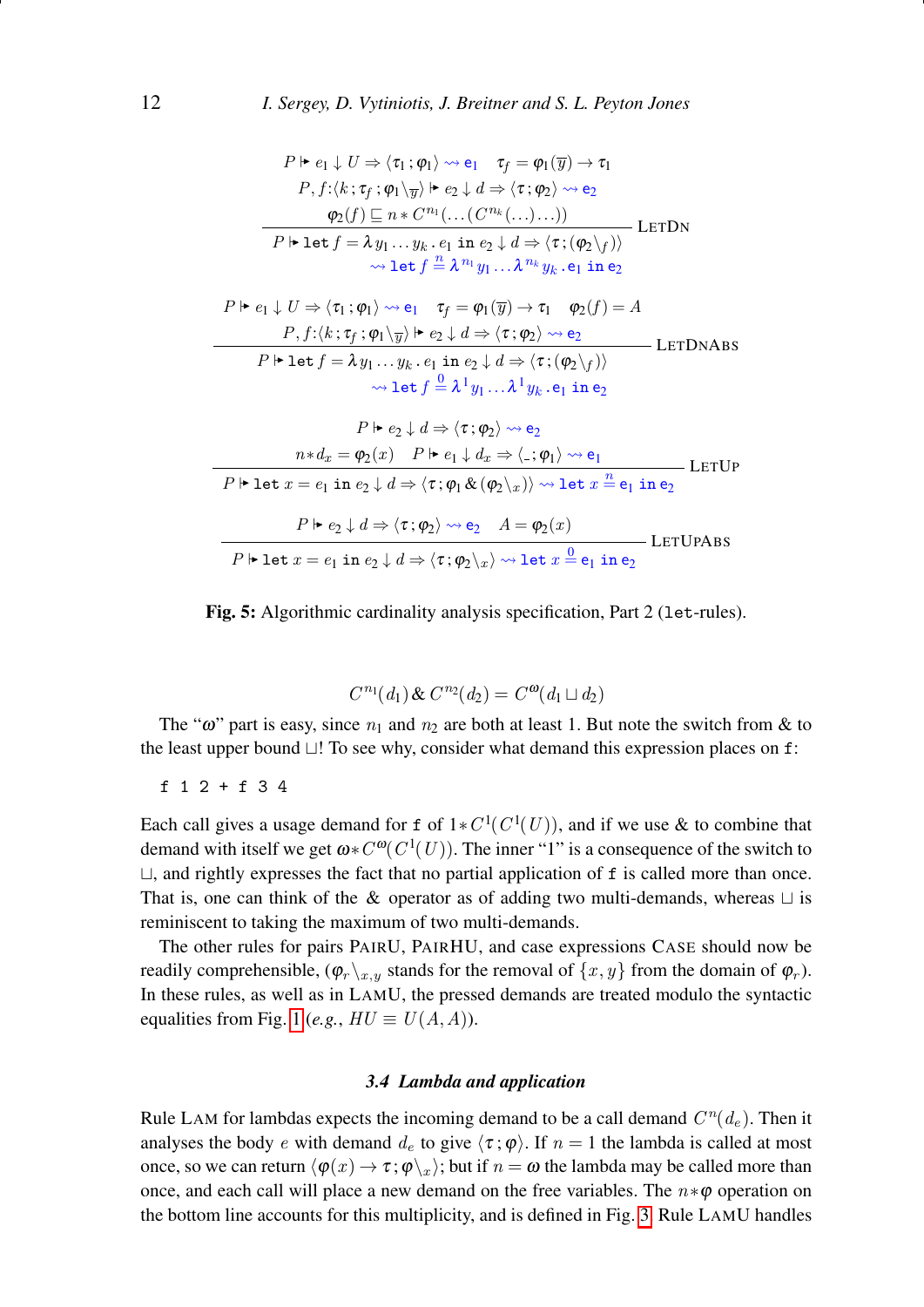an incoming demand of U by treating it just like  $C^{0}(U)$ , while LAMHU deals with the head-used demand  $HU$ , where the lambda is not even called so we do not need to analyse the body, and e is obtained from  $e$  by adding arbitrary annotations. Similarly the return type  $\tau$  can be any type, since the  $\lambda$ -abstraction is not going to be applied, but is only head-used. Dually, given an application (e y), rule APPA analyses e with demand  $C^1(d)$ , reflecting that *e* is here called once. This returns the demand  $\langle d_2^{\dagger} \to \tau_2 : \varphi_1 \rangle$  on the context. Then we can analyse the argument under demand  $d_2^{\dagger}$ , using  $\blacktriangleright^*$ , yielding  $\varphi_2$ ; and combine  $\varphi_1$  and  $\varphi_2$ . Rule APPB applies when analysing  $e_1$  yields the less-informative usage type  $\bullet$ .

## *3.5 Usage signatures*

<span id="page-12-0"></span>Suppose we have the term

let  $f = \x\cdot y$ . x True in f p q

We would like to determine the correct demands on p and q, namely  $1*C^1(U)$  and A respectively. The gold standard would be to analyse f's right-hand side at every call site; that is, to behave as if f were inlined at each call site. But that is not very modular; with deeply nested function definitions, it can be exponentially expensive to analyse each function body afresh at each call site; and it does not work at all for recursive functions. Instead, we want to analyse f, summarise its behaviour, and then use that summary at each call site. This summary is called f's *usage signature*. Remember that the main judgement describes how a term transforms a demand for the value into demands on its context. So a usage signature must be a (conservative approximation of this) demand transformer.

There are many ways in which one might approximate f's demand transformer, but rule LETDN (Fig. [5\)](#page-11-0) uses a particularly simple one:

- Look at f's right-hand side  $\lambda y_1 \ldots \lambda y_k$ .  $e_1$ , where  $e_1$  is not a lambda-expression.
- Analyse  $e_1$  in demand U, giving  $\langle \tau_1 ; \varphi_1 \rangle$ .
- Record the triple  $\langle k : \varphi(\overline{y}) \to \tau_1 : \varphi_1 \setminus \overline{\Psi} \rangle$  as f's usage signature in the environment P when analysing the body of the let.

Now, at a call site of f, rule VARDN calls  $transform(\rho, d)$  to use the recorded usage signature  $\rho$  to transform the demand d for this occurrence of f.

What does  $transform(\langle k; \tau; \varphi \rangle, d)$  do (Fig. [1\)](#page-6-0)? If the demand d on f is stronger than  $C^1(\ldots C^1(U))$ , where the call demands are nested k deep, we can safely unleash  $\langle \tau, \varphi \rangle$ at the call site. If not, we simply treat the function as if it were called many times, by unleashing  $\langle \omega * \tau; \omega * \varphi \rangle$ , multiplying both the demand type  $\tau$  and the usage environment  $\varphi$  (Fig. [3\)](#page-8-0), considering it to be the result of the *transform*. Rule LETDNABS handles the case when the variable is not used in the body, annotating the corresponding lambda with one-shot demands, in order to enable let-in floating, described in Section [5.2.](#page-21-0)

# *3.6 Thunks*

The LETDN rule unleashes (an approximation to) the demands of the right-hand side at each usage site. This is good if the right-hand side is a lambda, but not good otherwise, for two reasons. Consider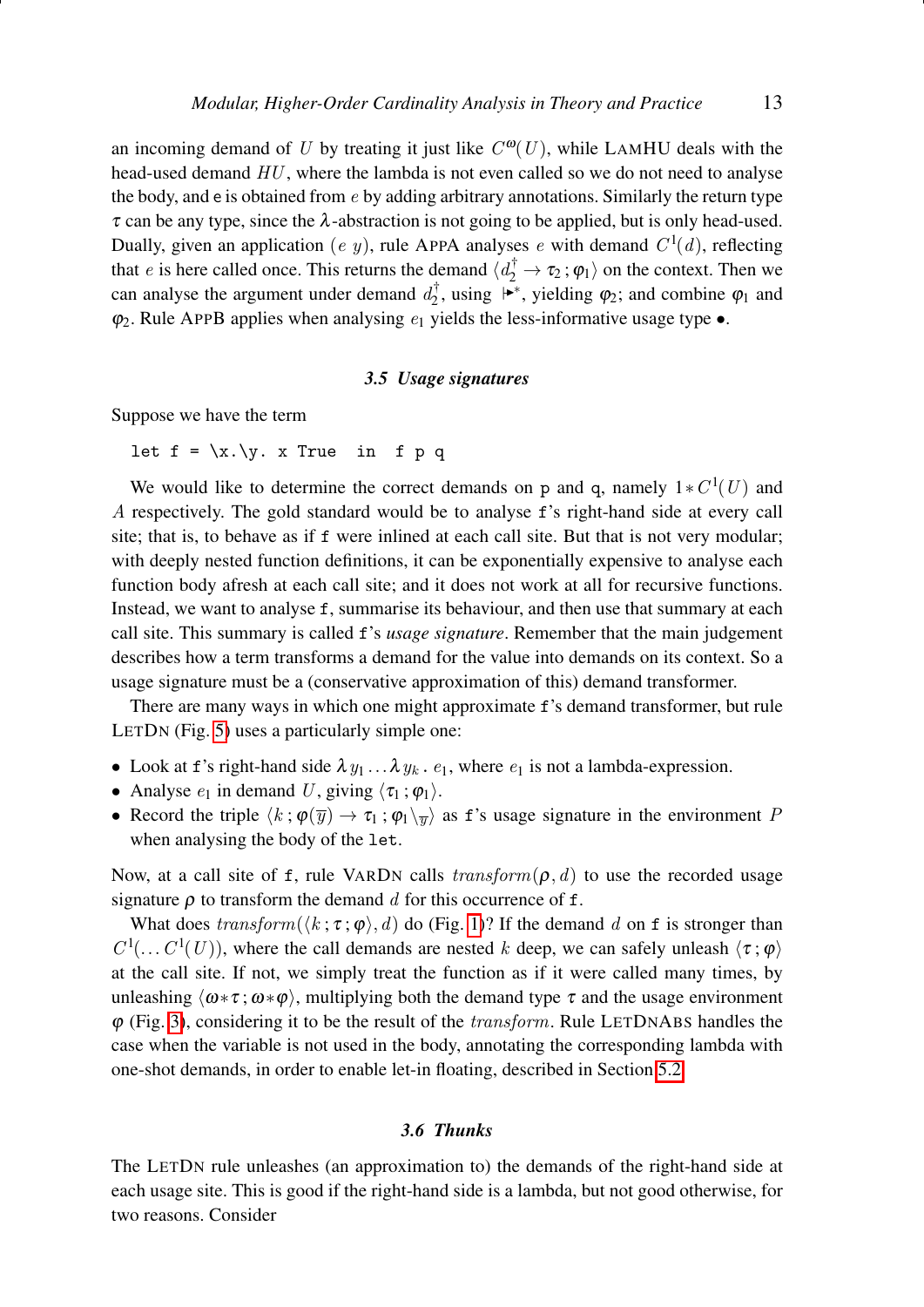let  $x = y + 1$  in  $x + x$ 

How many times is y demanded? Just once! The thunk x is demanded twice, but x's thunk is memoised, so the  $y + 1$  is evaluated only once. So it is wrong to unleash a demand on y at each of x's occurrence sites. Contrast the situation where x is a function

let  $x = \{v. y + v \in x \mid 42 + x \mid 239\}$ 

Here y really *is* demanded twice, and LETDN does that. Another reason that LETDN would be sub-optimal for thunks is shown here:

let  $x = (p, q)$  in case x of  $(a, b) \rightarrow a$ 

The body of the let places usage demand  $1 * U(U, A)$  on x, and if we analysed x's righthand side in that demand we would see that q was unused. So we get more information if we wait until we know the aggregated demand on x, and use it to analyse its right-hand side.

This idea is embodied in the LETUP rule, used if LETDN does not apply (*i.e.*, the righthand side is not a lambda). Rule LETUP first analyses the body  $e_2$  to get the demand  $\varphi_2(x)$ on x; then analyses the right-hand side  $e_1$  using that demand. Notice that the multiplicity n of the demand that  $e_2$  places on x is ignored; that is because the thunk is memoised. Otherwise the rule is quite straightforward. Rule LETUPABS deals with the case when the bound variable is unused in the body. Instead of removing the binding  $x$  from the elaborated program, we preserve the syntactic structure of the expressions, in order to simplify the proof of soundness of the analysis in Section [4.](#page-14-0)

# *3.7 Elaboration*

<span id="page-13-0"></span>How are we to take advantage of our analysis? We do so by *elaborating* the term during analysis, with annotations of two kinds, as described by the grammar in Fig. [1:](#page-6-0)

- let-bindings carry an annotation  $m \in \{0, 1, \omega\}$ , to indicate how often the let binding is evaluated.
- Lambdas  $\lambda^m x$ . *e* carry an annotation  $m \in \{0, 1, \omega\}$ , to indicate how often the lambda is called. The symbol 0 serves as an indicator that the lambda is not supposed to be called at all.

Fig. [4](#page-9-0) and [5](#page-11-0) show the elaborated terms after the " $\sim$ ". The operational semantics (Section [4\)](#page-14-0) gets stuck if we use a thunk or lambda more often than its claimed usage; and the optimising transformations (Section [5\)](#page-18-0) are guided by the same annotations.

# *3.8 A more realistic language*

The language of Fig. [1](#page-6-0) is stripped to its bare essentials. Our implementation handles all of Haskell, or rather the Core language to which Haskell is translated by GHC. In particular:

- Usage signatures for constants  $\kappa$  are predefined.
- All data types with a single constructor (*i.e.*, simple products) are treated analogously to pairs in the analysis.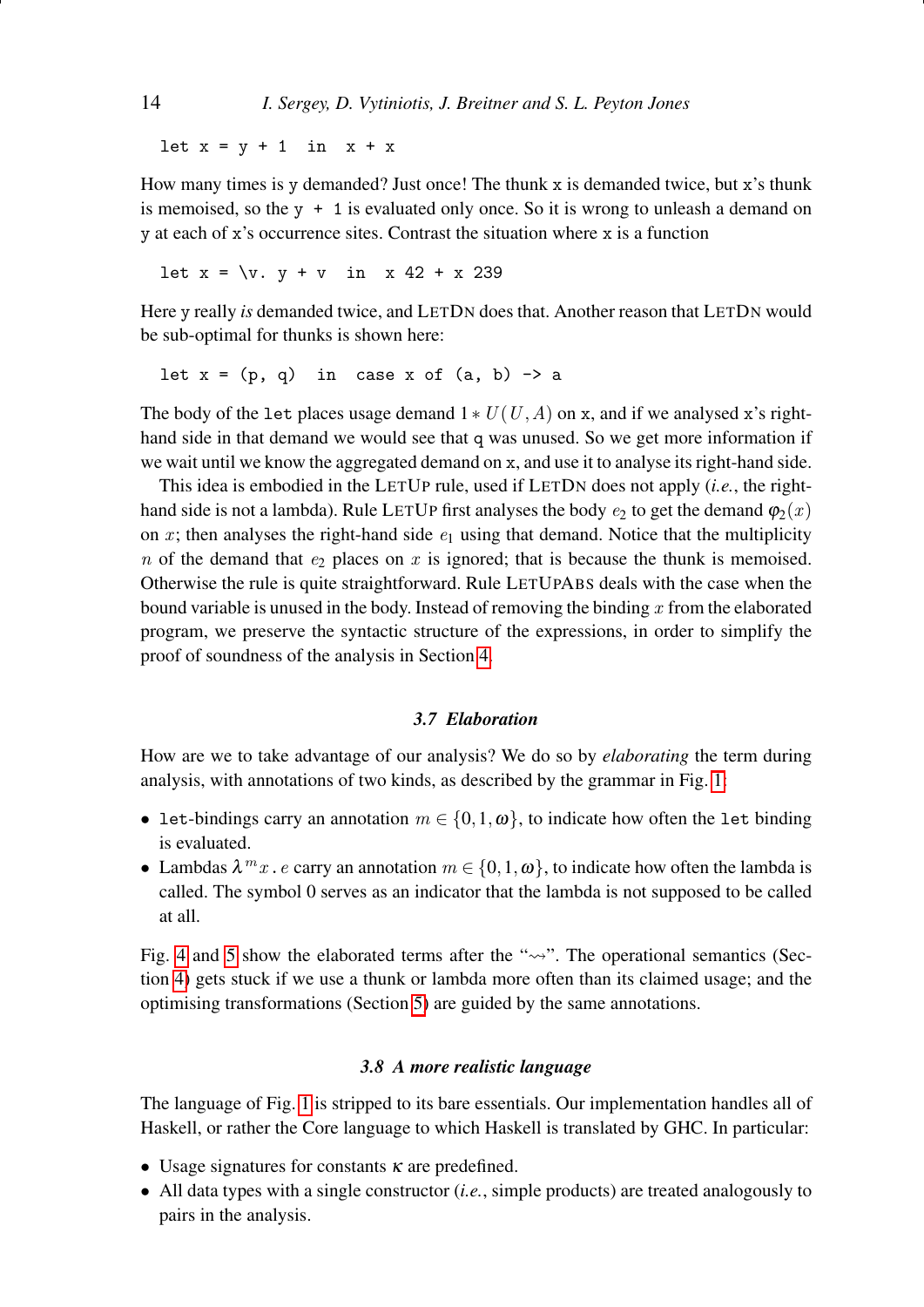# <span id="page-14-1"></span>Heaps

```
H ::= \varepsilon \mid [x \stackrel{m}{\mapsto} \text{Exp}(e)], H \mid [x \stackrel{m}{\mapsto} \text{Val}(v)], HStacks
S ::= \varepsilon | (\bullet \ y) : S | \#(x, m) : S | ((x, y) \rightarrow e) : S
```
# Auxiliary definitions

 $split(\lambda^{m}x \cdot \mathbf{e}) = (\lambda^{m_1}x \cdot \mathbf{e}, \lambda^{m_2}x \cdot \mathbf{e})$  where  $m_1 + m_2 = m$  $split(v) = (v, v)$  otherwise

$$
\langle \mathsf{H}_0\, ; \mathsf{e}_0\, ; \mathsf{S}_0\rangle \longleftrightarrow \langle \mathsf{H}_1\, ; \mathsf{e}_1\, ; \mathsf{S}_1\rangle
$$

| <b>ELET</b>  | $\langle H; \text{let } x \stackrel{m}{=} e_1 \text{ in } e_2; S \rangle$                      | $\longleftrightarrow \langle H, [x \stackrel{m}{\mapsto} Exp(e_1) ]$ ; e <sub>2</sub> ; S)                       |
|--------------|------------------------------------------------------------------------------------------------|------------------------------------------------------------------------------------------------------------------|
| <b>ELKPE</b> | $\langle H, [x \stackrel{m}{\mapsto} \text{Exp}(e)]; x ; S \rangle$                            | $\longleftrightarrow$ $\langle H; e; \#(x, m) : S \rangle$ if $m \ge 1$                                          |
| <b>ELKPV</b> | $\langle H, [x \stackrel{m+1}{\mapsto} \text{Val}(v) ]$ ; $x$ ; S)                             | $\longleftrightarrow$ $\langle H, [x \stackrel{m}{\mapsto} \text{Val}(v_1)] ; v_2 ; S \rangle$                   |
|              |                                                                                                | s.t. $split(v)=(v_1,v_2)$                                                                                        |
| <b>EUPD</b>  | $\langle H; v; \#(x, m+1):S\rangle$                                                            | $\longleftrightarrow$ $\langle H, [x \stackrel{m}{\mapsto} \text{Val}(v_1)] ; v_2 ; S \rangle$                   |
|              |                                                                                                | s.t. $split(v) = (v_1, v_2)$                                                                                     |
| <b>EBETA</b> | $\langle H; \lambda^m x . e; (\bullet y) : S \rangle$                                          | $\leftrightarrow$ $\langle H; e[y/x]; S \rangle$ if $m \ge 1$                                                    |
| EAPP         | $\langle H; e y; S \rangle$                                                                    | $\longleftrightarrow$ $\langle H; e; (• y) : S \rangle$                                                          |
| <b>EPAIR</b> | $\langle H; \text{case } e_s \text{ of } (x, y) \rightarrow e_r; S \rangle$                    | $\longleftrightarrow$ $\langle \mathsf{H}; \mathsf{e}_s; ((x, y) \rightarrow \mathsf{e}_r) : \mathsf{S} \rangle$ |
| <b>EPRED</b> | $\langle \mathsf{H} ; (x_1, x_2) ; ((y_1, y_2) \rightarrow \mathsf{e}_r) : \mathsf{S} \rangle$ | $\leftrightarrow$ $\langle H; e_r[x_1/y_1, x_2/y_2]; S \rangle$                                                  |

Fig. 6: Heaps, stacks and a non-deterministic counting operational semantics. The guards for counting restrictions are highlighted by grey boxes.

- Recursive data types with more than one constructor and, correspondingly, case expressions with more than one alternative (and hence also conditional statements) are supported. The analysis is more approximate for such types: the only usage demands that apply to such types are U and  $HU$  not  $U(d_1^{\dagger}, d_2^{\dagger})$ . Furthermore, case expressions with multiple branches give rise to a least upper bound  $\sqcup$  combination of usage types, as usual.
- Recursive functions and let-bindings are handled, using the standard kind of fixed-point iteration, with a conservative approximation in case of excessive iterations (Section [6.5\)](#page-24-0).

## 4 Soundness of the analysis

<span id="page-14-0"></span>We establish the soundness of our analysis in a sequence of steps. Soundness means that if the analysis claims that, say, a lambda is one-shot, then that lambda is only called once; and similarly for single-entry thunks. We formalise this property as follows:

• We present an operational semantics, written  $\longrightarrow$ , for the annotated language that counts how many times thunks have been evaluated and  $\lambda$ -abstractions have been applied. The semantics simply gets stuck when these counters reach zero *and then* an associated thunk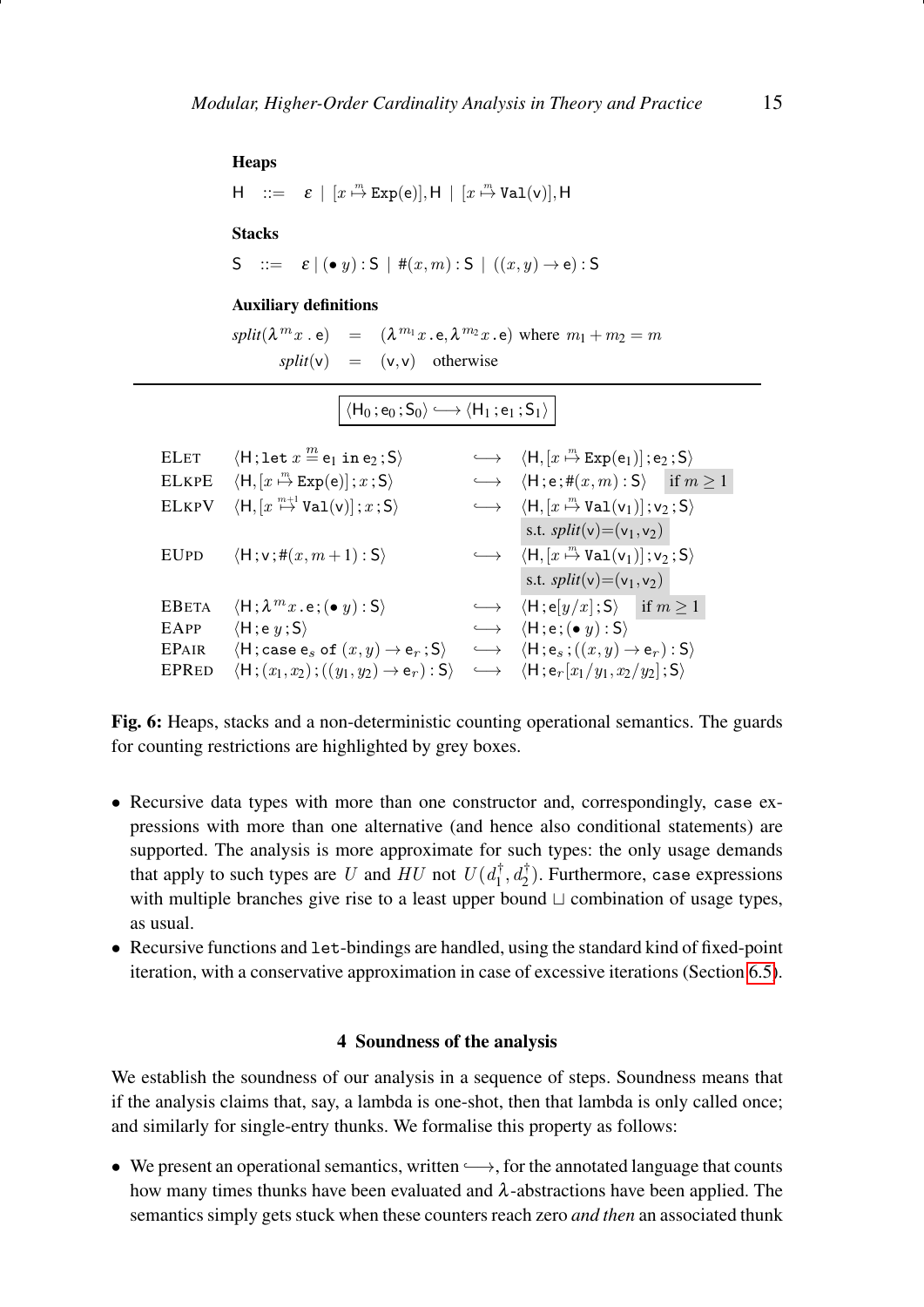is accessed or lambda is invoked, which will happen only if the claims of the analysis are false (Section [4.1\)](#page-15-0).

- Our goal is to prove that if an expression  $e$  is elaborated to e by the analysis, then e in the instrumented semantics behaves identically to  $e$  in a standard un-instrumented call-by-need semantics (Section [4.3\)](#page-17-0). For reasons of space we omit the rules for the un-instrumented call-by-need semantics which are completely standard [\(Sestoft 1997\)](#page-41-7), and are identical to the rules of Fig. [6](#page-14-1) if one simply ignores all the annotations and the multiplicity side-conditions. We refer to this semantics as  $\rightarrow$ .
- We prove soundness by giving a type system for the *annotated terms*, and showing that for well-typed terms, the instrumented semantics  $\longrightarrow$  simulates  $\longrightarrow$ , in a typepreserving way.

# *4.1 Counting operational semantics*

<span id="page-15-0"></span>We present a simple *counting* operational semantics for *annotated terms* in Fig. [6.](#page-14-1) This is a standard semantics for call-by-need, except for the fact that multiplicity annotations decorate the terms, stacks, and heaps. The syntax for heaps, denoted with H, contains two forms of bindings, one for expressions  $[x \stackrel{m}{\mapsto} \text{Exp}(e)]$  and one for already evaluated expressions  $[x \stackrel{m}{\mapsto} \text{Val}(v)]$ . The multiplicity  $m \in \{0, 1, \omega\}$  denotes how many more times are we allowed to de-reference this particular binding. The stacks, denoted with S, are just lists of frames. The syntax for frames includes *application frames*  $\left(\bullet q\right)$ , which store a reference y to an argument, *case-frames*  $((x, y) \rightarrow e)$ , which account for the execution of a case-branch, and *update frames* of the form  $\#(x, m)$ , which take care of updating the heap when the active expression reduces to a value. The first component of an update frame is a name of a variable to be updated, and the second one is its thunk cardinality.

Rule ELET allocates a new binding on the heap. The rule EBETA fires only if the cardinality annotation is non-zero; it de-references an  $Exp(e)$  binding and emits an update frame. Rules EBETA, EAPP, EPAIR and EPRED are standard. Note that the analysis does not assign zero-annotations to lambdas, but we need them for the soundness result.

Rule ELKPV de-references a binding for an already-evaluated expression  $[x \stackrel{m}{\mapsto} \text{Val}(v)]$ , and in a standard semantics would return v leaving the heap unaffected. In our counting semantics however, we need to account for two things. First, we decrease the multiplicity annotation on the binding (from  $m + 1$  to m in rule ELKPV). Moreover, the value v can in the future be used both directly (since it is now the active expression), *and* indirectly through a future de-reference of x . We express this by *non-deterministically splitting* the value v, returning two values v<sub>1</sub> and v<sub>2</sub> whose top-level  $\lambda$ -annotations sum up to the original (see *split* in Fig.  $6$ ). Our proof needs only ensure that among the non-deterministic choices there *exists* a choice that simulates →. Rule EUPD is similar except that the heap gets updated by an update frame.

# *4.2 Checking well-annotated terms*

We would like to prove that if we analyse a term  $e$ , producing an annotated term e, then if e executes for a number of steps in the standard semantics  $\longrightarrow$ , then execution of e does not get stuck in the instrumented semantics  $\longrightarrow$  of Fig. [6.](#page-14-1) To do this we need to prove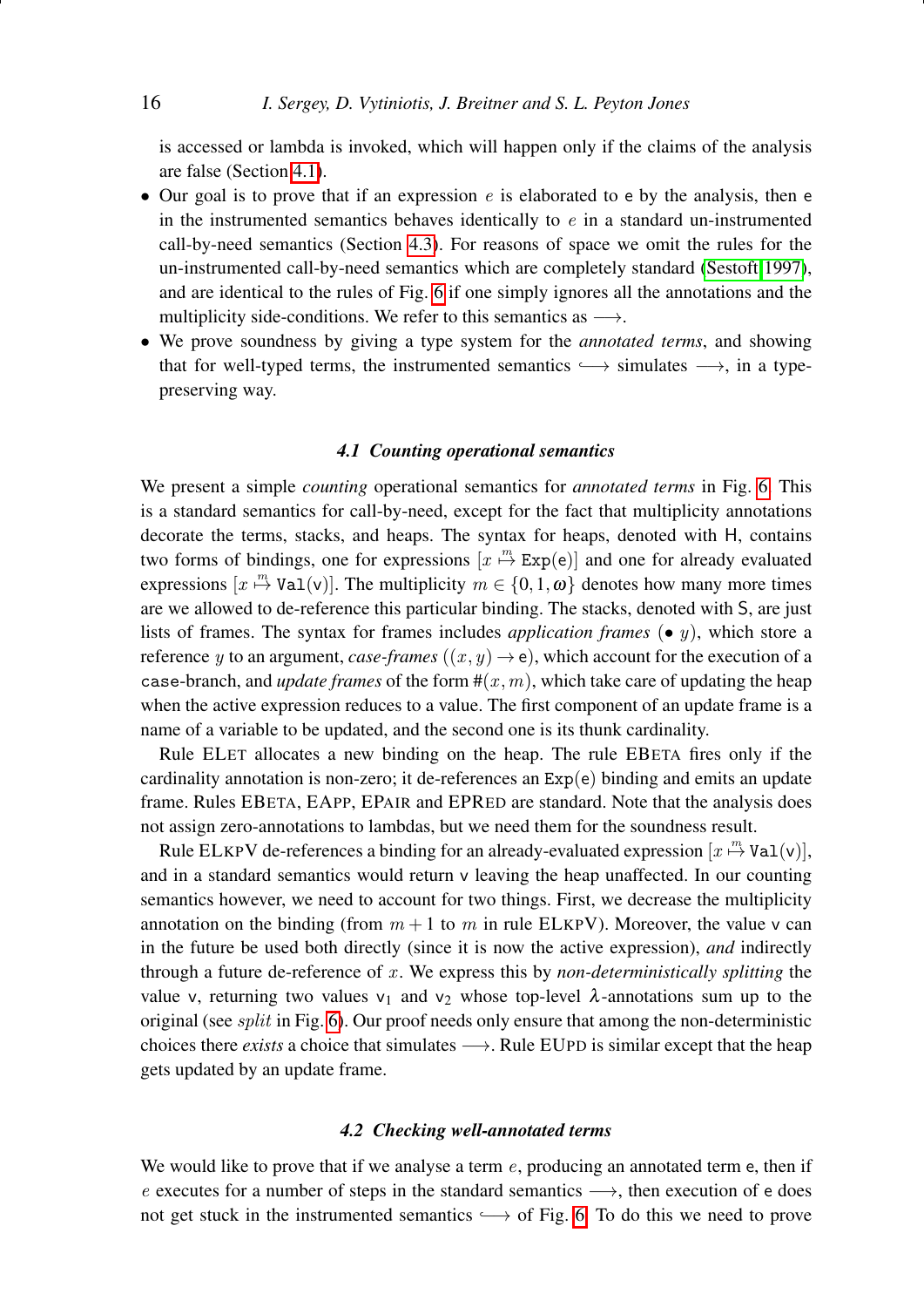<span id="page-16-0"></span>
$$
\rho \in d \mapsto \langle \tau; \varphi \rangle \qquad P ::= \varepsilon | P, (x; \rho)
$$
\n
$$
\boxed{P \vdash e \downarrow d \Rightarrow \langle \tau; \varphi \rangle}
$$
\n
$$
\boxed{(x:p) \in P \quad \langle \tau; \varphi \rangle = \rho(d)} \qquad \boxed{Y \land RDN} \qquad \boxed{x \notin dom(P)}
$$
\n
$$
\frac{d \subseteq C^n(d_e) \quad m \ge n \quad P \vdash e \downarrow d_e \Rightarrow \langle \tau; \varphi \rangle}{P \vdash x \downarrow d \Rightarrow \langle \tau; (x! \land d) \rangle} \text{TVARUP}
$$
\n
$$
\frac{d \subseteq C^n(d_e) \quad m \ge n \quad P \vdash e \downarrow d_e \Rightarrow \langle \tau; \varphi \rangle}{P \vdash x \downarrow d \Rightarrow \langle \tau; (\varphi) \rangle} \text{TLAM}
$$
\n
$$
\frac{d \subseteq HU \qquad P \vdash e_1 \downarrow C^1(d) \Rightarrow \langle \tau_1; \varphi_1 \rangle}{P \vdash e_1 \, y \downarrow d \Rightarrow \langle \tau; \varphi_1 \rangle} \text{TLAMHU} \qquad \frac{\tau_1 \le d_2^+ \rightarrow \tau_1 \quad P \vdash y \downarrow d_2^+ \Rightarrow \varphi_2}{P \vdash e_1 \, y \downarrow d \Rightarrow \langle \tau; \varphi_1 \land \varphi_2 \rangle} \text{TAPP}
$$
\n
$$
\frac{d \subseteq U(d_1^{\dagger}, d_2^{\dagger}) \quad P \vdash x_1 \downarrow d_1^{\dagger} \Rightarrow \varphi_1 \quad P \vdash x_2 \downarrow d_2^{\dagger} \Rightarrow \varphi_2}{P \vdash e_1 \, y \downarrow d \Rightarrow \langle \tau; \varphi_r \rangle} \qquad \frac{P \vdash e_r \downarrow d}{P \vdash (x_1, x_2) \downarrow d \Rightarrow \langle \tau; \varphi_r \rangle} \qquad \text{TCASE}
$$
\n
$$
\frac{d \subseteq U(d_1^{\dagger}, d_2^{\dagger}) \quad P \vdash x_1 \downarrow d_1^{\dagger} \Rightarrow \varphi_1 \quad P \vdash x_2 \downarrow d_2^{\dagger} \Rightarrow \varphi_2}{P \vdash \langle \tau; \varphi_r \rangle} \qquad \text{TCASE}
$$
\n
$$
\frac{P \vdash e
$$

Fig. 7: Generalized demand transformers  $\rho$ , transformer environments  $P$ , and wellannotated terms with respect to a type  $\tau$  and a usage environment  $\varphi$ .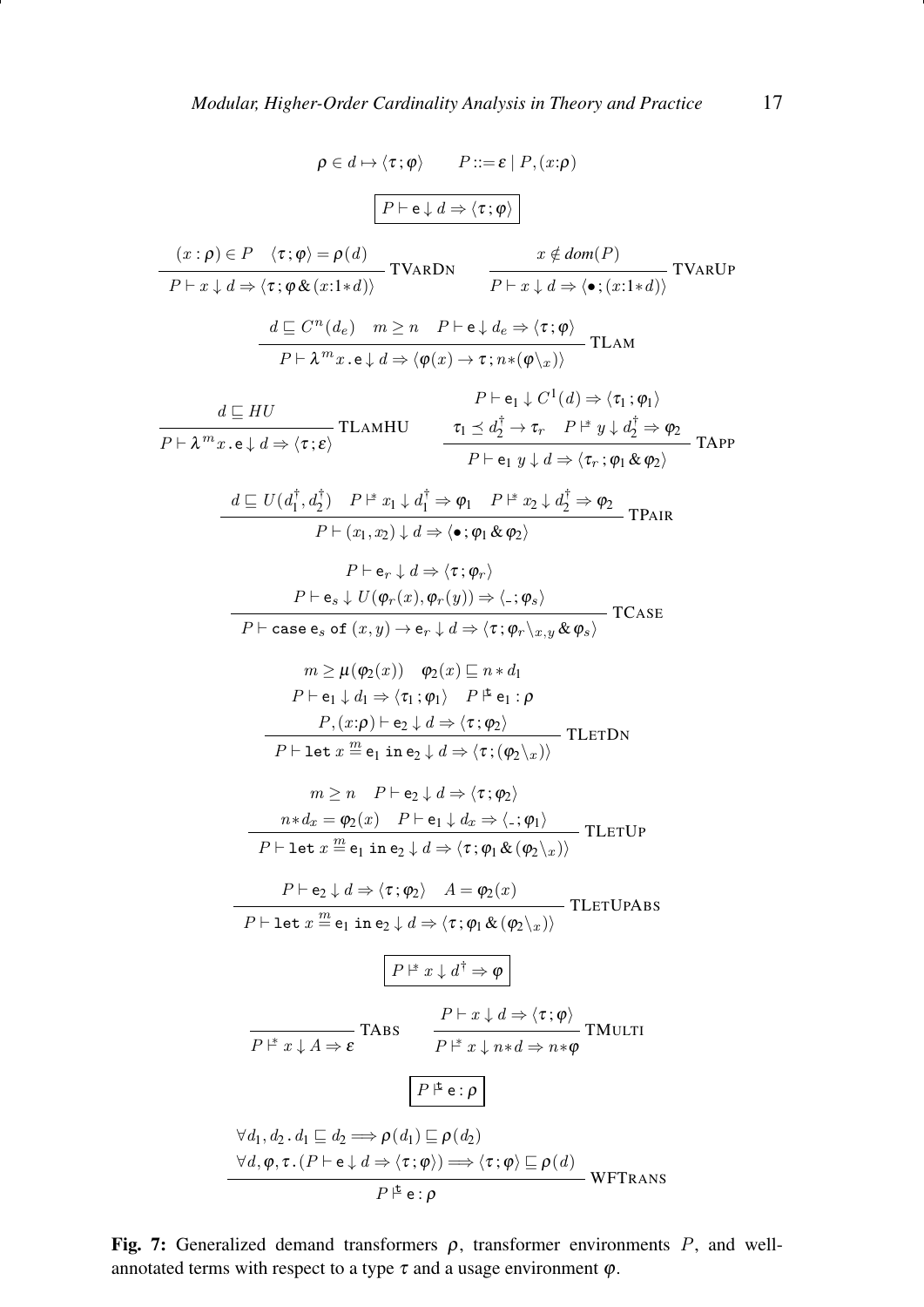preservation and progress lemmas, showing that each step takes a well-annotated term to a well-annotated term, and that well-annotated terms do not get stuck.

Fig. [7](#page-16-0) says what it means to be "well-annotated", using notation from Fig. [1](#page-6-0)[–3.](#page-8-0) The rules look very similar to the analysis rules of Fig. [4–](#page-9-0)[5,](#page-11-0) except that we check an annotated term, rather than producing one. For example, rule TLAM checks that the annotation on a  $\lambda$ -abstraction (*m*) is at least as large as the call cardinality we press on this  $\lambda$ -abstraction  $(n)$ . As evaluation progresses the situation clarifies, so the annotations may become more conservative than the checker requires, but that is fine.

A more substantial difference is that instead of holding concrete demand transformers  $\rho$ as the analysis does (Fig. [1\)](#page-6-0), the environment P holds *generalised demand transformers* ρ. A generalised demand transformer is simply a monotone function from a demand to a pair  $\langle \tau; \varphi \rangle$  of a type and a usage environment (Fig. [7\)](#page-16-0). In the TLETDN rule, we make use of the auxiliary function  $\mu$  (Fig. [2\)](#page-7-0) and clairvoyantly choose any such transformer  $\rho$ , which is sound for the RHS expression – denoted with  $P \not\models e_1 : \rho$ . We still check that  $e_1$  can be type checked with some demand  $d_1$  that comes from type-checking the body of the let  $(\varphi_2(x))$ . In rule TVARDN we simply apply the transformer  $\rho$  to get a type and fv-usage environment.

Rule WFTRANS imposes two conditions necessary for the soundness of the transformer. First, it has to be a monotone function on the demand argument. Second, it has to soundly approximate any type and usage environment that we can attribute to the expression. One can easily confirm that the intensional representation used in the analysis satisfies both properties for the  $\lambda$ -expressions bound with LETDN.

Because these rules conjure up functions  $\rho$  out of thin air, and have universally quantified premises (in WFTRANS), they do not constitute an algorithm. But for the very same reasons they are convenient to reason about in the metatheory, and that is the only reason we need them. In effect, Fig. [7](#page-16-0) constitutes an elaborate invariant for the operational semantics.

# *4.3 Soundness of the analysis*

<span id="page-17-1"></span><span id="page-17-0"></span>The first result is almost trivial.

*Lemma 4.1* (*Analysis produces well-typed terms*) If  $P \vDash e \downarrow d \Rightarrow \langle \tau ; \varphi \rangle \rightsquigarrow$  e then  $P \vdash e \downarrow d \Rightarrow \langle \tau ; \varphi \rangle$ .

We would next like to show that well-typed terms do not get stuck. To present the main result we need some notation first.

# *Definition 4.1* (*Unannotated heaps and stacks and erasure*)

We use H and S to refer to an un-instrumented heap and stack respectively. We use  $e^{\frac{t}{2}} = e$ to mean that the erasure of all annotations from e is e, and we define  $S^{\natural} = S$  and  $H^{\natural} = H$ analogously.

We can show that annotated terms run for at least as many steps as their erasures would run in the un-instrumented semantics:

# <span id="page-17-2"></span>*Theorem 4.1* (*Safety for annotated terms*)

If  $\varepsilon \vdash e_1 \downarrow HU \Rightarrow \langle \tau : \varepsilon \rangle$  and  $e_1 = e_1^{\natural}$  $\frac{1}{1}$  and  $\langle \varepsilon : e_1 : \varepsilon \rangle \longrightarrow^k \langle H : e_2 : S \rangle$  then there exist H, e<sub>2</sub> and S, such that  $\langle \varepsilon ; e_1 ; \varepsilon \rangle \longrightarrow^k \langle H ; e_2 ; S \rangle$ ,  $H^{\natural} = H$ ,  $S^{\natural} = S$  and  $e_2^{\natural} = e_2$ .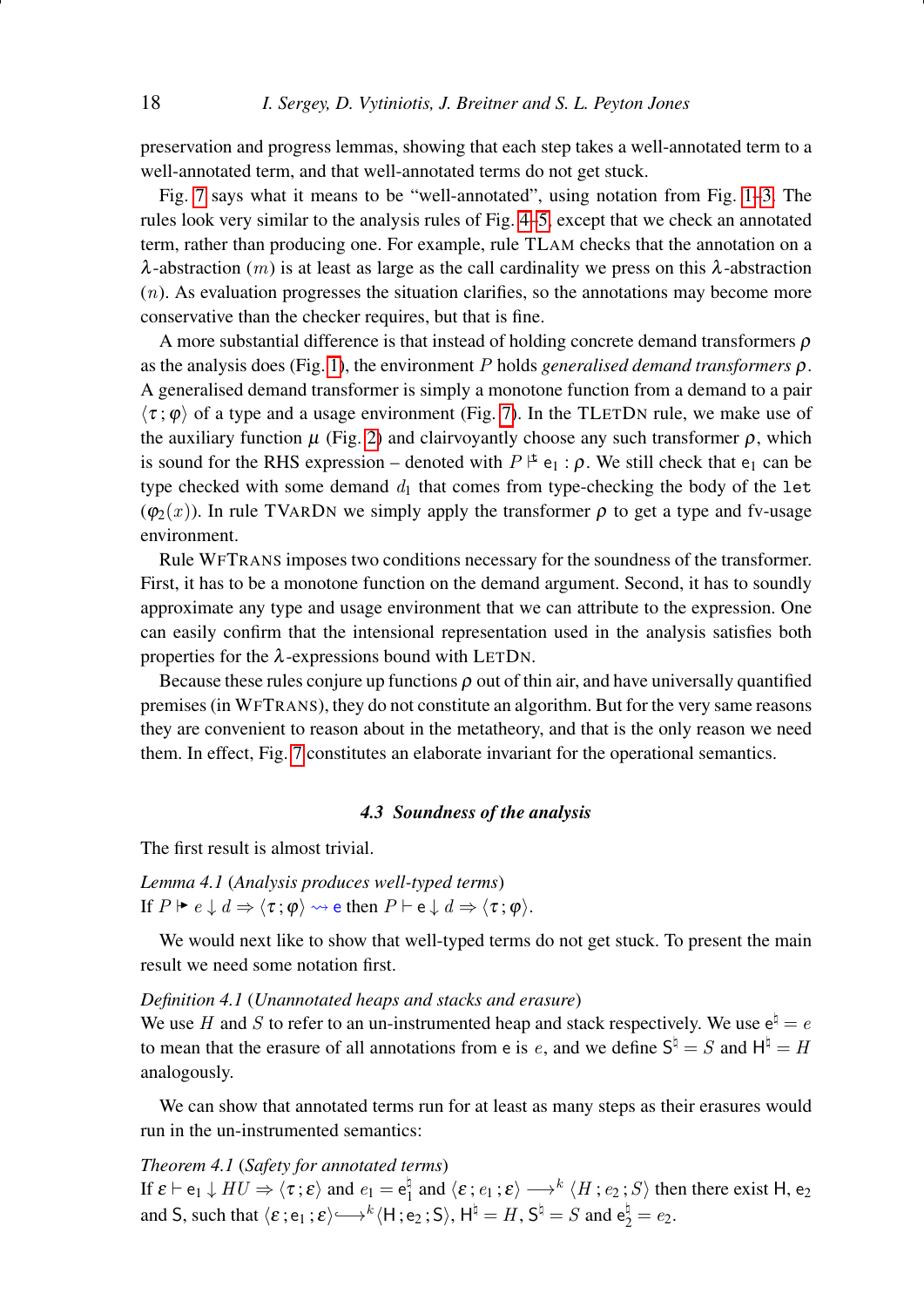Unsurprisingly, to prove this theorem we need to generalise the statement to talk about a single-step reduction of a configuration with arbitrary (but well-annotated) heap and stack. Hence we introduce *a well-annotated configuration relation*, denoted  $\vdash \langle H; e; S \rangle$ , that extends the well-annotation invariant of Fig. [7](#page-16-0) to configurations. For reasons of space, we only give the statement of the theorem below, and defer the details of the well-annotation relation to Appendix [A.](#page-42-0)

# <span id="page-18-1"></span>*Lemma 4.2* (*Single-step safety*)

Assume that  $\vdash \langle H_1 ; e_1 ; S_1 \rangle$ . If  $\langle H_1^{\natural}$  $\frac{1}{1}$ ;  $e_1^{\natural}$  $\frac{1}{1}$ ; S<sub>1</sub>  $\langle H_1 \rangle \longrightarrow \langle H_2 : e_2 : S_2 \rangle$  in the un-instrumented semantics, then there exist H<sub>2</sub>, e<sub>2</sub> and S<sub>2</sub>, such that  $\langle H_1; e_1; S_1 \rangle \longrightarrow \langle H_2; e_2; S_2 \rangle$ ,  $H_2^{\dagger} = H_2$ ,  $e_2^{\natural} = e$  and  $S_2^{\natural} = S_2$ , and moreover  $\vdash \langle H_2; e_2; S_2 \rangle$ .

Notice that the counting semantics is non-deterministic, so Lemma [4.2](#page-18-1) simply ensures that there *exists* a possible transition in the counting semantics that always results in a well-typed configuration. Lemma [4.2](#page-18-1) crucially relies on yet another property, below.

#### <span id="page-18-2"></span>*Lemma 4.3* (*Value demand splitting*)

If  $P \vdash v \downarrow (d_1 \& d_2) \Rightarrow \langle \tau; \varphi \rangle$  then there exists a split  $split(v) = (v_1, v_2)$  such that:  $P \vdash v_1 \downarrow$  $d_1 \Rightarrow \langle \tau_1 ; \varphi_1 \rangle$  and  $P \vdash v_2 \downarrow d_2 \Rightarrow \langle \tau_2 ; \varphi_2 \rangle$  and moreover  $\tau_1 \sqsubseteq \tau$ ,  $\tau_2 \sqsubseteq \tau$  and  $\varphi_1 \& \varphi_2 \sqsubseteq \varphi$ .

Why is Lemma [4.3](#page-18-2) important? Consider the following

let  $x = v$  in case x 3 of  $(y, z) \rightarrow x$  4

The demand exercised on x from the body of the let-binding will be  $C^1(U)$  &  $C^1(U)$  =  $C^{ \omega}(U)$  and hence the value v will be checked against this demand (using the LETUP rule), unleashing an environment  $\varphi$ . However, after substituting v in the body (which is ultimately what call-by-need will do) we will have checked it against  $C^1(U)$  and  $C^1(U)$ independently, unleashing  $\varphi_1$  and  $\varphi_2$  in each call site. Lemma [4.3](#page-18-2) ensures that reduction never increases the demand on the free variables of the environment, and hence safety is not compromised. It is precisely the proof of Lemma [4.3](#page-18-2) that requires demand transformers to be monotone in the demand arguments, ensured by WFTRANS.

#### <span id="page-18-3"></span>*Theorem 4.2* (*Safety of analysis*)

If  $\varepsilon \vdash e_1 \downarrow HU \Rightarrow \langle \tau; \varepsilon \rangle \leadsto e_1$  and  $\langle \varepsilon; e_1; \varepsilon \rangle \longrightarrow^k \langle H; e_2; S \rangle$ , then there exist H,  $e_2$  and S, such that  $\langle \varepsilon, e_1; \varepsilon \rangle \longrightarrow^k \langle H; e_2; S \rangle$ ,  $H^{\dagger} = H$ ,  $S^{\dagger} = S$  and  $e_2^{\dagger} = e_2$ .

The proof is just a combination of Lemma [4.1](#page-17-1) and Theorem [4.1.](#page-17-2)

# 5 Optimisations

<span id="page-18-0"></span>We discuss next the two optimisations enabled by our analysis.

## *5.1 Optimised allocation for thunks*

We show here that for 0-annotated bindings there is no need to allocate an entry in the heap, and for 1-annotated ones we don't have to emit an update frame on the stack. Within the chosen operational model, this optimisation is of *dynamic* flavour so we express this by providing a new, *optimising* small-step machine for the annotated expressions. The new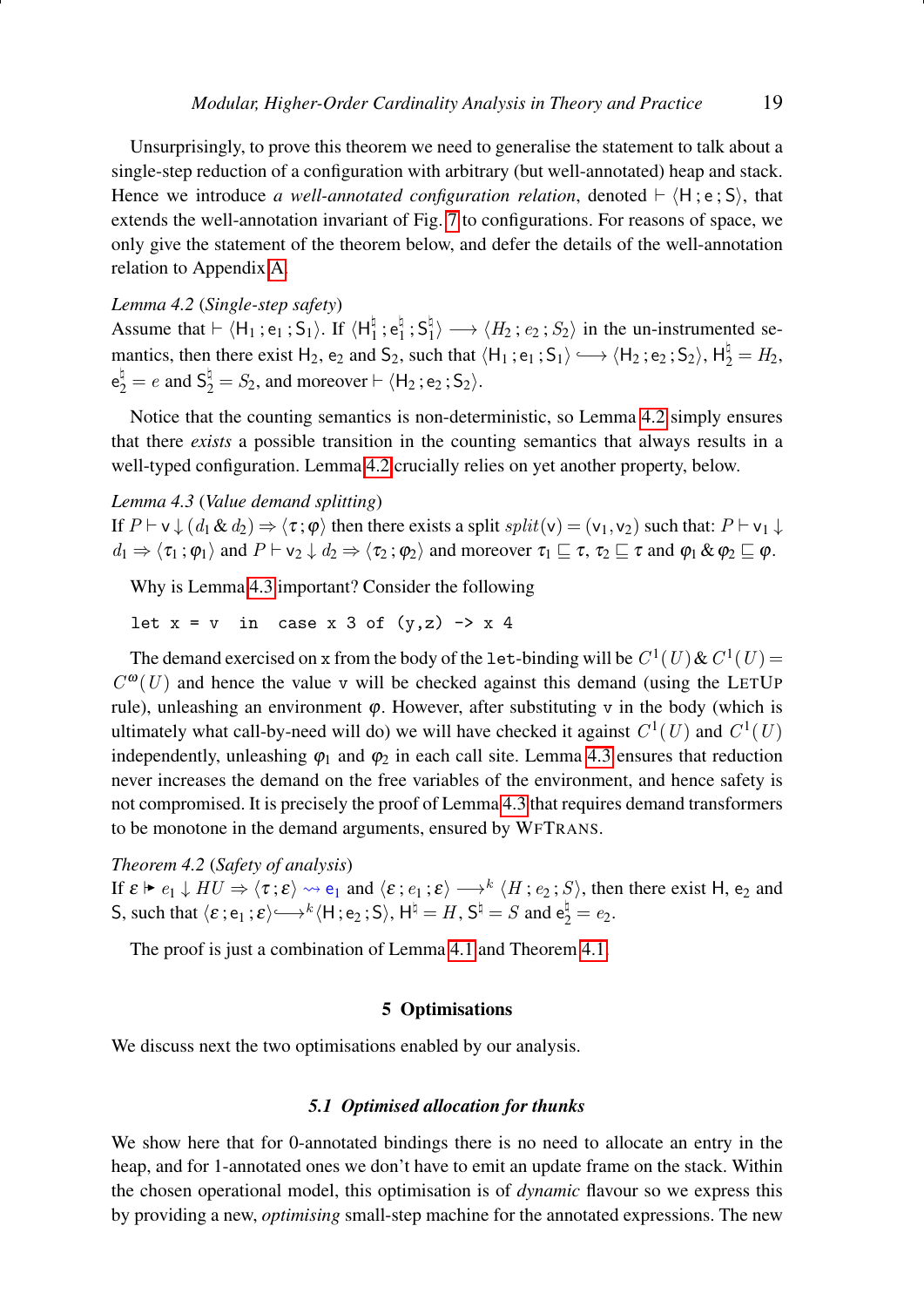$\overline{\langle H_0; e_0; S_0 \rangle \Longrightarrow \langle H_1; e_1; S_1 \rangle}$ 

```
OPT-ELETA
                                   \langle H; \text{let } x \stackrel{0}{=} e_1 \text{ in } e_2 ; S \rangle \longrightarrow \langle H; e_2 ; S \rangleOPT-ELETU
                                   \langle H;\texttt{let } x \stackrel{n}{=} e_1 \texttt{ in } e_2 ;S \rangle\stackrel{n}{\mapsto} \text{Exp}(e_1) ; e_2 ; S where n \geq 1OPT-ELKPEM \langle H, [x \stackrel{\omega}{\vdash}\implies \langle H; e; \#(x, \omega) : S \rangle\text{OPT-ELKPEO}\ \ \ \langle \textsf{H}, [x\stackrel{1}{\mapsto} \texttt{Exp}(\textsf{e})] \, ; x \, ; \textsf{S} \rangle \qquad \qquad \Longrightarrow \ \ \langle \textsf{H}\, ; \textsf{e}\, ; \textsf{S} \rangleOPT-ELKPV
                                                 \stackrel{\omega}{\mapsto} Val(\mathsf{v})] ; x ; S\rangle \qquad \implies \langle \mathsf{H},[x]\stackrel{\omega}{\mapsto} Val(v)]; v; S)
OPT-EUPD \langle H; v; \#(x, \omega) : S \rangle\stackrel{\omega}{\mapsto} Val(v)]; v; S)
OPT-EBETA \langle H; \lambda^m x . e ; (\bullet y) : S \rangle \Rightarrow \langle H; e[y/x] ; S \rangle<br>OPT-EAPP \langle H; e y ; S \rangle \Rightarrow \langle H; e ; (\bullet y) : S \rangleOPT-EAPP \langle H; e y ; S \rangle \implies \langle H; e ; (\bullet y) : S \rangle\text{OPT-EPAIR} \qquad \langle \mathsf{H}; \text{case } \mathsf{e}_s \text{ of } (x,y) \rightarrow \mathsf{e}_r ; \mathsf{S} \rangle \quad \Longrightarrow \; \langle \mathsf{H}; \mathsf{e}_s : ((x,y) \rightarrow \mathsf{e}_r) : \mathsf{S} \rangleOPT-EPRED \langle H; (x_1,x_2);((y_1,y_2) \rightarrow e_r) : S \rangle \implies \langle H; e_r [x_1/y_1,x_2/y_2] ; S \rangle
```
Fig. 8: Optimised counting semantics.

semantics is defined in Fig. [8.](#page-19-0) We will show that programs that can be evaluated via the counting semantics (Fig. [6\)](#page-14-1) can be also evaluated via the optimised semantics in a smaller or equal number of steps.

The proof is a simulation proof, hence we define relations between heaps / optimised heaps, and stacks / optimised stacks that are preserved during evaluation.

## *Definition 5.1* (*Auxiliary* ∝*-relations*)

We write  $e_1 \propto e_2$  iff  $e_1$  and  $e_2$  differ only on the  $\lambda$ -annotations. H<sub>1</sub>  $\propto$  H<sub>2</sub> and S<sub>1</sub>  $\propto$  S<sub>2</sub> are defined in Fig. [9.](#page-20-0)

For this optimisation the annotations on λ-abstractions play no role, hence we relate *any* expressions that differ only on those.

Fig. [9](#page-20-0) tells us when a heap H is related with an *optimised* heap  $H_{opt}$  with the relation  $H \propto H_{opt}$ . As we have described, there are no  $\stackrel{0}{\mapsto}$  bindings in the optimised heap. Moreover, notice that there are no bindings of the form  $[x \stackrel{1}{\mapsto} \text{Val}(v)]$  in either the optimised or unoptimised heap. It is easy to see why: every heap binding starts life as  $[x \stackrel{m}{\mapsto} \text{Exp}(e)]$ . By the time  $Exp(e)$  has become a value  $Val(v)$ , we have already used x once. Hence, if originally  $m = \omega$  then the value binding will also be  $\omega$  (in the optimised or unoptimised semantics). If it was  $m = 1$  then it can only be 0 in the un-optimised heap and non-existent in the optimised heap. If it was  $m = 0$  then no such bindings would have existed in the optimised heap anyway.

The relation between stacks is given with  $S \propto S_{opt}$ . Rule SSIM2 ensures that there are no frames  $\#(x,1)$  in the optimised stack. In fact during evaluation it is easy to observe that there are not going to be any update frames  $\#(x,0)$  in the original or optimised stack.

We can now state the optimisation simulation theorem.

# <span id="page-19-1"></span>*Theorem 5.1* (*Optimised semantics*)

If  $\langle H_1; e_1; S_1\rangle \propto \langle H_2; e_2; S_2\rangle$  and  $\langle H_1; e_1; S_1\rangle \longrightarrow \langle H_1'; e_1'; S_1'\rangle$  then there exists  $k \in \{0, 1\}$ such that  $\langle H_2; e_2; S_2 \rangle \Longrightarrow^k \langle H'_2; e'_2; S'_2 \rangle$  and  $\langle H'_1; e'_1; S'_1 \rangle \propto \langle H'_2; e'_2; S'_2 \rangle$ .

#### *Proof*

The proof is by case analysis on the  $\longrightarrow$  relation: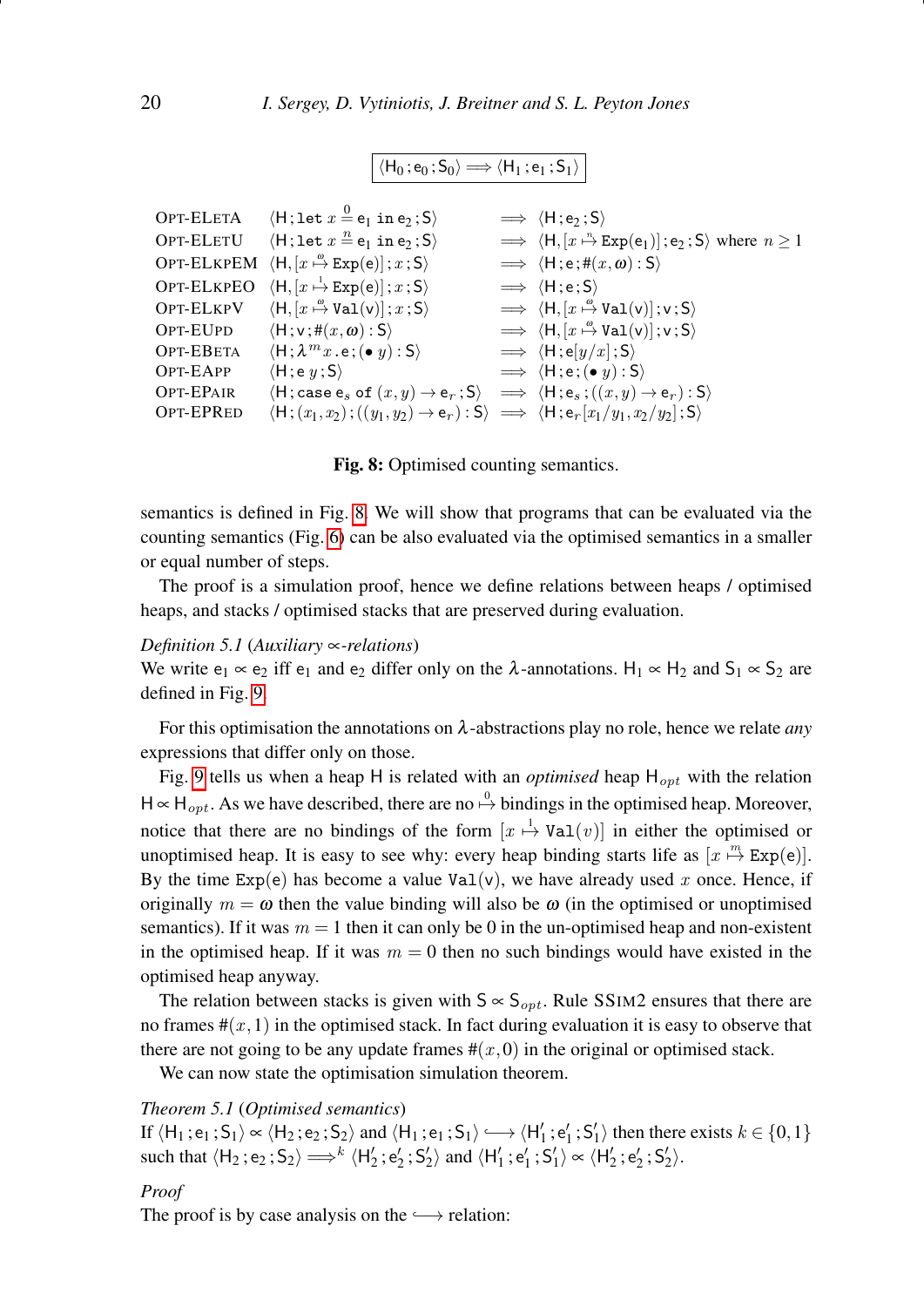<span id="page-20-0"></span>
$$
\frac{H_1 \propto H_2}{\epsilon \propto \epsilon}
$$
HSIM1  
\n
$$
\frac{H_1 \propto H_2}{H_1, [x \stackrel{0}{\rightarrow} Exp(e)] \propto H_2}
$$
HSIM2  
\n
$$
\frac{n \ge 1 \quad H_1 \propto H_2 \quad e_1 \propto e_2}{H_1, [x \stackrel{0}{\rightarrow} Val(v)] \propto H_2}
$$
HSIM4  
\n
$$
\frac{H_1 \propto H_2 \quad e_1 \propto e_2}{H_1, [x \stackrel{n}{\rightarrow} Exp(e_1)] \propto H_2, [x \stackrel{n}{\rightarrow} Exp(e_2)]}
$$
HSIM4  
\n
$$
\frac{H_1 \propto H_2 \quad v_1 \propto v_2}{H_1, [x \stackrel{0}{\rightarrow} Val(v_1)] \propto H_2, [x \stackrel{0}{\rightarrow} Val(v_2)]}
$$
HSIM5

$$
\frac{S_1 \propto S_2}{\epsilon \propto \epsilon} SSIM1
$$
\n
$$
\frac{S_1 \propto S_2}{(\#(x,1):S_1) \propto S_2} SSIM2
$$
\n
$$
\frac{S_1 \propto S_2}{(\bullet y):S_1 \propto (\bullet y):S_2} SSIM3
$$
\n
$$
\frac{S_1 \propto S_2}{(\#(x,\omega):S_1) \propto (\#(x,\omega):S_2)} SSIM4
$$
\n
$$
\frac{e_1 \propto e_2 \quad S_1 \propto S_2}{((x,y) \to e_1):S_1 \propto ((x,y) \to e_2):S_2} SSIM5
$$

Fig. 9: Auxiliary simulation relation  $\infty$  for heaps and stacks.

- Case ELET. We have two cases to consider. If  $m \ge 1$  then it is obvious. If  $m = 0$  then  $H'_1 = H_1$ ,  $[x \stackrel{0}{\mapsto} Exp(e_1)]$  and  $H'_2 = H_2$  and  $H'_1 \propto H_2$  as required.
- Case ELKPE. In this case we have that:

$$
\langle \mathsf{H}_1, [x \stackrel{\mathit{m}}{\mapsto} \mathtt{Exp}(e_1) ] \, ; x \, ; \mathsf{S}_1 \rangle \longleftrightarrow \langle \mathsf{H}_1 \, ; e \, ; \mathsf{\#}(x,m) \, : \mathsf{S}_1 \rangle
$$

given that  $m \geq 1$ . Then either OPT-ELKPEM or OPT-ELKPEO will fire:

- If  $m = \omega$  the result follows trivially.
- $\blacksquare$  If  $m = 1$  then  $S_1' = #(x, 1)$ :  $S_1$  and  $S_2' = S_2$  and by rule SSIM2 we are done.
- Case ELKPV. By the side condition  $m = m' + 1$  it can only be that  $m = 1$  or  $m =$ ω. By the heap invariant for H<sub>1</sub> and an easy induction it has to be that  $m = ω$ . The corresponding rule that can fire in the optimised semantics is OPT-ELKPV and the result is trivial.
- Case EUPD. We have that:

$$
\langle \mathsf{H}_1\,;\mathsf{v}\,;\mathsf{\#}(x,n): \mathsf{S}_1\rangle \mathchoice{\longrightarrow}{\rightarrow}{\rightarrow}{\rightarrow} \langle \mathsf{H}_1, [x\stackrel{\mathit{m}}{\mapsto}\text{Val}(\mathsf{v}_1)]\,;\mathsf{v}_2\,;\mathsf{S}_1\rangle
$$

where  $n = m + 1$  and  $split(v) = (v_1, v_2)$ . Therefore, since  $n = m + 1$ , it has to be the case that  $n = \omega$  or  $n = 1$ .

- If  $n = \omega$  then rule OPT-EUPD gives the result.
- Let  $n = 1$ . Then, assume that  $\langle H_1; v; #(x, n) : S_1 \rangle \propto \langle H_2; v; S_2 \rangle$  which will happen if  $S_1 \propto S_2$ . However, in this case,  $m = 0$ , which means that it also must be the case that  $\langle H_1, [x \stackrel{m}{\mapsto} \text{Val}(v_1)]$ ;  $v_2$ ;  $S_1 \rangle \propto \langle H_2$ ;  $v_2$ ;  $S_2 \rangle$  so we are done in 0 steps (hence we have  $\Longrightarrow^k$  and not just  $\Longrightarrow$  in the statement of the theorem).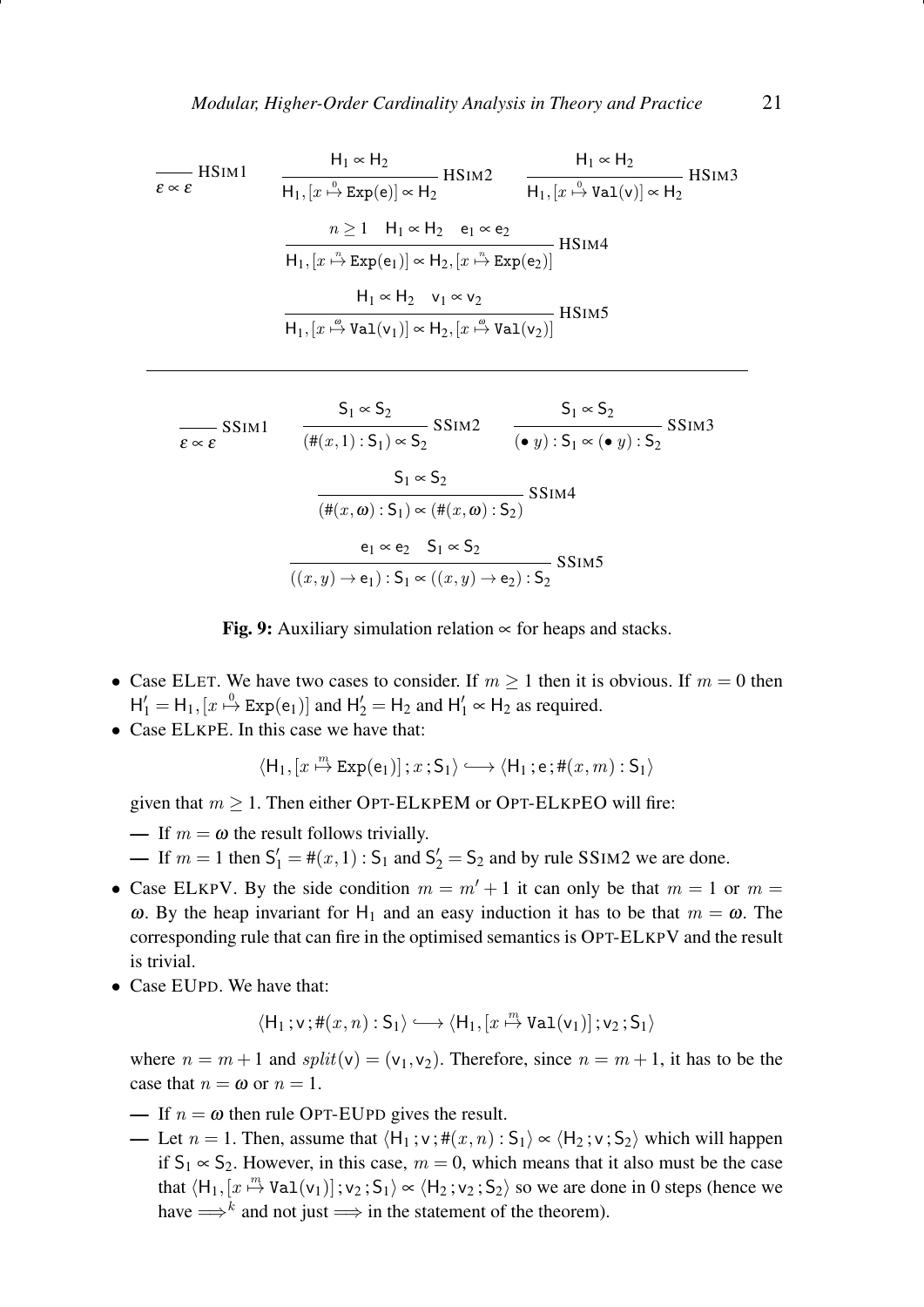- Case EBETA follow directly from the rule OPT-EBETA.
- Case EAPP follows by OPT-EAPP.
- Cases EPRED and EPAIR follow directly from rules OPT-EPRED and OPT-EPAIR.
	- $\Box$

Notice that the counting semantics may not be able to take a transition at some point due to the wrong non-deterministic choice but in that case the statement of Theorem [5.1](#page-19-1) holds trivially. Finally, we tie together Theorems [5.1](#page-19-1) and [4.2](#page-18-3) to get the following result.

<span id="page-21-1"></span>*Theorem 5.2* (*Analysis is safe for optimised semantics*) If  $\blacktriangleright e_1 \downarrow HU \Rightarrow \langle \tau; \varepsilon \rangle \rightsquigarrow e_1$  and  $\langle \varepsilon; e_1; \varepsilon \rangle \longrightarrow^n \langle H; e_2; S \rangle$  then  $\langle \varepsilon; e_1; \varepsilon \rangle \Longrightarrow^m \langle H; e_2; S \rangle$ s. t.  $e_2^{\natural} = e_2$ ,  $m \le n$ , and there exist H<sub>2</sub> and S<sub>2</sub> such that  $H_2^{\natural} = H$  and  $S_2^{\natural} = S$  and H<sub>2</sub>  $\propto$  H and  $S_2 \propto S$ .

Theorem [5.2](#page-21-1) says that if a program  $e_1$  evaluates in n steps to  $e_2$  in the reference semantics, then it also evaluates to the same  $e_2$  (modulo annotation) in the optimised semantics in  $n$  steps or fewer; and the heaps and stacks are consistent. Moreover, the theorem has informative content on infinite sequences. For example it says that for any point in the evaluation in the reference semantics, we will no later have reached a corresponding intermediate configuration in the optimised semantics with consistent heaps and stacks.

# *5.2* let*-in floating into one-shot lambdas*

<span id="page-21-0"></span>As discussed in Section [2,](#page-2-0) we are interested in the particular case of let-floating [\(Pey](#page-41-1)[ton Jones](#page-41-1) *et al.* [1996\)](#page-41-1): moving the binder into the body of a lambda-expression. This transformation is trivially *safe*, given obvious syntactic side conditions [\(Moran & Sands](#page-41-2) [1999,](#page-41-2) §4.5), however, in general, it is not *beneficial*. Here we describe the conditions under which let-in floating makes things better in terms of the length of the program execution sequence.

We start by defining let-in floating in a form of syntactic rewriting:

*Definition 5.2* (let*-in floating for* one-shot *lambdas*)

let  $z \stackrel{m_1}{=} \mathsf{e}_1$  in  $(\texttt{let} \, f \stackrel{m_2}{=} \lambda^1 x$  .  $\texttt{e}$  in  $\texttt{e}_2)$  $\implies$  let  $f \stackrel{m_2}{=} \lambda^1 x$ . (let  $z \stackrel{m_1}{=} \mathsf{e}_1$  in  $\mathsf{e}_2$ ) in  $\mathsf{e}_2$ ,

for any  $m_1$ ,  $m_2$  and  $z \notin FV(e_2)$ .

Next, we provide a number of definitions necessary to formulate the so called *improvement* result [\(Moran & Sands 1999\)](#page-41-2). The improvement is formulated for closed, wellformed configurations. For a configuration  $\langle H; e; S \rangle$  to be *closed*, any free variables in H, e and S must be contained in a union *dom*(H) ∪ *dom*(S), where *dom*(H) is a set of variables bound by a heap H, and *dom*(S) is a set of variables marked for update in a stack S. A configuration is *well-formed* if *dom*(H) and *dom*(S) are disjoint.

*Definition 5.3* (*Convergence*) For a closed configuration  $\langle H; e; S \rangle$ ,

$$
\langle H; e; S \rangle \Downarrow^{N} \stackrel{\text{def}}{=} \exists H', v \cdot \langle H; e; S \rangle \longleftrightarrow^{N} \langle H'; v; \varepsilon \rangle
$$
  

$$
\langle H; e; S \rangle \Downarrow^{\leq N} \stackrel{\text{def}}{=} \exists M \cdot \langle H; e; S \rangle \Downarrow^{M} \text{ and } M \leq N
$$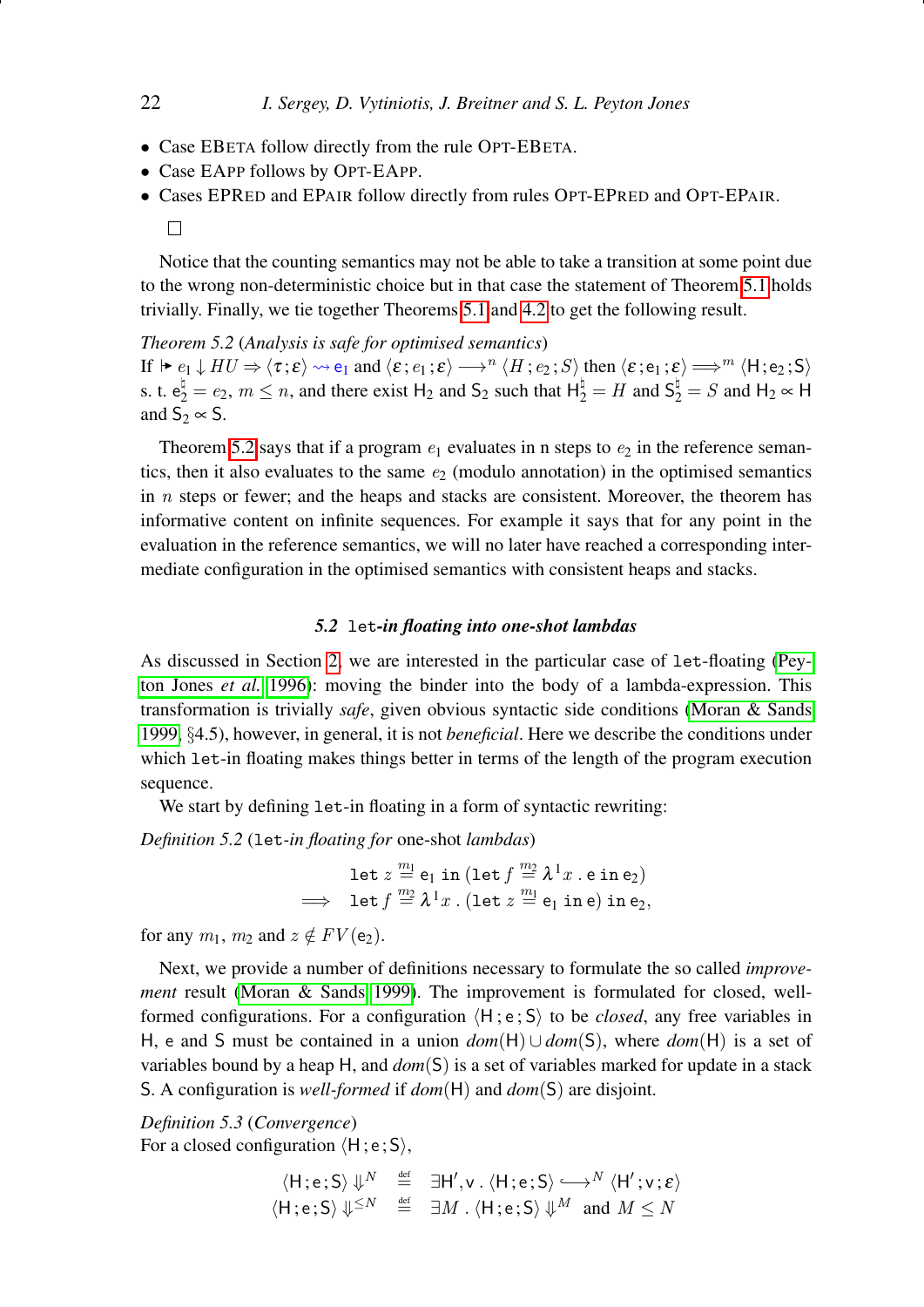The following theorem shows that local let-in floating into the body of a one-shot lambda does not make the execution longer.

<span id="page-22-2"></span>*Theorem 5.3* (*Let-in float improvement*) For any H and S, if

$$
\langle \mathsf{H}\,;\texttt{let}\; z \stackrel{m_1}{=} \mathsf{e}_1 \;\texttt{in}\;(\texttt{let}\; f \stackrel{m_2}{=} \lambda^1 x \;.\; \mathsf{e} \;\texttt{in}\; \mathsf{e}_2)\,;\mathsf{S}\rangle\; \mathbb{U}^N
$$

and  $z \notin FV(e_2)$ , then

$$
\langle \mathsf{H}\,;\texttt{let}\,f\stackrel{\textit{m}_2}{=}\lambda^1x\;.\;(\texttt{let}\;z\stackrel{\textit{m}_1}{=}\mathsf{e}_1\;\texttt{in}\,\mathsf{e})\;\texttt{in}\,\mathsf{e}_2\,;\mathsf{S}\rangle\Downarrow^{\leq N}.
$$

*Proof sketch*: Let us refer to the first configuration as  $q$  and the second as  $q'$ . We say that two heaps,  $H_1$  and  $H_2$ , are *related* ( $H_1 \simeq H_2$ ) *iff* they are of the form

$$
H_1 = H_0, [z \stackrel{m}{\mapsto} e_1], [f_1 \stackrel{m_1}{\mapsto} \lambda^{n_1} x \cdot e], \dots, [f_k \stackrel{m_k}{\mapsto} \lambda^{n_k} x \cdot e]
$$
  

$$
H_2 = H_0, [f_1 \stackrel{m_1}{\mapsto} \lambda^{n_1} x \cdot e_z], \dots, [f_k \stackrel{m_k}{\mapsto} \lambda^{n_k} x \cdot e_z, ]
$$

for some H<sub>0</sub> and k, where  $e_z = (\text{let } z \stackrel{m}{=} e_1 \text{ in } e)$ ; and e,  $e_1$  and z are from the statement of the theorem, and  $\sum_{i=1}^{k} n_i = 1$ .<sup>[3](#page-22-1)</sup>

The proof goes in four stages.

- 1. It is the case that q evaluates in two steps to some  $q_1 = \langle H_1; e_2; S \rangle$  and q' evaluates in one step to some  $q_2 = \langle H_2; e_2; S \rangle$  such that  $H_1 \simeq H_2$ . Now we need to show that  $q_2$  will make *at most one* step more than  $q_1$  before they both terminate.
- 2. Taking  $(H_1 \simeq H_2)$  and the stacks and expressions *being the same for both configurations* as an invariant, we show that both configurations will make a step simultaneously, so the invariant is preserved until some  $f_k$  is in the configuration focus. Then we pass to the next stage.
- 3. If  $f_k$  is in the focus of both configurations, we consider the stack. If  $S = \varepsilon$  the case is done. (And so too if S contains a case alternative because both computations will be stuck.) If  $S = \#(x, n)$ : S' then we update the heap in both branches in a  $\simeq$ -preserving way, so we are back to stage (2). If  $S = (\bullet y) : S'$  then the "optimised" program makes *one additional step* to allocate z, and we pass to the last stage of the proof.
- 4. For the rest of the execution we can show that the programs will execute in lockstep with a simulation argument taking the invariant almost as in stage (2), but now with  $\sum_{i=1}^{k} n_i = 0$  and z being allocated in the second heap too.

 $\Box$ 

Even though Theorem [5.3](#page-22-2) gives a termination-dependent result, its proof goes via a simulation argument, hence it is possible to state the theorem in a more general way without requiring termination.

## 6 Implementation

<span id="page-22-0"></span>We have implemented the cardinality analyser by extending the demand analysis machinery of the Glasgow Haskell Compiler (version 7.8 and later), available publicly from its open-source repository:

<span id="page-22-1"></span><sup>&</sup>lt;sup>3</sup> The Val(·)/Exp(·) distinction does not affect the core of the proof.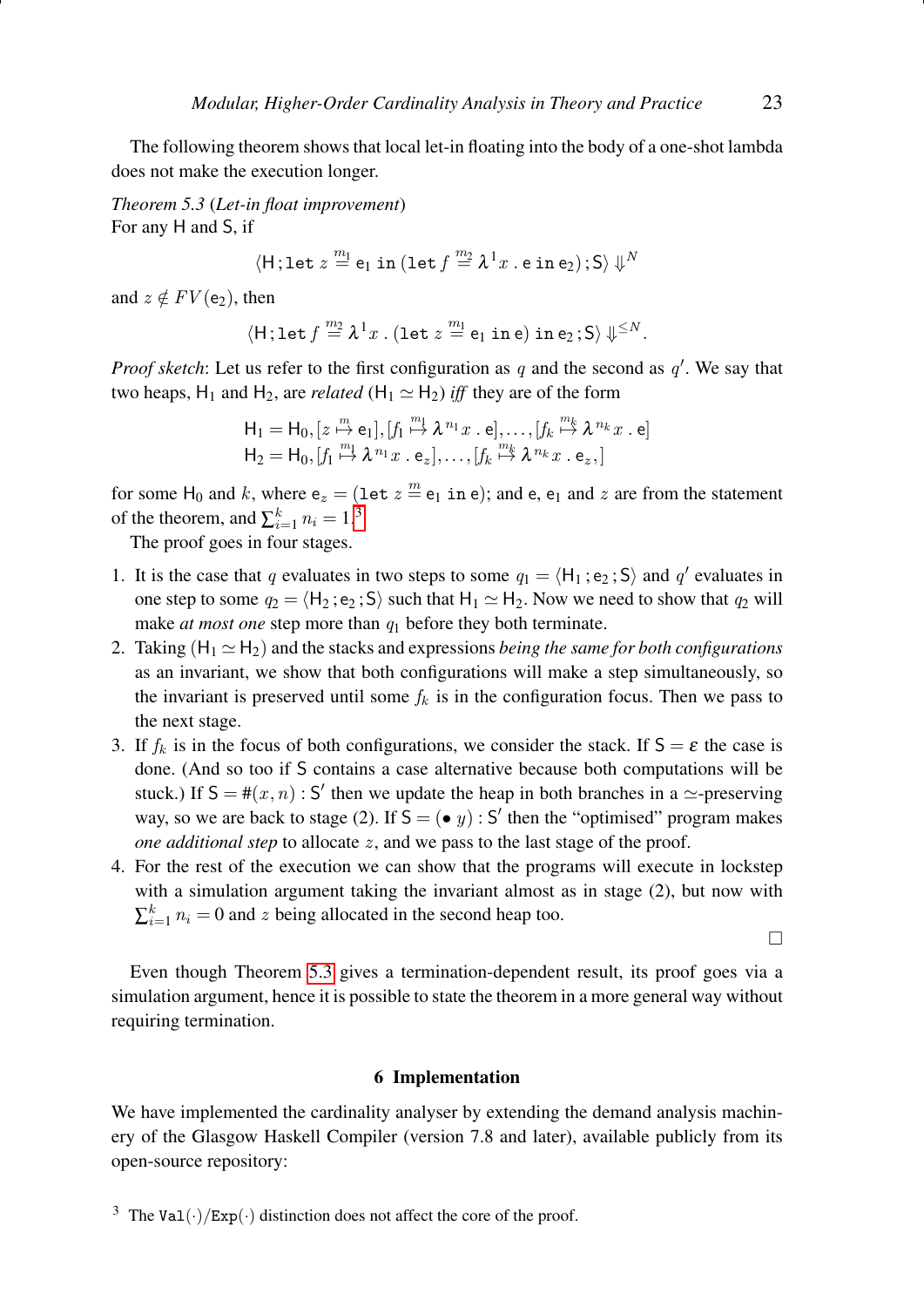# <http://git.haskell.org/ghc>

We elaborate on some implementation specifics in this section.

# *6.1 Analysis*

The implementation of the analysis was straightforward, because GHC's existing strictness analyser is already cast as a backwards analysis, exactly like our new cardinality analysis. So the existing analyser worked unchanged; all that was required was to enrich the domains over which the analyser works.<sup>[4](#page-23-0)</sup> In total, the analyser increased from 900 lines of code to 1,140 lines, an extremely modest change.

We run the analysis twice, once in the middle of the optimisation pipeline, and once near the end. The purpose of the first run is to expose one-shot lambdas, which in turn enable a cascade of subsequent transformations (Section [6.3\)](#page-23-1). The second analysis finds the single-entry thunks, which are exploited only by the code generator. This second analysis is performed very late in the pipeline (a) so that it sees the result of all previous inlining and optimisation and (b) because the single-entry thunk information is not robust to certain other transformations (Section [6.4\)](#page-24-1).

# *6.2 Absence*

GHC exploits absence in the worker/wrapper split, as described in Section [2.3:](#page-3-1) absent arguments are not passed from the wrapper to the worker.

## *6.3 One-shot lambdas*

<span id="page-23-1"></span>As shown in Section [5.2,](#page-21-0) there is no run-time payoff for one-shot lambdas. Rather, the information enables some important compile-time transformations. Specifically, consider

let 
$$
x = \text{costly } v \text{ in } ... (\lambda y ... x ...)
$$
...

If the  $\lambda y$  is a one-shot lambda, the binding for x can be floated inside the lambda, without risk of duplicating the computation of costly. Once the binding for x is inside the  $\lambda y$ , several other improvements may happen:

- It may be inlined at x's use site, perhaps entirely eliminating the allocation of a thunk for  $x$ .
- It may enable a rewrite rule (eg foldr/build fusion) to fire.
- It may allow two lambdas to be replaced by one. For example

$$
\hspace{0.5cm} \mathbf{f} = \lambda \, v \, . \, \texttt{let} \, \, x = \, \texttt{costly} \, v \, \, \texttt{in} \, \, \lambda \, y \, . \, . \, . \, . \, .
$$
 
$$
\implies \, \, \mathbf{f} = \lambda \, v \, . \, \lambda \, y \, . \, . \, . \, . \, (\texttt{costly} \, v) \, . \, .
$$

The latter produces one function with two arguments, rather than a curried function that returns a heap-allocated lambda [\(Marlow & Peyton Jones 2006\)](#page-41-8).

<span id="page-23-0"></span>This claim is true in spirit, but in practice we substantially refactored the existing analyser when adding usage cardinalities.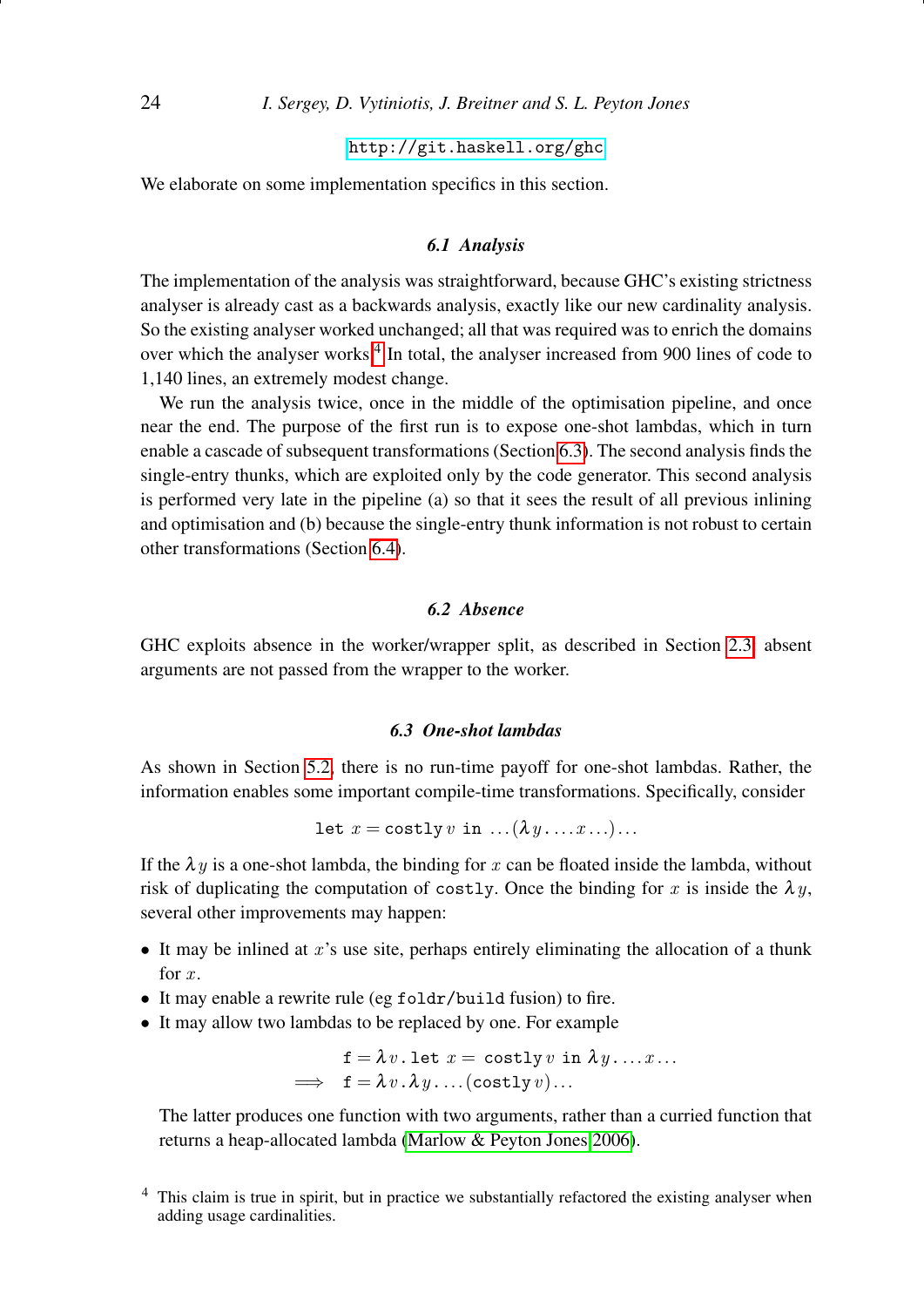# *6.4 Single-entry thunks*

<span id="page-24-1"></span>The code that GHC compiles for a thunk begins by pushing an *update frame* on the stack, which includes a pointer to the thunk. Then the code for the thunk is executed. When evaluation is complete, the value is returned, and the update frame overwrites the thunk with an indirection to the value [\(Peyton Jones 1992\)](#page-41-9). It is easy to modify this mechanism to take advantage of single-entry thunks: *we do not generate the push-update-frame code for single-entry thunks*. There is a modest code size saving (fewer instructions generated) and a modest runtime saving (a few store instructions saved on thunk entry, and a few more when evaluation is complete).

Take care though! The single-entry property is not robust to program transformation. For example, common sub-expression elimination (CSE) can combine two single-entry thunks into one multiple-entry one, as can this sequence of transformations:

> let  $y = e$  in let  $x = y + 0$  in  $x * x$ Identity of +  $\implies$  let  $y = e$  in let  $x = y$  in  $x * x$ Inline  $x \implies$  let  $y = e$  in  $y * y$  Wrong!

This does not affect the formal results of the paper, but it is the reason that our second run of the cardinality analysis is immediately before code generation.

# *6.5 Handling of recursive functions*

<span id="page-24-0"></span>For our formal presentation we had the liberty to assume that let-expressions are *nonrecursive*, in rule LETDN in Fig. [5.](#page-11-0) In reality, lets are recursive, and GHC has to deal with them. Ideally, we would like to find the least usage signature  $\rho$  so that

$$
P, f: \rho \vdash e_1 \downarrow U \Rightarrow \langle \tau_1; \varphi_1 \rangle \rightsquigarrow e_1 \qquad \rho = \langle k; \varphi_1(\overline{y}) \rightarrow \tau_1; \varphi_1 \setminus \overline{y} \rangle
$$
  
\n
$$
P, f: \rho \vdash e_2 \downarrow d \Rightarrow \langle \tau; \varphi_2 \rangle \rightsquigarrow e_2 \qquad \varphi_2(f) \sqsubseteq n * C^{n_1}(\dots (C^{n_k}(\dots \dots)))
$$
  
\n
$$
P \vdash \text{let } f = \lambda y_1 \dots y_k \dots e_1 \text{ in } e_2 \downarrow d \Rightarrow \langle \tau; (\varphi_2 \setminus f) \rangle \rightsquigarrow \text{let } f \stackrel{n}{=} \lambda^{n_1} y_1 \dots \lambda^{n_k} y_k \dots e_1 \text{ in } e_2
$$

holds. But that is itself a recursive specification and hence non-executable.

Therefore, we employ a usual fixed-point iteration. We start with the most optimistic signature  $\rho^0 = \langle k; A \to \cdots \to A \to \bullet; \varepsilon \rangle$  which claims that f uses neither any of its k arguments nor its free variables<sup>[5](#page-24-2)</sup> and calculate

$$
P, f \colon \rho^i \Vdash e_1 \downarrow U \Rightarrow \langle \tau_1 : \varphi_1 \rangle \rightsquigarrow e_1^i \quad \rho^{i+1} = \langle k : \varphi_1(\overline{y}) \rightarrow \tau_1 : \varphi_1 \setminus \overline{y} \rangle.
$$

If we have  $\rho^i = \rho^{i+1}$  for some i, we found the desired fixed-point. We analyse the body

$$
P, f: \rho^i \vdash e_2 \downarrow d \Rightarrow \langle \tau, \varphi_2 \rangle \rightsquigarrow e_2 \quad \varphi_2(f) \sqsubseteq n * C^{n_1}(\dots (C^{n_k}(\dots)\dots))
$$

and obtain

$$
P \Vdash \mathtt{let} \, f = \lambda \, y_1 \ldots y_k \, . \, e_1 \, \mathtt{in} \, \, e_2 \downarrow d \Rightarrow \langle \, \tau \, ; (\phi_2 \backslash_f) \rangle \leadsto \mathtt{let} \, f \stackrel{n}{=} \lambda^{\, n_1} y_1 \ldots \lambda^{\, n_k} y_k \, . \, e_1^i \, \mathtt{in} \, e_2 \, .
$$

Note that, unless the let is not actually recursive,  $e_2$  will put a demand on both  $f$  and its other free variables. The strictness signature of  $f$  will (eventually) mention the free

<span id="page-24-2"></span><sup>&</sup>lt;sup>5</sup> In the implementation, which is combined with GHC's strictness analysis, the initial signature is actually "hyperstrict", *i.e.*, that of a bottoming function.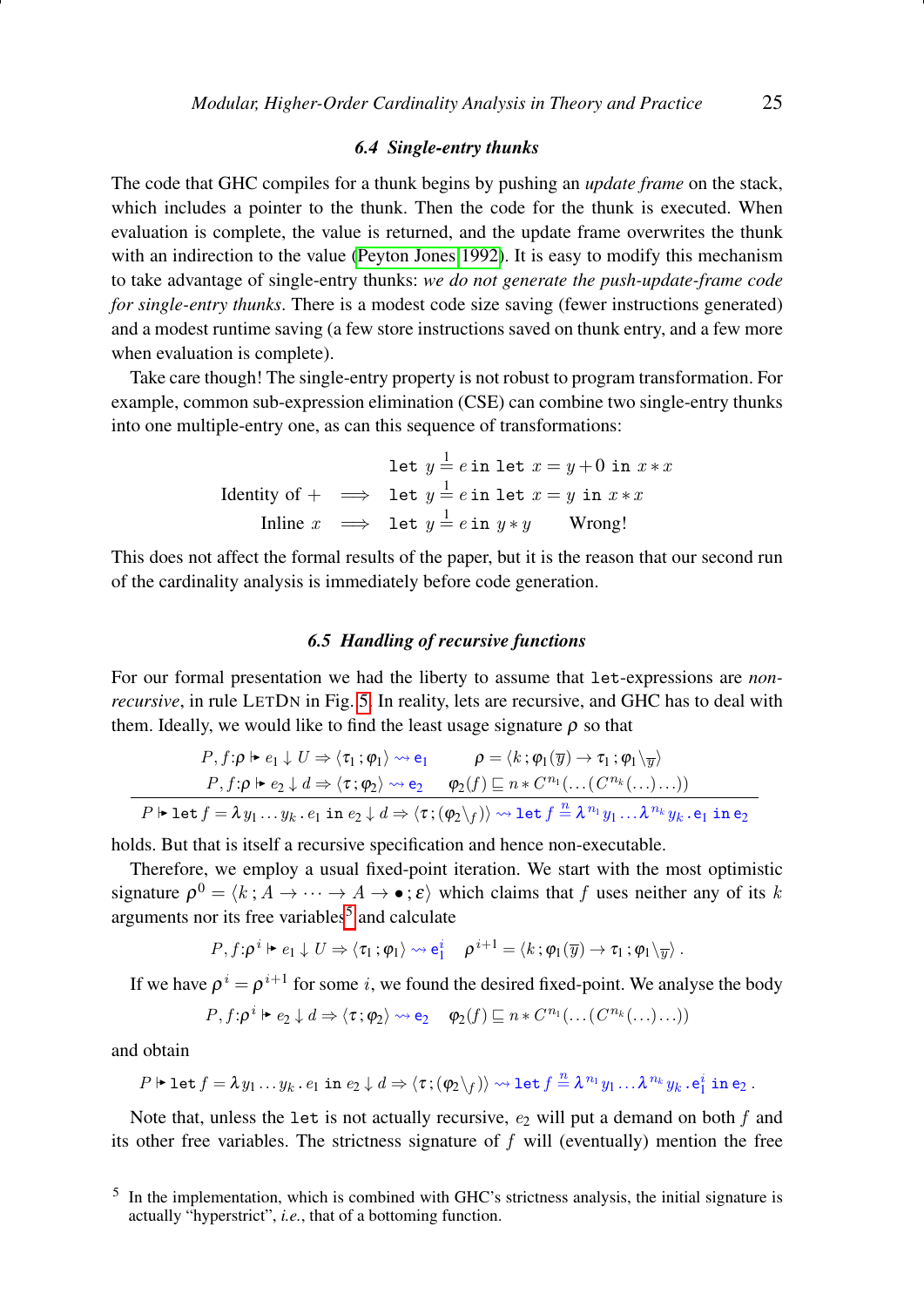variables of  $e<sub>2</sub>$ , so the demands put on the free variables are necessary multiple-use, and no 1<sup>\*</sup>- annotation that is not hidden behind a  $C<sup>n</sup>(.)$  demand will survive there, even when in fact there is only one use in the complete recursion. This is one cause of imprecision (Section [7.3\)](#page-30-1).

Unfortunately, our domain (i.e., the cpo of usage signatures  $\rho$ ) does not have finite height and therefore it is not guaranteed that this iteration terminates. If no fixed-point is found after a finite number of steps (currently 10), we abort the search. In order to obtain a sound result, we re-analyse  $e_1$  one final time, this time with a most pessimistic signature  $\rho^{\infty}$ . If the domain of triples had a top element, that would be a suitable choice, but such an element would have to mention all variables in its usage of free variables, which is not expressible. Instead, we use  $\varphi^{10}$ , the free-variable usage component of  $\rho^{10}$ , which mentions all free variables that are relevant to  $e_2$ , but possibly with a demand that is too good to be true, and adjust that pessimistically:

$$
\rho^{\infty} = \langle k : U \to \cdots \to U \to \bullet ; \{x : U \mid x \in \text{dom}(\varphi^{10})\} \rangle
$$

This signature is larger than any analysis result that we expect for  $e_2$  and hence a conservative assumption.

After analysing  $e_1$  and  $e_2$  using  $\rho^{\infty}$  as the signature for f, i.e.

$$
P, f: \rho^{\infty} \models e_1 \downarrow U \Rightarrow \langle \tau_1 : \varphi_1 \rangle \rightsquigarrow e_1
$$
  

$$
P, f: \rho^{\infty} \models e_2 \downarrow d \Rightarrow \langle \tau : \varphi_2 \rangle \rightsquigarrow e_2 \qquad \varphi_2(f) \sqsubseteq n * C^{n_1}(\dots (C^{n_k}(\dots)\dots)),
$$

we obtain

$$
P \Vdash \mathtt{let} \, f = \lambda \, y_1 \ldots y_k \, . \, e_1 \, \mathtt{in} \, \, e_2 \downarrow d \Rightarrow \langle \tau \, ; (\phi_2 \backslash_f) \rangle \leadsto \mathtt{let} \, f \stackrel{n}{=} \lambda^{\, n_1} \, y_1 \ldots \lambda^{\, n_k} \, y_k \, . \, e_1 \, \mathtt{in} \, e_2 \, .
$$

## *6.6 Accelerating fixed-point computation*

Running the analyser on nested recursive definitions can be expensive at compile-time. For instance, for two functions f and  $g$ , such that  $g$  is nested under f, the analyser must find a fixed-point for the inner function g at each iteration of the fixed-point computation for function f. To remedy this, we use the simple widening strategy from the literature [\(Henglein](#page-40-2) [1994\)](#page-40-2), based on the observation that iterations of the fixed-point process for f generates a *monotonically increasing* sequence of usage signatures for f. Therefore, each time we begin the fixed-point process for g, the environment contains values that are no smaller (in the demand partial order) than the corresponding values the previous time we encountered g. It follows that the correct fixed-point for g will be greater than the correct fixed-point found on the previous iteration of f. Therefore *we can begin the fixed-point process for* g *not with the bottom value, but rather with the result of the previous analysis*. In the implementation, this result is conveniently available in the elaborated term  $e_1$ .

We also improve it a bit more by *splitting* the environment component  $\varphi$  of a usage signature, separating variables with *multiple*-use demands from the other ones. The intuition is that multiple-use demands cannot be increased any further, and, therefore, do not contribute to the fixed-point computation.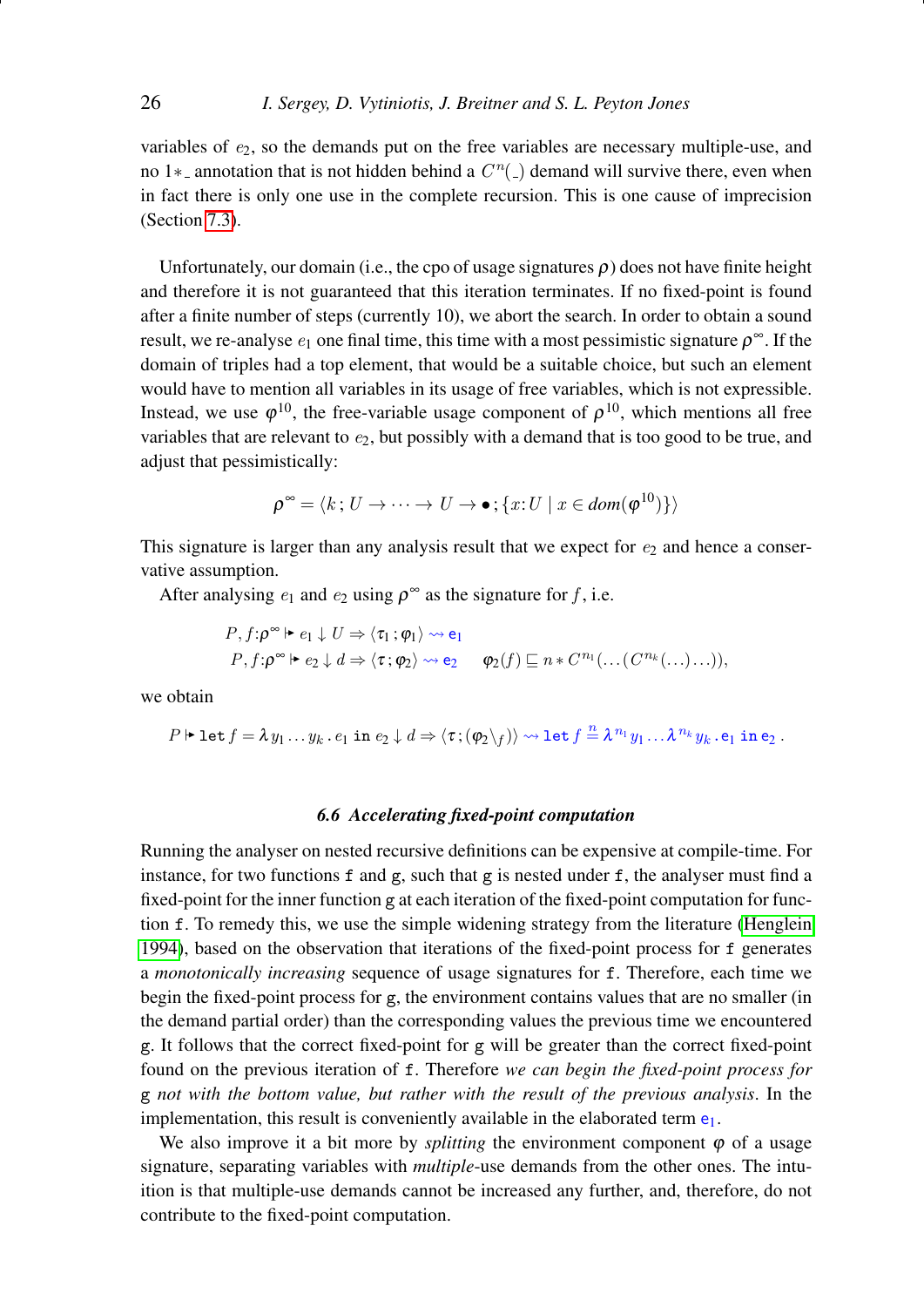<span id="page-26-0"></span>

| Program         | Syntactic 1S- $\lambda$ | Syntactic 1U-Thunks  | Runtime 1U-Thunks |
|-----------------|-------------------------|----------------------|-------------------|
| anna            | 4.0%                    | 7.2%                 | 2.9%              |
| banner          | 14.3%                   | 20.0%                | 5.3%              |
| boyer2          | 3.3%                    | 20.0%                | $0.0\%$           |
| bspt            | 5.0%                    | 15.4%                | 1.5%              |
| cacheprof       | 7.6%                    | 11.9%                | 5.1%              |
| calendar        | 5.7%                    | $0.0\%$              | 0.2%              |
| circsim         | 2.6%                    | 4.0%                 | 3.0%              |
| constraints     | 2.0%                    | 3.2%                 | 4.5%              |
| cryptarithm1    | $0.0\%$                 | $0.0\%$              | 5.3%              |
| cryptarithm2    | $0.6\%$                 | 3.0%                 | 74.0%             |
| cse             | 4.2%                    | 2.8%                 | 1.8%              |
| eliza           | $0.0\%$                 | $0.0\%$              | 48.7%             |
| expert          | 3.4%                    | 4.3%                 | 3.9%              |
| fem             | 19.2%                   | 17.6%                | 1.7%              |
| fft2            | 6.6%                    | $0.0\%$              | 0.4%              |
| fluid           | 7.3%                    | 4.6%                 | 2.3%              |
| fulsom          | 5.4%                    | 7.3%                 | $8.0\%$           |
| gamteb          | 40.2%                   | 22.0%                | 0.9%              |
| gcd             | 12.5%                   | $0.0\%$              | $0.0\%$           |
| gen_regexps     | 5.6%                    | $0.0\%$              | 0.2%              |
| hpg             | 5.2%                    | $0.0\%$              | 4.1%              |
| integer         | 8.3%                    | $0.0\%$              | $0.0\%$           |
| knights         | 10.4%                   | 23.4%                | 1.3%              |
| life            | 3.2%                    | $0.0\%$              | 1.8%              |
| lift            | 2.1%                    | $0.0\%$              | 1.1%              |
| listcopy        | 11.5%                   | 21.4%                | 1.8%              |
| mandel          | 12.3%                   | 4.2%                 | 3.9%              |
| mkhprog         | 27.4%                   | 20.8%                | 5.8%              |
| nucleic2        | 3.5%                    | 3.1%                 | 3.2%              |
| parser          | $7.5\%$                 | 24.7%                | 1.4%              |
| partstof        | 5.8%                    | 10.7%                | $0.1\%$           |
| puzzle          | 16.5%                   | 28.0%                | 68.9%             |
| reptile         | 10.2%                   | 13.8%                | $1.0\%$           |
| rewrite         | 6.7%                    | $6.0\%$              | 19.9%             |
| ${}_{\tt SCC}$  | $0.0\%$                 | $0.0\%$              | $0.8\%$           |
| solid           | 5.5%                    | 2.4%                 | $0.0\%$           |
| sphere          | 7.8%                    | 6.2%                 | 20.0%             |
| typecheck       | 3.9%                    | 9.4%                 | $0.9\%$           |
| wheel-sieve1    | $10.5\%$                | $0.0\%$              | $0.0\%$           |
| x2n1            | $0.0\%$                 | $0.0\%$              | 0.1%              |
|                 |                         | and 50 more programs |                   |
| Arithmetic mean | 10.3%                   | 12.6%                | 5.5%              |

Table 1: Analysis results for nofib: ratios of *syntactic* one-shot lambdas, *syntactic* singleentry thunks and *runtime* entries into single-entry thunks.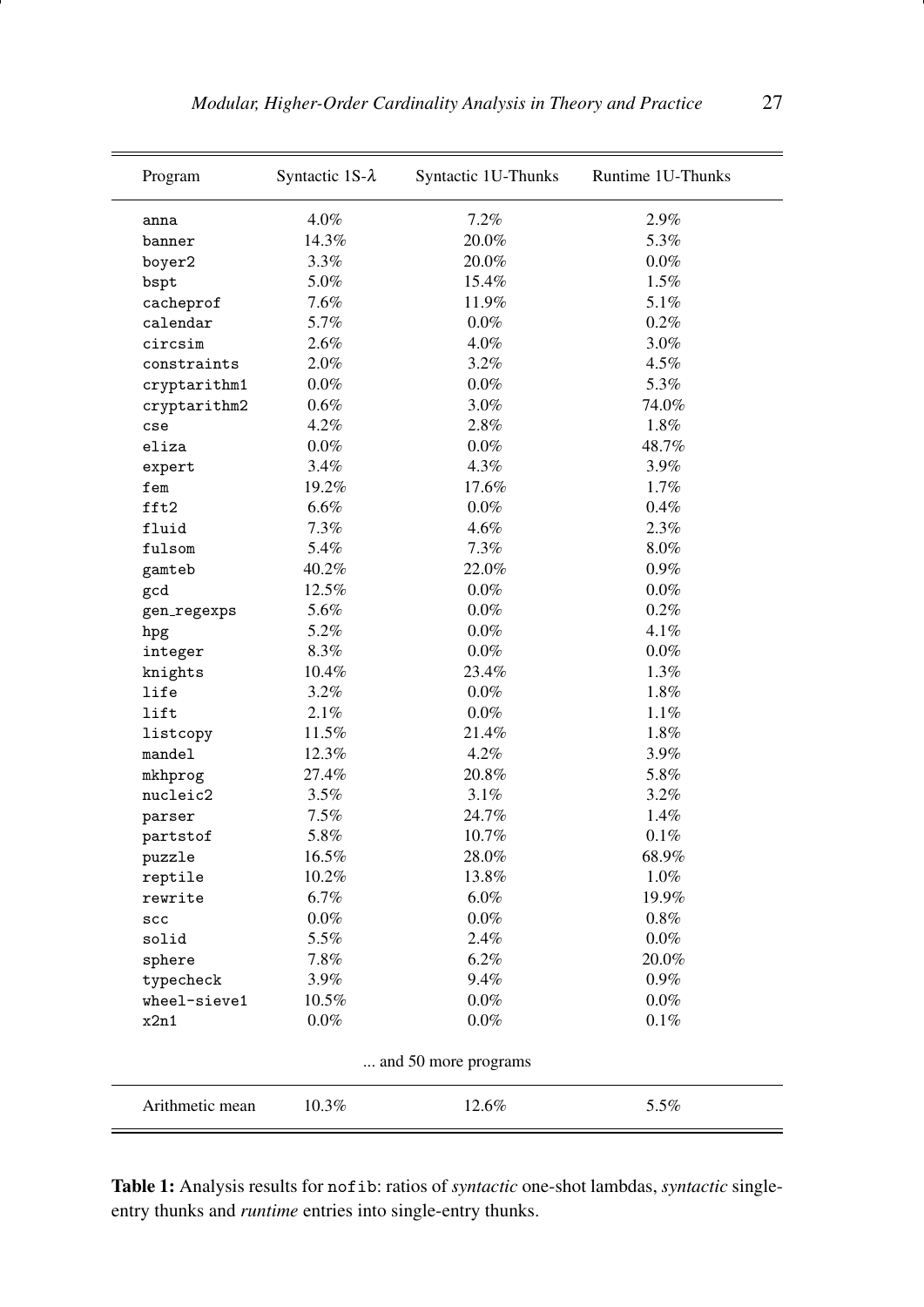# 7 Evaluation

<span id="page-27-0"></span>To measure the accuracy of the analysis, we counted the proportion of (a) one-shot lambdas and (b) single-entry thunks. In both cases, these percentages are of the *syntactically occurring* lambdas or thunks respectively, measured over the code of the benchmark program only, not library code. Table [1](#page-26-0) shows the results reported by our analysis for programs from the nofib benchmark suite [\(Partain 1993\)](#page-41-10). For the sake of presentation, in the table we show the most interesting programs with non-trivial contributions to the overall analysis statistics. The numbers are quite encouraging. One-shot lambdas account for 0-30% of all lambdas (with the arithmetic mean being 10.3%), while single-entry thunks are 0-23% of all thunks (with the arithmetic mean 12.6%).

The static (syntactic) frequency of single-entry thunks may be very different to their *dynamic frequency* in a program execution, so we instrumented GHC to measure the latter. (We did not measure the dynamic frequency of one-shot lambdas, because they confer no direct performance benefit.) The "Runtime 1U-Thunks" column of Table [1](#page-26-0) gives the dynamic frequency of single-entry thunks in the same nofib programs. Note that these statistics include single-entry thunks from libraries, as well as the benchmark program code. The results vary widely. Most programs do not appear to use single-entry thunks much, while a few use many, up to 74% for cryptarithm2.

It is important to note that the results of the optimised execution, although related with the numbers of one-shot lambdas and single-entry thunks in the nofib programs *themselves*, are much likely caused by the analysis results and the subsequent optimisations for the standard libraries.

# *7.1 Optimising* nofib *programs*

<span id="page-27-1"></span>In the end, of course, we seek improved runtimes, although the benefits are likely to be modest. One-shot lambdas do not confer any performance benefits directly; rather, they remove potential obstacles from other compile-time transformations. Single-entry thunks, on the other hand give an immediate performance benefit, by omitting the push-updateframe code, but it is a small one.

Table [2](#page-28-0) summarises the effect of cardinality analysis when running the nofib suite. "Allocation" is the change in how much heap was allocated when the program is run and "Runtime" is a change in the actual program execution time.

In Section [2.1](#page-2-1) we mentioned a hack, used by Gill in GHC, in which he hard-coded the call-cardinality information for three particular functions: build, foldr and runST. Our analysis renders this hack redundant, as now the same results can be soundly *inferred*. We therefore report two sets of results: relative to an un-hacked baseline, and relative to a hacked baseline. In both cases the binary size of the (statically) linked binaries falls slightly but consistently (2.0% average), which is welcome. This may be due to less push-updateframe code being generated, but it's virtually impossible to say for sure: any change that affects inlining (which discovering one-shot-lambdas certainly does) has knock-on effects propagate down the long optimisation pipeline, with unpredictable consequences for code size.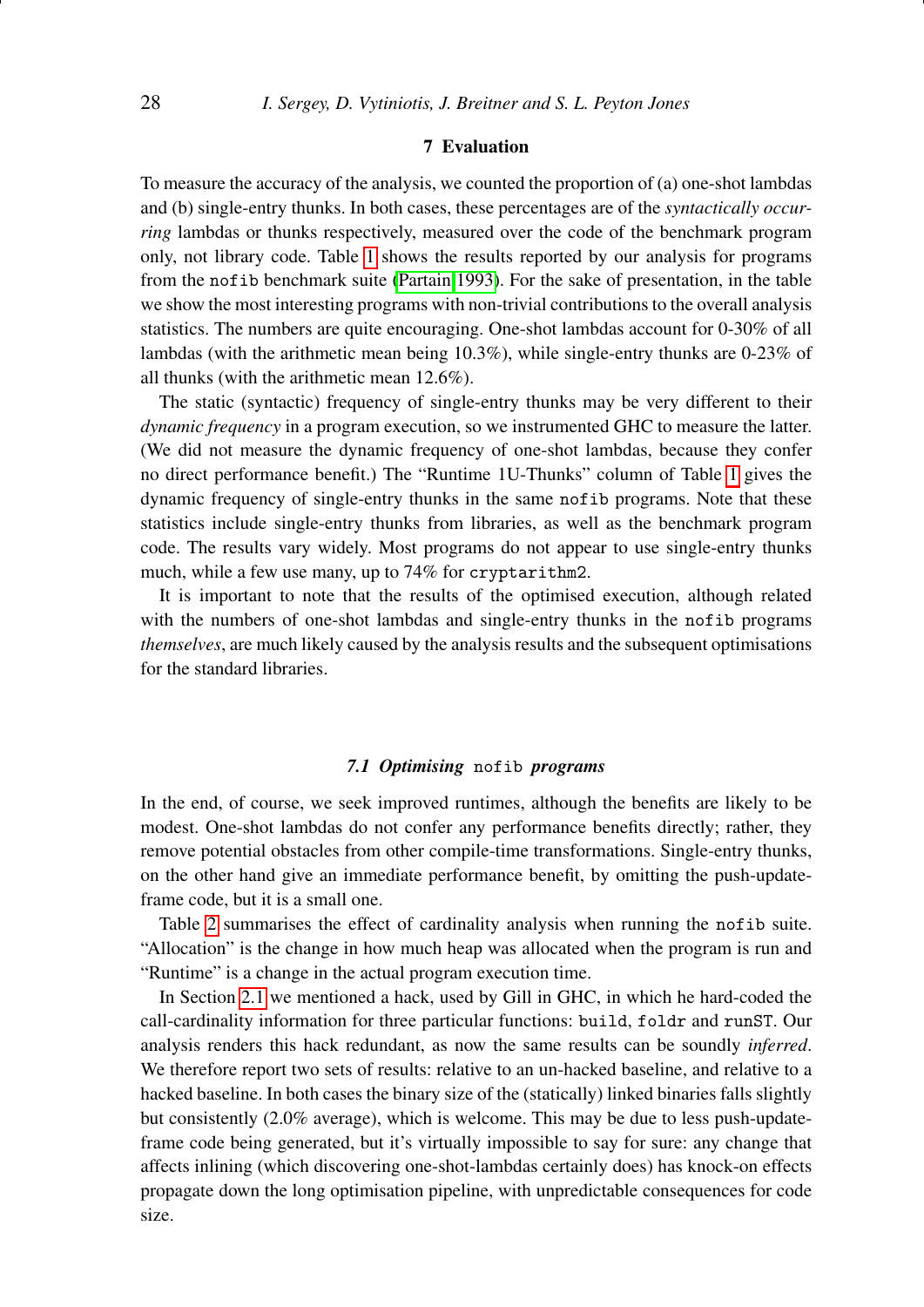<span id="page-28-0"></span>

|                            | Allocation           |           | Runtime  |          |
|----------------------------|----------------------|-----------|----------|----------|
| Program                    | No hack              | Hack      | No hack  | Hack     |
|                            |                      |           |          |          |
| anna                       | $-2.2%$              | $-0.2\%$  | $+0.1\%$ | $+0.1\%$ |
| banner                     | $+3.5\%$             | $-0.1\%$  | $-0.0\%$ | $-0.0\%$ |
| boyer2                     | $-0.4\%$             | $-0.4\%$  | $+0.0\%$ | $-0.0\%$ |
| bspt                       | $-2.2\%$             | $-0.0\%$  | $-0.0\%$ | $+0.0\%$ |
| cacheprof                  | $-7.5\%$             | $-0.6\%$  | $-6.0\%$ | $-1.7\%$ |
| calendar                   | $-9.2%$              | $+0.2\%$  | $-0.0\%$ | $-0.0\%$ |
| circsim                    | $-7.5\%$             | $-0.0\%$  | $-4.3\%$ | $-2.0\%$ |
| constraints                | $-0.9\%$             | $-0.0\%$  | $-1.2\%$ | $-0.2\%$ |
| cryptarithm1               | $-0.0\%$             | $-0.0\%$  | $+2.3\%$ | $+0.0\%$ |
| cryptarithm2               | $-0.3\%$             | $-0.0\%$  | $-2.3\%$ | $-0.0\%$ |
| cse                        | $-4.6%$              | $-0.0\%$  | $+0.0\%$ | $+0.0\%$ |
| eliza                      | $-2.2\%$             | $-0.1\%$  | $+0.0\%$ | $+0.0\%$ |
| expert                     | $-1.8\%$             | $-0.1\%$  | $-0.0\%$ | $-0.0\%$ |
| fem                        | $-2.2\%$             | $-0.0\%$  | $-0.0\%$ | $-0.0\%$ |
| fft2                       | $-34.8%$             | $-0.0\%$  | $+0.0\%$ | $-0.0\%$ |
| fluid                      | $-3.4\%$             | $-0.0\%$  | $-0.0\%$ | $-0.0\%$ |
| fulsom                     | $-0.7\%$             | $-0.0\%$  | $-0.0\%$ | $+1.8\%$ |
| gamteb                     | $+3.1\%$             | $+0.5\%$  | $+0.0\%$ | $+0.0\%$ |
| gcd                        | $-15.5\%$            | $-0.0\%$  | $-0.0\%$ | $-0.0\%$ |
| gen_regexps                | $-1.0\%$             | $-0.1\%$  | $-0.0\%$ | $-0.0\%$ |
| hpg                        | $-2.0\%$             | $-1.0\%$  | $-0.1\%$ | $-0.0\%$ |
| integer                    | $-0.0\%$             | $-0.0\%$  | $-8.8\%$ | $-6.6\%$ |
| knights                    | $-1.9%$              | $-0.0\%$  | $+0.0\%$ | $+0.0\%$ |
| life                       | $-0.8\%$             | $-0.0\%$  | $-3.4\%$ | $+0.0\%$ |
| lift                       | $-1.9\%$             | $-0.0\%$  | $-0.0\%$ | $-0.0\%$ |
| listcopy                   | $+1.2\%$             | $-0.0\%$  | $+0.1\%$ | $+0.1\%$ |
| mandel                     | $-1.9\%$             | $-0.0\%$  | $+0.0\%$ | $+0.0\%$ |
| mkhprog                    | $-11.9\%$            | $+0.1\%$  | $-0.0\%$ | $-0.0\%$ |
| nucleic2                   | $-14.1\%$            | $-10.9\%$ | $+0.0\%$ | $+0.0\%$ |
| parser                     | $-0.2\%$             | $-0.2\%$  | $+0.0\%$ | $+0.0\%$ |
| partstof                   | $-95.5\%$            | -0.0%     | $-0.0\%$ | $-0.0\%$ |
| puzzle                     | $-8.2\%$             | $-0.0\%$  | $+0.1\%$ | $+0.1\%$ |
| reptile                    | $-2.7%$              | $-0.0\%$  | $-0.0\%$ | $-0.0\%$ |
| rewrite                    | $-6.6\%$             | $-0.0\%$  | $-0.0\%$ | $-0.0\%$ |
| scc                        | $-0.3\%$             | $-0.4\%$  | $-0.0\%$ | $-0.0\%$ |
| solid                      | $-0.6%$              | $-0.0\%$  | $+0.0\%$ | $+0.0\%$ |
| sphere                     | $-1.5%$              | $-1.5\%$  | $-0.0\%$ | $-0.1\%$ |
| typecheck                  | $-0.5\%$             | $-0.0\%$  | $+0.1%$  | $-0.1\%$ |
| wheel-sieve1               | $-18.7%$             | $-0.0\%$  | $-4.0\%$ | $+0.7\%$ |
| x2n1                       | $-29.9\%$            | $-0.0\%$  | $-0.0\%$ | $-0.0\%$ |
|                            |                      |           |          |          |
|                            | and 50 more programs |           |          |          |
| Best improvement           | 95.5%                | 10.9%     | $8.8\%$  | $6.6\%$  |
| Worst degradation          | 3.5%                 | $0.5\%$   | $2.3\%$  | 2.6%     |
| Geometric mean improvement | $6.0\%$              | $0.3\%$   | 1.8%     | 1.0%     |
|                            |                      |           |          |          |

Table 2: Cardinality analysis-enabled optimisations for nofib.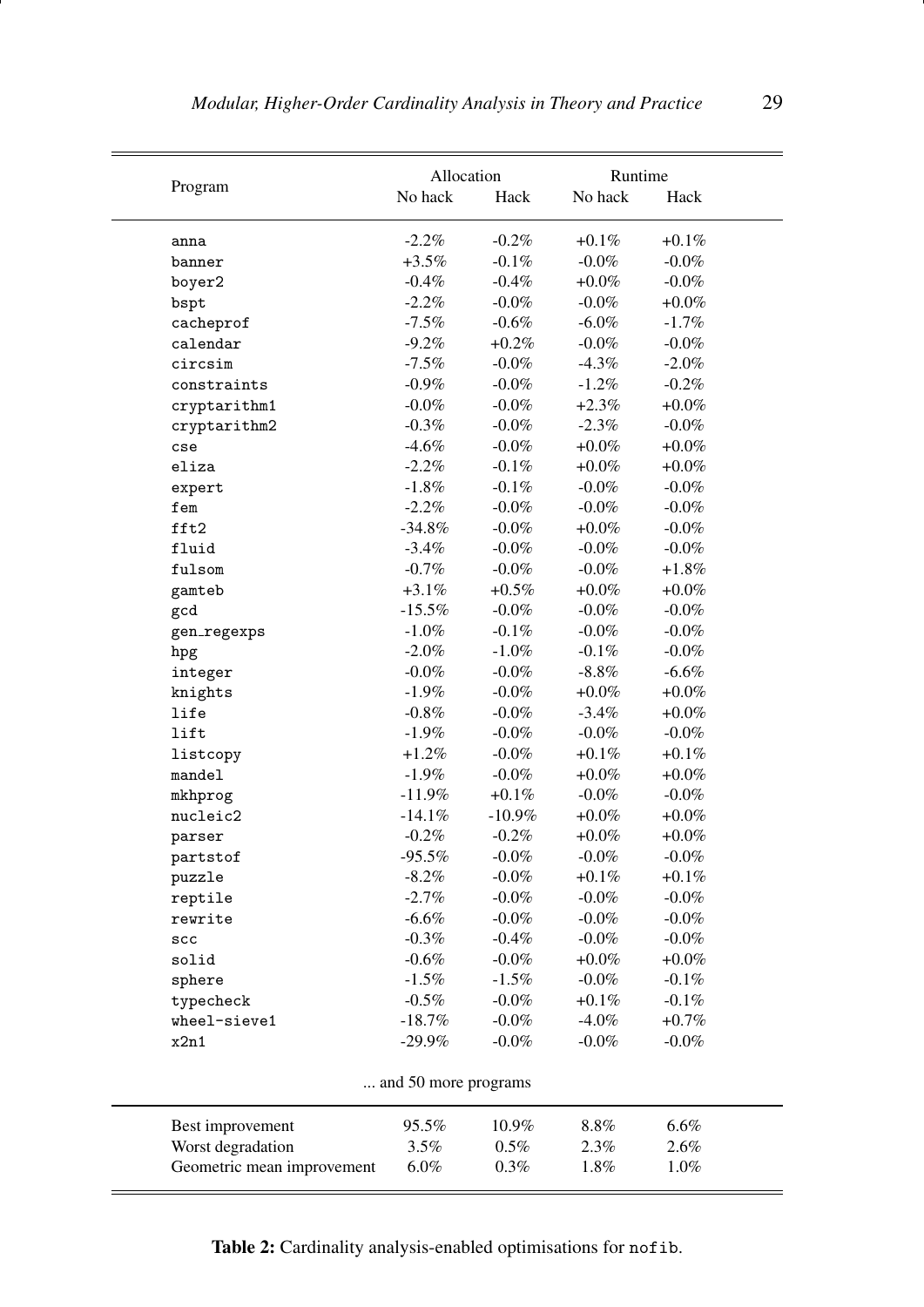<span id="page-29-1"></span>

| Program        | Runtime 1U-Thunks | No-Opt Runtime | Runtime $\Delta$ |  |
|----------------|-------------------|----------------|------------------|--|
| binary-trees   | 49.4%             | 66.83 s        | $-9.2\%$         |  |
| fannkuch-redux | $0.0\%$           | 158.94 s       | $-3.7\%$         |  |
| n-body         | 5.7%              | 38.41 s        | $-4.4\%$         |  |
| pidigits       | 8.8%              | 41.56 s        | $-0.3\%$         |  |
| spectral-norm  | $4.6\%$           | 17.83 s        | $-1.7\%$         |  |

Table 3: Optimisation of the programs from the Computer Language Benchmark Game.

Considering *allocation*, the numbers relative to the un-hacked baseline are quite encouraging, but relative to the hacked compiler the improvements are modest: the hack was very effective! Otherwise, only one program, nucleic2 shows a significant  $(11\%)$  reduction in allocation, which turned out to be because a thunk was floated inside a one-shot lambda and ended up never being allocated, exactly as advertised. One can notice, though, that the new compiler sometimes performs *worse* than the cardinality-unaware versions in a very few benchmarks in nofib. In a highly optimising compiler with many passes it is very hard to ensure that every "optimisation" always makes the program run faster; and, even if a pass does improve the program *per se*, to ensure that every subsequent pass will carry out all the optimisations that it did before the earlier improvement was implemented. The data show that we do not always succeed (even comparing to the un-hacked baseline compiler).

A shortcoming of nofib suite is that *runtimes* tend to be short and very noisy: even with the execution key slow only 18 programs from the suite run for longer than half second (with a maximum of 2.5 seconds for constraints). Among those long-runners the biggest performance improvement is 8.8% (for integer), with an average of 2.3%. To produce more realistic average numbers for the whole nofib suite, we have re-run the suite several times. As a result, some short-running outliers have been averaged out, and overall runtime statistics for individual programs has slightly changed comparing to the conference version of this paper [\(Sergey](#page-41-0) *et al.* [2014\)](#page-41-0).

<span id="page-29-0"></span>For more realistic numbers, we measured the improvement in runtime, relative to the hacked compiler, for several programs from the Computer Language Benchmarks Game.<sup>[6](#page-29-0)</sup> The results are shown in Table [3.](#page-29-1) All programs were run with the official shootout settings (except spectral-norm, to which we gave a bigger input value of 7500) on a 2.7 GHz Intel Core i7 OS X machine with 8 Gb RAM. These are uncharacteristic Haskell programs, optimised to within an inch of their life by dedicated Haskell hackers. There is no easy meat to be had, and indeed the heap-allocation changes are so tiny (usually zero, and -0.2% at the most in the case of binary-trees) that we omit them from the table. However, we do get one joyful result: a solid speedup of 9.2% in binary-trees due to fewer thunk updates. As you can see, nearly half of its thunks entered at runtime are single-entry.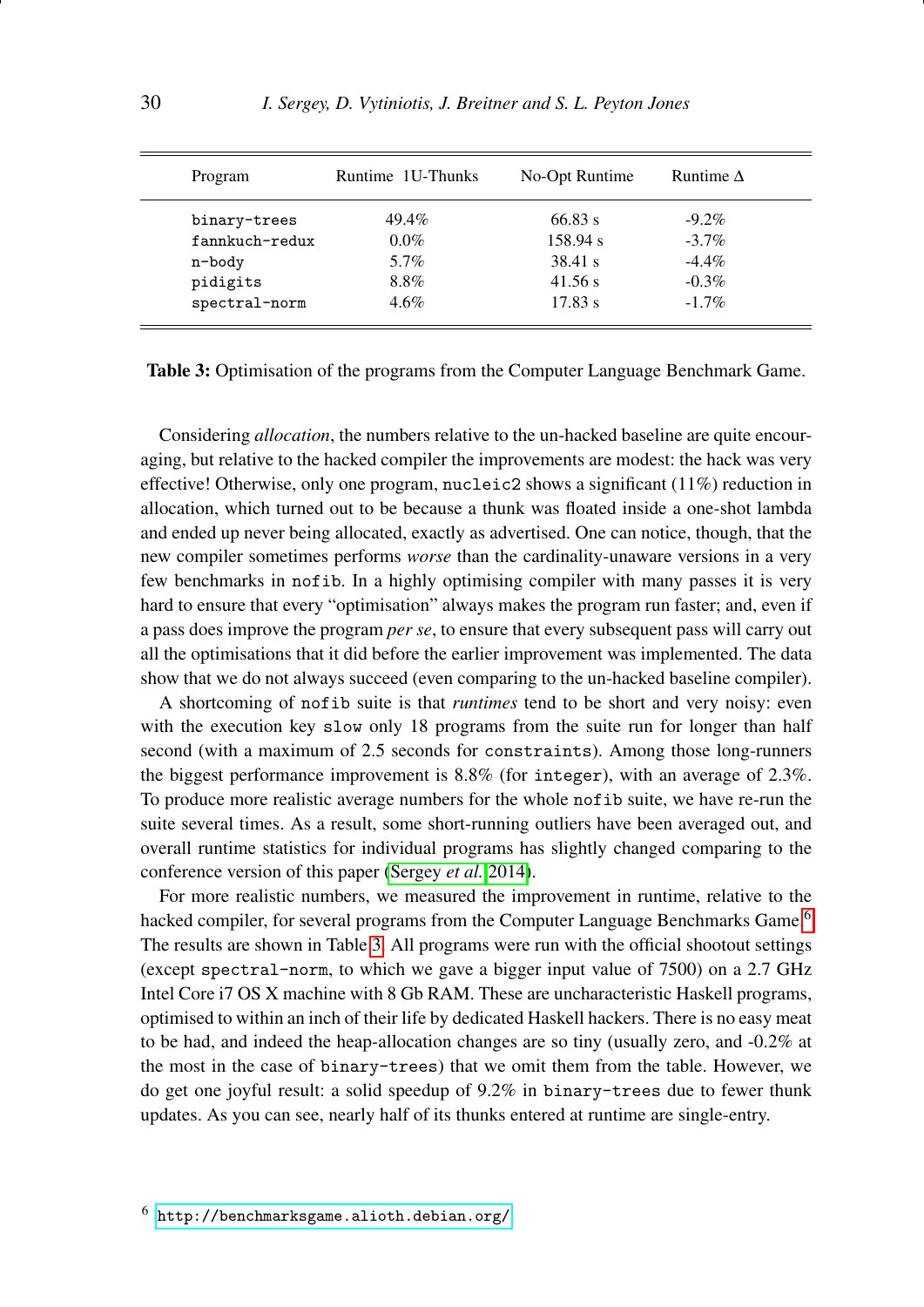<span id="page-30-3"></span>

| Library    |       | Syntactic $1S-\lambda$ Syntactic 1U-Thunks Benchmark name |                         | Allocation $\Delta$              |
|------------|-------|-----------------------------------------------------------|-------------------------|----------------------------------|
| attoparsec | 32.8% | 19.3%                                                     | benchmarks              | $-7.1\%$                         |
| binary     | 16.8% | $0.9\%$                                                   | bench<br>builder<br>get | $-0.2\%$<br>$-0.3\%$<br>$-4.3\%$ |
| bytestring | 5.3%  | 4.3%                                                      | boundcheck<br>all       | $-0.5\%$<br>$-6.6\%$             |
| cassava    | 26.4% | $9.8\%$                                                   | benchmarks              | $-0.7\%$                         |

Table 4: Analysis and optimisation results for selected hackage libraries.

# *7.2 Real-world programs*

<span id="page-30-0"></span>To test our analysis and the cardinality-powered optimisations on some real-world pro-grams, we chose a number of continuation-heavy libraries from the hackage repository:<sup>[7](#page-30-2)</sup> attoparsec, a fast parser combinator library, binary, a lazy binary serialisation library, bytestring, a space-efficient implementation of byte-vectors, and cassava, a parsing and encoding library for CSV-files.

These libraries come with accompanying benchmark suites, which we ran both for the baseline compiler and the cardinality-powered one. Table [4](#page-30-3) contains the ratios of syntactic one-shot lambdas and single-entry thunks for the libraries, as well relative improvement in memory allocation for particular benchmarks. Since we were interested only in the absolute improvement against the state of the art, we made our comparison with respect to the contemporary version of (hacked) baseline GHC. The encouraging results for attoparsec are explained by its relatively high ratio of one-shot lambdas, which is typical for parser combinator libraries.

GHC itself is a very large Haskell program, written in a variety of styles, so we compiled it with and without cardinality-powered optimisations, and measured the allocation and runtime improvement when using the two variants to compile several programs. The results are shown in Table [5.](#page-31-0) As in the other cases, we get modest but consistent improvements.

# *7.3 Precision and missed opportunities*

<span id="page-30-1"></span>After having formally established that our changes are semantically correct, and empirically that they are beneficial, one might still wonder how *complete* they are: does our analysis find all single-entry thunks and one-shot functions, and if not, what opportunities did it miss? Any static analysis will be approximate, but it would not be surprising if the analysis missed some low-hanging fruit.

<span id="page-30-2"></span><sup>7</sup> <http://hackage.haskell.org/>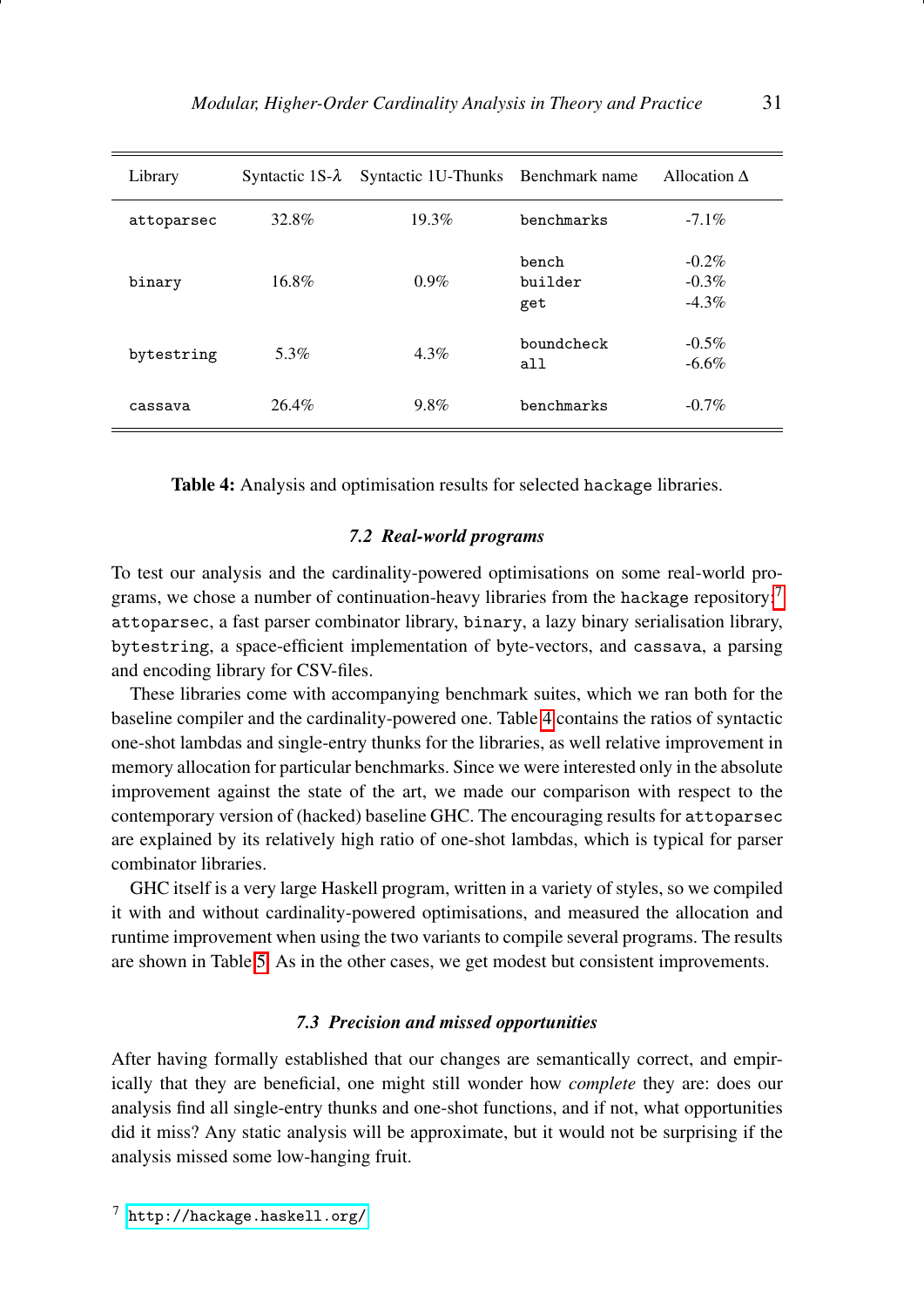<span id="page-31-0"></span>

| Program   | LOC. | GHC Allocation $\Delta$<br>No hack | Hack     | GHC Runtime $\Delta$<br>No hack | Hack     |  |
|-----------|------|------------------------------------|----------|---------------------------------|----------|--|
| anna      | 5740 | $-1.6\%$                           | $-1.5\%$ | $-0.8\%$                        | $-0.4\%$ |  |
| cacheprof | 1600 | $-1.7\%$                           | $-0.4\%$ | $-2.3\%$                        | $-1.8\%$ |  |
| fluid     | 1579 | $-1.9\%$                           | $-1.9\%$ | $-2.8\%$                        | $-1.6%$  |  |
| gamteb    | 1933 | $-0.5\%$                           | $-0.1\%$ | $-0.5\%$                        | $-0.1\%$ |  |
| parser    | 2379 | $-0.7\%$                           | $-0.2\%$ | $-2.6\%$                        | $-0.6%$  |  |
| veritas   | 4674 | $-1.4\%$                           | $-0.3\%$ | $-4.5\%$                        | $-4.1\%$ |  |

Table 5: Compilation of large nofib programs with optimised GHC.

<span id="page-31-1"></span>

Closure types: T: thunk, I: indirection, C: value

Fig. 10: Heap during evaluation of a thunk  $t$  (un-instrumented runtime)

In this section we report on a study in which we use a specially instrumented version of the compiler to make dynamic, runtime measurements to see how often each thunk is entered in an actual program run. Then we compare these runtime figures with the results of the static analysis.

In this study we focus only on single-entry thunks. One could imagine doing a similar study for one-shot lambdas, but we leave that as further work.

# *7.3.1 Runtime instrumentation*

Our goal is this: for every dynamically allocated instance of a thunk, we want to observe how often it is used.

To see why this cannot be observed in an unmodified version of the runtime, let us recall how thunks are evaluated in GHC. At run time, a thunk is represented as a *closure* that is stored in the heap, referencing its program code as well as the values captured by its free variables, as pictured in Fig. [10.](#page-31-1) Upon its first use, the closure is *entered*, *i.e.*, jumped to. Immediately after that, the thunk code T performs the following actions:

- 1. First, it replaces the closure by a *black hole*, a special type of closure used to mark values under evaluation,
- 2. Next, pushes an *update frame*, which will be activated later, onto the stack,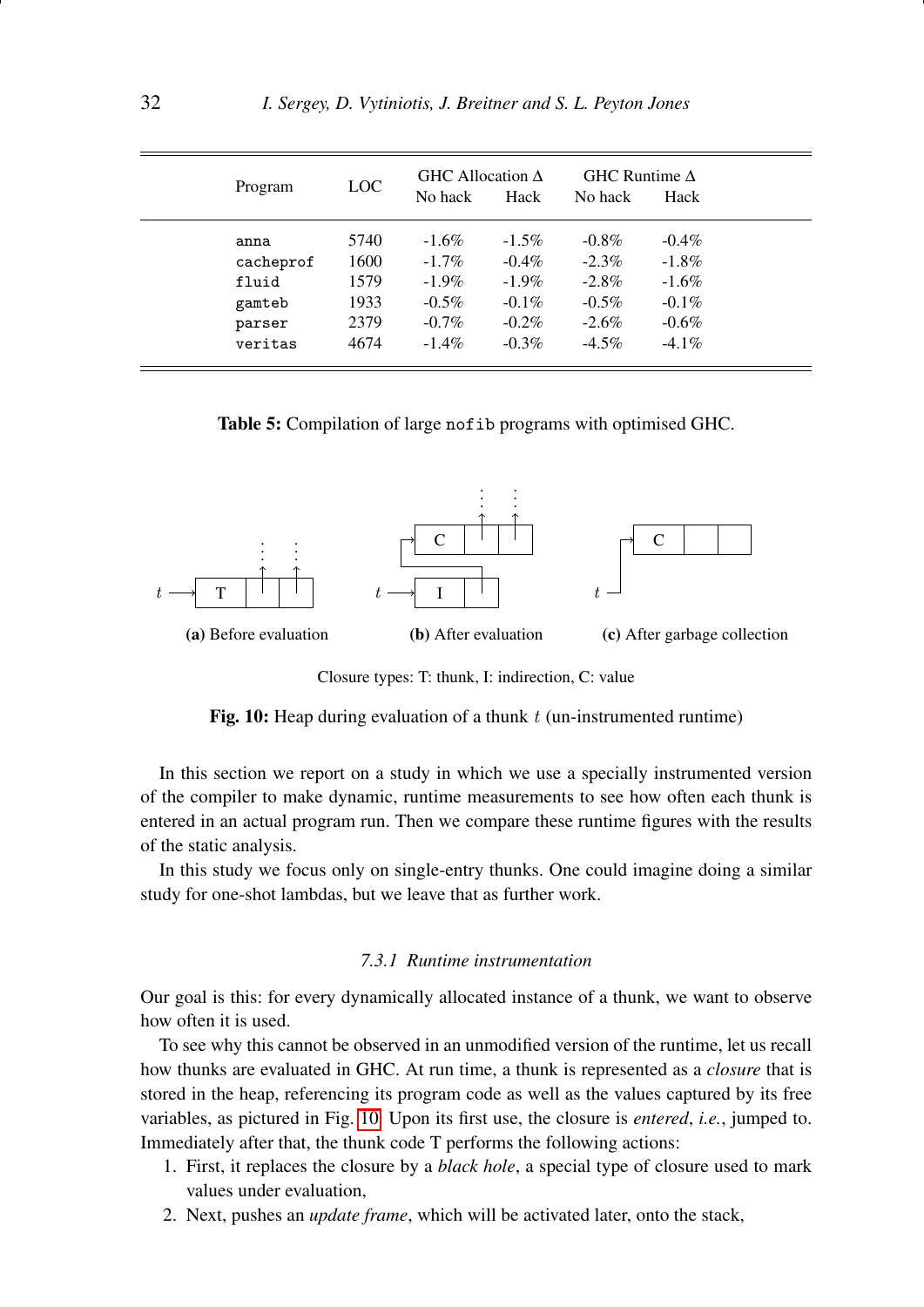- 3. Then, it runs the actual code of the closure, which will eventually evaluate to a value C.
- 4. This value is then returned via the stack to the update frame, which replaces the black hole by an *indirection* I, pointing to the returned value C; see Fig. [10\(](#page-31-1)b).

5. Finally, the value is returned to the code that triggered the evaluation of the thunk T. Any subsequent use of a pointer to (what used to be) the thunk T enters the indirection I, which simply returns the value C. We might hope to count the number of times T is used by counting the number of times the indirection is entered.

However, the next run of the garbage collector replaces a pointer to the indirection I by a direct pointer to the indirection's target C (Fig.  $10(c)$ ). Hence, after garbage collection, only the final value remains in the heap, without any indication that this value came from our original thunk T. Therefore, we have no way to relate any subsequent uses of this value to the original thunk T, whose runtime cardinality we were planning to measure.

In order to observe *all* uses of a thunk, we implemented a new type of closures in GHC's runtime, dubbed *counting indirection* (CI). When entered, these indirections behave as normal indirections, *i.e.*, they evaluate the closure they are pointing to. The important difference is that the garbage collector does not erase them, but instead copies them like any other closure. More precisely, we do the following:

- When dynamically allocating a thunk in the heap, we allocate *two* heap objects, the thunk itself T, and a counting indirection CI that points to T (Fig.  $11(a)$ ).
- As well as pointing to T, the dynamically allocated counting indirection also contains
	- CI.cnt: a pointer to a *static* data structure, CNT.
	- CI.entries: a private count of the number of times the indirection has been entered.
- There is a single, static CNT record for each syntactic closure, or allocation site A. The CNT record contains three fields $8$ 
	- CNT.allocs: the number of times allocation site A has been executed; that is, how many thunks have been allocated by A.
	- CNT.once: the number of those thunks that have been entered exactly once
	- CNT.multi: the number of those thunks that have been entered more than once.

When the counting indirection is entered the first time (CI.entries  $= 0$ ), it increments CI.entries, and the CNT.once counter in the static CNT record. If it is entered a second time (CI.entries = 1), it again increments CI.entries, decrements CNT.once and increments CNT.multi. Further uses of the counting indirection simply increase CI.entries.

<span id="page-32-0"></span>A particular instance of this modified scenario is depicted in Fig. [11\(](#page-33-0)a), where the counter CNT records indicates that so far 10 closure instances have been allocated, out of which 2 have been used at most once and 5 were used multiple times. After the first evaluation of the newly allocated thunk, the private CI.entries field is incremented, along with CNT.once (Fig [11\(](#page-33-0)b)). After the second entry, CI.entries becomes 2, while the CNT.multi field has gone from 5 to 6, recording that one more instance of this thunk has been entered more than once (Fig  $11(c)$ ).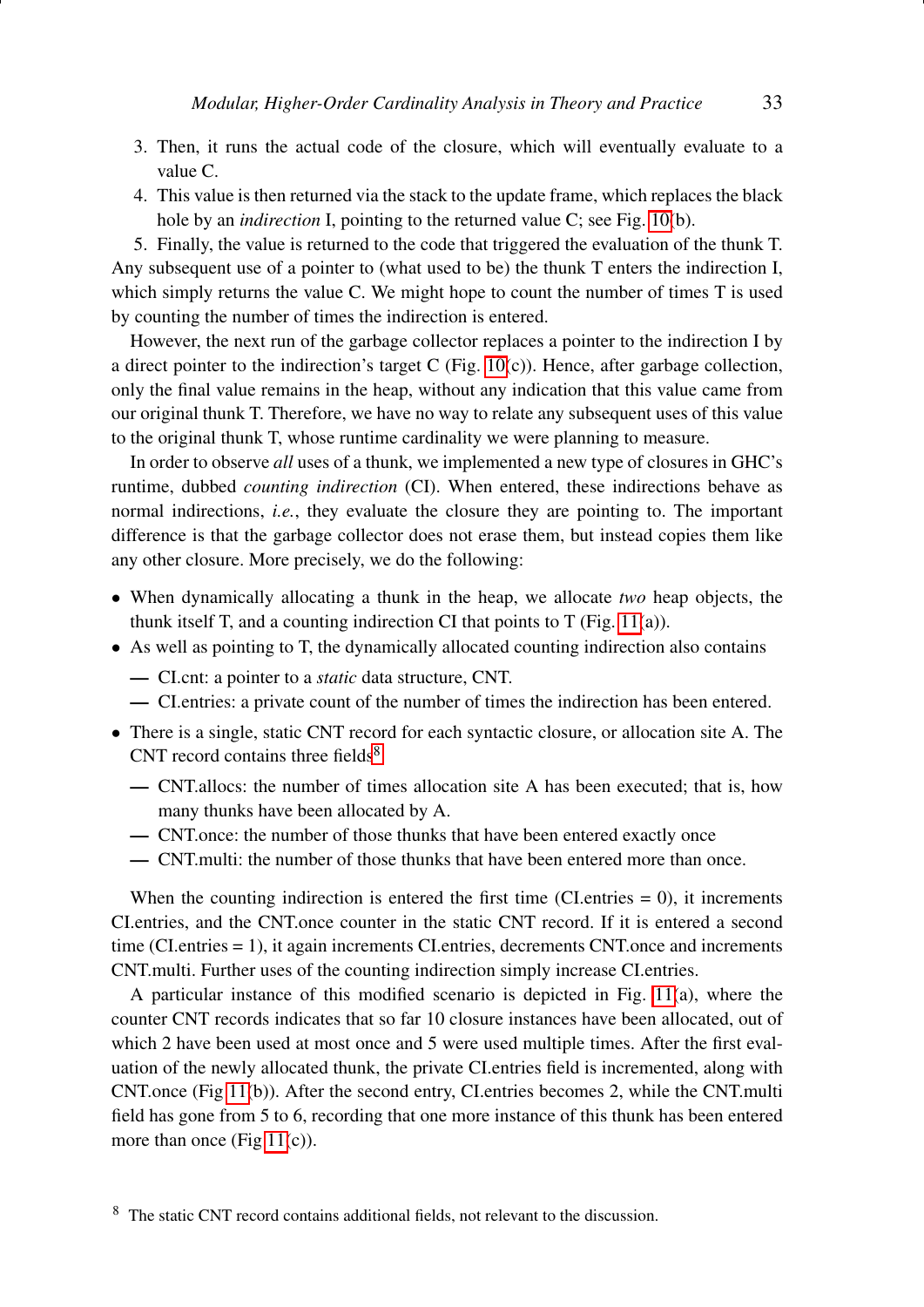<span id="page-33-0"></span>

Closure types: CI: counting indirection, CNT: tick-ticky counter record (static)

|  |  |  |  |  |  | Fig. 11: Heap during evaluation of a thunk $t$ (instrumented runtime) |  |
|--|--|--|--|--|--|-----------------------------------------------------------------------|--|
|--|--|--|--|--|--|-----------------------------------------------------------------------|--|

<span id="page-33-1"></span>

|                                              | syntactic thunks<br>determined to be |                       | dynamic thunks<br>determined to be |                                        |  |
|----------------------------------------------|--------------------------------------|-----------------------|------------------------------------|----------------------------------------|--|
| observed                                     | single entry                         | multi entry           | single entry                       | multi entry                            |  |
| never used<br>entered once<br>multiple times | 19<br>1,310<br>$\Omega$              | 525<br>3,498<br>3,653 | 157444<br>4,893,280<br>$\Omega$    | 1,608,128<br>171,101,068<br>66,457,533 |  |

Table 6: Precision of the analysis: Allocated thunks

# *7.3.2 Evaluating soundness and completeness*

This instrumentation allowed us to check the actual implementation for two things:

- *Soundness*. Does the executing program enter any thunk multiple times that the analysis determined as single-entry? If so, the analysis is wrong.
- *Completeness*. How many thunks are thought to be multiple-entry by the analysis, but are entered only once during execution? Perhaps a more precise analysis could find more single-entry thunks?

Of course, in a different execution of the same program, the same syntactic thunk might be entered more than once, so the analysis is not necessarily at fault. Moreover the analysis is necessarily approximate. But still, it is worth a manual analysis of these apparently missed opportunities.

We compiled programs from the nofib benchmark suite with the instrumentation described above, linked them against an uninstrumented base library and ran each program once. We obtained the results in Table [6.](#page-33-1) The first pair of columns, "syntactic thunks",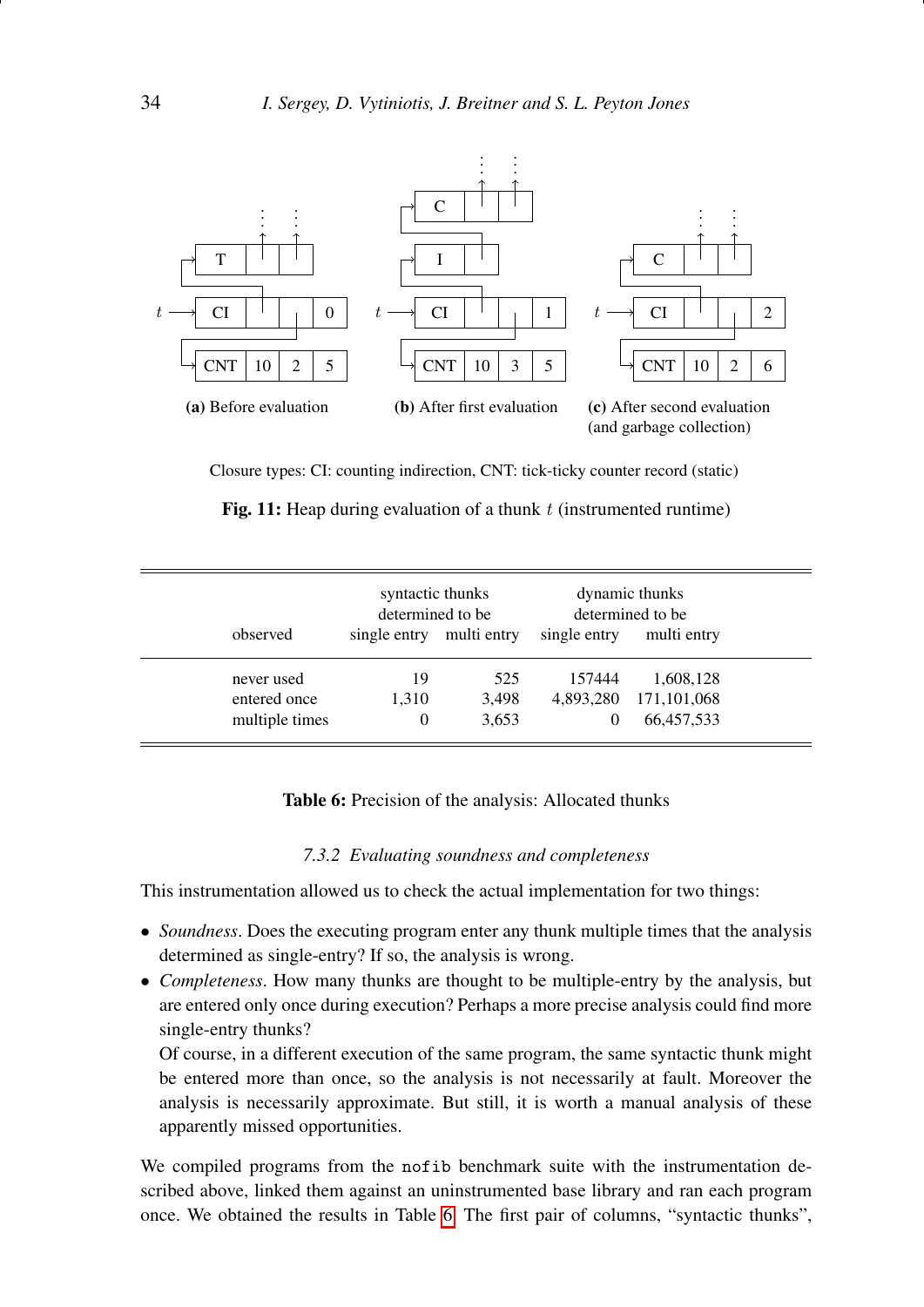#### Extended Syntax

<span id="page-34-0"></span> $n : := 1 | \omega \mathcal{P}(r)$  $m$  ::= 0 | 1 |  $\omega \mathscr{P}(r)$  $r$  ::= datacon | fix | cpe | both | ...  $d_1^{\dagger} \& d_2^{\dagger} = d_3^{\dagger} \qquad d_1 \& d_2 = d_3$  $n_1 * d_1 & n_2 * d_2 = (n_1 & n_2) * (d_1 \sqcup d_2)$   $C^{n_1}(d_1) \sqcup C^{n_2}(d_2) = C^{n_1 & n_2} (d_1 \sqcup d_2)$  $n_1 \sqcup n_2 = n_3$   $n_1 \& n_2 = n_3$  $1 \sqcup 1 = 1$   $1 \& 1 = \omega \{both\}$  $1 \sqcup \omega r = \omega r$   $1 \& \omega r = \omega (r \cup {\text{both}})$  $\omega r \sqcup 1 = \omega r$   $\omega r \& 1 = \omega (r \cup {\text{both}})$  $\omega r_1 \sqcup \omega r_2 = \omega (r_1 \cup r_2) \quad \omega r_1 \& \omega r_2 = \omega (r_1 \cup r_2 \cup \{\text{both}\})$ 

Fig. 12: Modified syntax and operations to track reasons of precision loss.

gives the results by allocation site. For example, across all the program runs, there were 19 allocation sites that were determined to be single-entry, but were never entered at all.

The second pair of columns, "dynamic thunks", gives the result by dynamically allocated thunk instances. This emphasises those thunks that are evaluated most often; allocation sites with very few instances don't matter much. For example, across all program runs there were 4,893,280 thunks allocated at allocation sites marked single-entry, that were indeed entered exactly once.

On soundness the news is good: the table confirms that every thunk that we determined to be single-entry (the first column of each pair) was indeed used at most once (the zero entries in the third row).

On completeness, the news is not so good. Consider all the syntactic thunks (i.e. allocation sites) whose instances were entered at most once (i.e. the first two rows of the table). These are the candidates that cardinality analysis might determine as single-entry. But only 1,329 (i.e  $1,310 + 19$ ) were so determined, with 4,023 being missed. So we are missing 75% of the plausible opportunities! It get worse when we consider the dynamic-thunk columns: only 2.8% of the thunks that are actually entered at most once are identified as such by the analysis.

So what about these 172,709,196 dynamic thunks that were used once or less, but where our analysis did not predict that? We call them the "plausible opportunity" thunks. The natural question is: could the analysis have done better for these thunks?

# *7.4 Missed opportunities*

To learn more about the missed opportunities, we extended the usage types so that with every  $\omega$  occurring in a demand on a plausible-opportunity thunk, we could also track the reason for that pessimistic conclusion.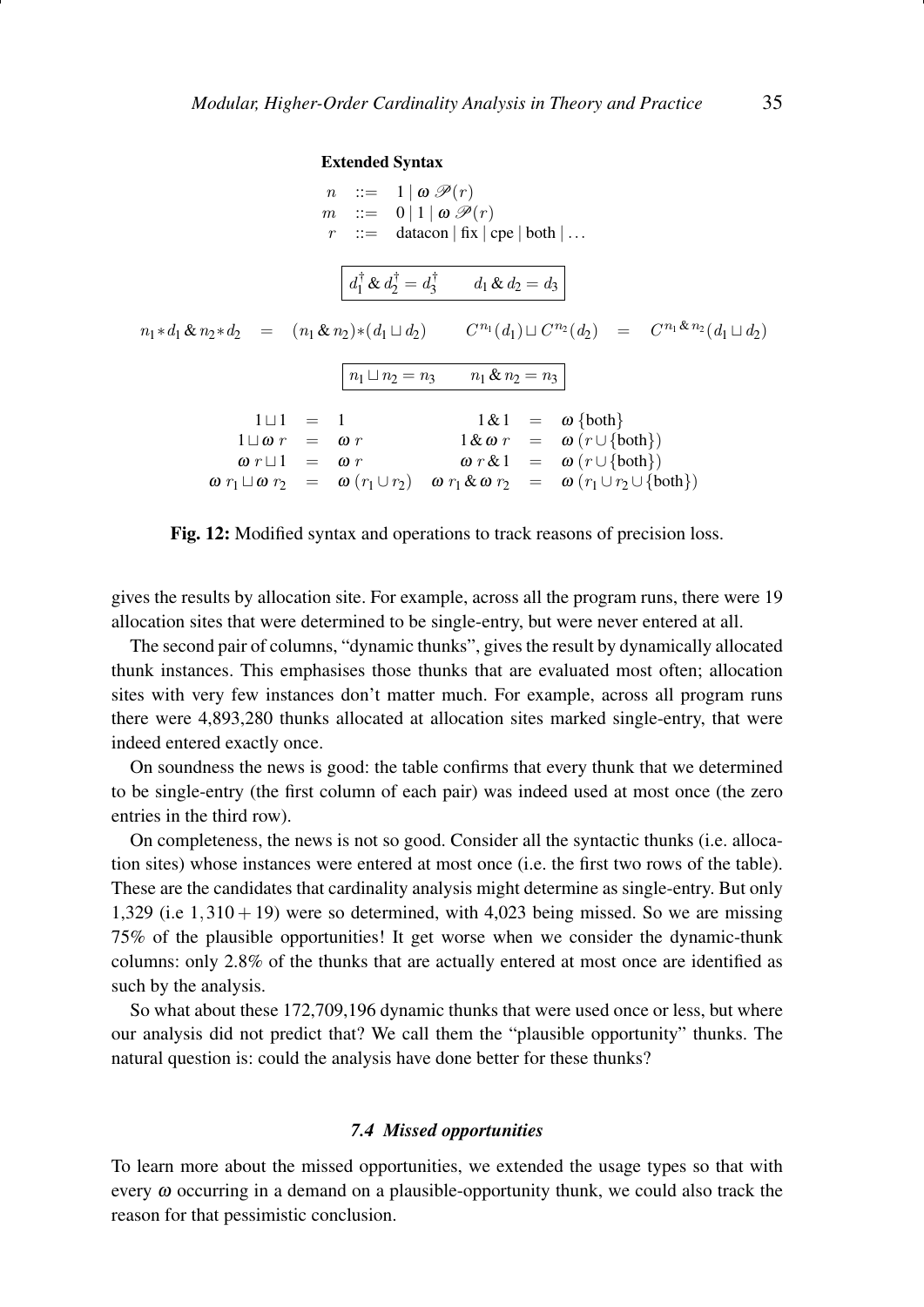To that end we extended the type for cardinalities (*n* and *m* in Fig [1\)](#page-6-0) to keep track of a set of reasons, which are just strings injected at various places in the code; for example the reason datacon is added to the many-used demand put on the arguments of a data constructor application when the incoming demand on its result is non-informative. The operations  $\sqcup$  and  $\&$  combine reasons from both arguments, as shown in Figure [12.](#page-34-0) When reporting the counters of the instrumented runtime presented in the previous section, all reasons for this particular thunk to not be assumed one-shot are printed along with it.

Using this more detailed analysis, we found that almost all the plausible-opportunity thunks fall into one of four categories:

- 1. The large majority of missed opportunities (71.7%) are due to thunks that are stored in constructors (*e.g.*, in tuples, lists, arrays). There are two reasons for poor precision:
	- Our analysis can transport the demand on tuples and other product types into the argument of constructors. But this is only helpful if the demand on the product type is known. Since the analysis looks at function definitions *before* their uses, this works in the case of  $f(x,y)$ , where we can use the nested demand information in the strictness signature of f to get information on x and y. However, if a tuple is returned from a function such as  $f(x) = (x+1, y-1)$ , the demand on the result of f is not known and we have to assume the thunk x+1 to be used *multiple* times. Returning a constructor in this way is a very frequent pattern.
	- Currently, our analysis only computes nested demand information for *product* types. Extending it to sum types is possible, but experiments using a prototype<sup>[9](#page-35-0)</sup> showed no relevant improvements. This is not surprising, as data constructors of sum types are routinely returned from functions and thus especially affected by the afore-mentioned problem. Additionally, extending demand analysis to sum-types poses the problem of getting precise results for *recursive* types (which are almost invariably sums), not addressed by this work.
- 2. The next frequent case, accounting for 22.2% of missed opportunities, arises from when the cardinality analysis has to give up because the use of the thunk occurs inside a recursive function.[10](#page-35-1) This is often the result of using foldr together with short-cut deforestation (Gill *[et al.](#page-40-0)* [1993\)](#page-40-0), and typically results in code of the following shape:

```
let foo xs = let thunk = f x
              in let go [] = \text{thunk}go (x:xs) = g x (go xs)
                 in go xs
```
Clearly, the thunk is called at most once, but the call comes from a recursive function go, where the cardinality analysis has to make the conservative assumption that everything used by go is used more than once, as discussed in Section [6.5.](#page-24-0)

In order for our analysis to detect that thunk in foo is called at most once, it would have to see that

<span id="page-35-0"></span> $9$  provided by Ömer Sinan Ağacan

<span id="page-35-1"></span><sup>&</sup>lt;sup>10</sup> This number is severely inflated by a single static thunk in fannkuch-redux accounting for 21.0%.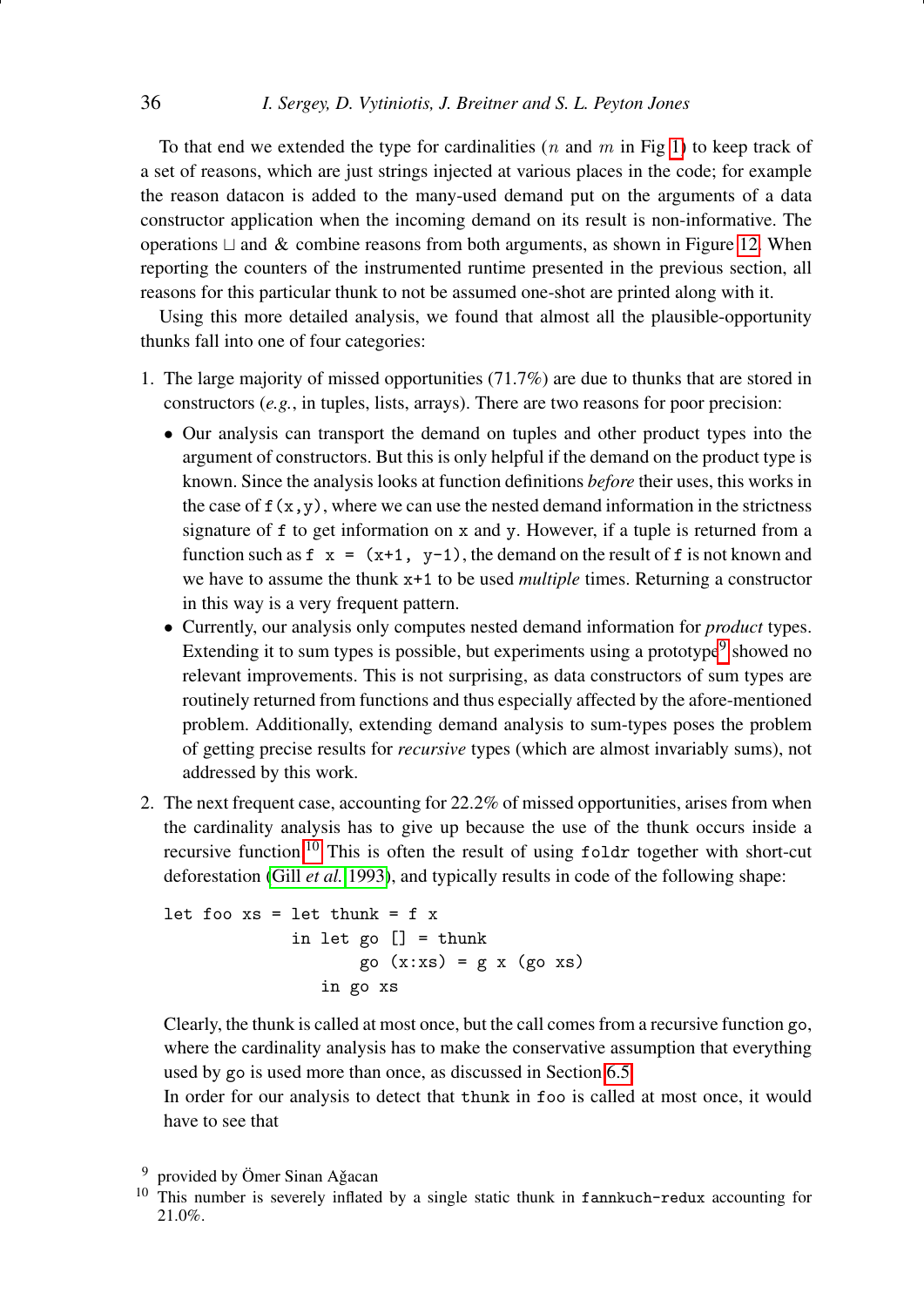- (a) although it is called from within a recursive function, it is not called *together* with the recursive function, so it lies, in a way, on the exit path from the loop,
- (b) the recursion here is *linear*: once it is started, its exit path is executed once, and
- (c) the recursion is initially started at most once.

An analysis that is capable of doing such reasoning is Call Arity [\(Breitner 2015a\)](#page-40-3), which is a separate analysis in GHC. Call Arity is a forward analysis, while our analysis is a backwards analysis, so combining the two to improve the handling of recursive functions is non-trivial and future work.

- 3. Around 4% of the missed opportunities are thunks created in the last Core-to-Core pass, which transforms the program into A-normal form, in preparation of lowering the program to STG. This involves introducing let-bindings for all non-trivial function arguments. Usually, the pass will use the information found in the function's strictness signature and attach it to the newly created thunks, but if there is no such signature, or the function is not saturated, a conservative assumption is made here. There might be room for improvement here, but 4% is hardly a fat target.
- 4. Only 1.3% of the missed opportunities are due to uses of the both operator  $(\&)$ . Such a case can arise from a call to the function maybe d f mb. The function maybe uses either d or f (depending on mb), but never both; the analysis does not see that.

Less than 1% of missed opportunities have other reasons (*e.g.*, arguments to primitive operations); 0.2% of missed opportunities are due to more than one reason.

In short, there does not seem to be a lot of low-hanging fruit here. We are not optimistic for radical improvements in the treatment of data structures. Probably the best opportunity is using Call Arity to improve case (2).

## 8 Related work

# *8.1 Abstract interpretation for usage and absence*

<span id="page-36-0"></span>The goal of the traditional *usage/absence* analyses is to figure out which parts of the programs are used, and which are not [\(Peyton Jones & Partain 1994\)](#page-41-3). This question was first studied in the late 80's, when an elegant representation of usage analysis in terms of *projections* [\(Hinze 1995\)](#page-41-11) was given by Wadler and Hughes [\(Wadler & Hughes 1987\)](#page-42-1). Their formulation allows one to define a *backwards* analysis — inferring the usage of *arguments* of a function from the usage of its *result* — an idea that we adopted wholesale. Our work has important differences, notably (a) call demands  $C<sup>n</sup>(d)$ , which appear to be entirely new; and (b) the ability to treat nested lambdas, which requires us to capture the usage of free variables in a usage signature. Moreover our formal underpinning is quite different to their (denotational) approach, because we fundamentally must model *sharing*.

# *8.2 Type-based approaches*

The notion of "single-entry" thunks and "one-shot" lambdas is reminiscent of *linear types* [\(Girard 1995;](#page-40-4) [Turner & Wadler 1999\)](#page-41-12), a similarity that was noticed very early [\(Launchbury](#page-41-13) *[et al.](#page-41-13)* [1993\)](#page-41-13). Linear types *per se* are far too restrictive (see, for example, [Wansbrough &](#page-42-2) [Peyton Jones](#page-42-2) [\(1999,](#page-42-2) § 2.2) for details), but the idea of using a *type system* to express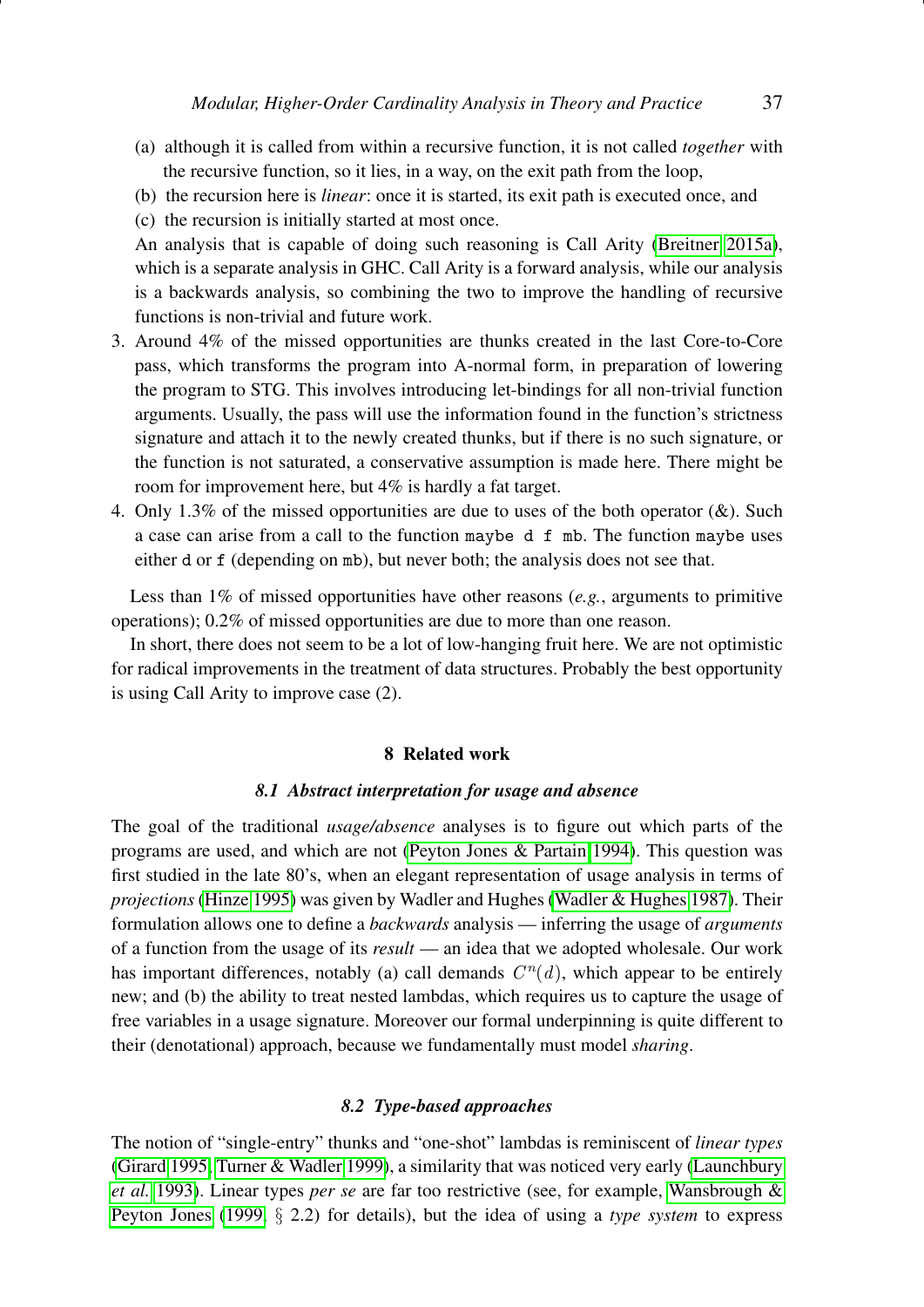usage information inspired a series of "once upon a type" papers<sup>[11](#page-37-0)</sup> [\(Turner](#page-42-3) *et al.* [1995;](#page-42-3) [Gustavsson 1998;](#page-40-5) [Wansbrough & Peyton Jones 1999;](#page-42-2) [Wansbrough 2002\)](#page-42-4).

Alas, a promising idea turned out to lead, step by step, into a deep swamp. Firstly, *subtyping* proved to be essential, so that a function that used its argument once could have a type like  $Int^1 \to Int$ , but still be applied to an argument x that was used many times and had type  $Int^{\omega}$  [\(Wansbrough & Peyton Jones 1999\)](#page-42-2). Then *usage polymorphism* proved essential to cope with currying: *"[Using the monomorphic system] in the entirety of the standard libraries, just two thunks were annotated as used-once"* [\(Wansbrough 2002,](#page-42-4) 3.7). Gustavsson advocated *bounded* polymorphism to gain greater precision [\(Gustavsson](#page-40-6) [& Sveningsson 2001\)](#page-40-6), while Wansbrough extended usage polymorphism to data types, sometimes resulting in data types with many tens of usage parameters. The interaction of ordinary type polymorphism with all these usage-type features was far from straightforward. The inference algorithm for a polymorphic type system with bounds and subtyping is extremely complex. And so on. Burdened with these intellectual and implementation complexities, Wansbrough's heroic prototype in GHC (around 2,580 brand-new lines of code; plus pervasive changes to thousands of lines of code elsewhere) turned out to be unsustainable, and never made it into the main trunk.

Our system sidesteps these difficulties entirely by treating the problem as a backwards analysis like strictness analysis, rather than as a type system (even though we use the type system vocabulary when defining demand types). This is what gives the simplicity to our approach, but also prevents it from giving "rich" demand signatures to third- and higherorder functions: our usage types can account uniformly only for the first- and secondorder functions, thanks to call demands. For example what type might we attribute to the following function?

# f  $x \, g = g \, x$

The usage of x depends on the particular  $g$  in the call, so usage polymorphism would be called for. This is indeed more expressive but it is also more complicated. We deliberately limit precision for very higher-order programs, to gain simplicity.

At some level abstract interpretation and type inference can be seen as different sides of the same coin, but there are some interesting differences. For example, our LETDN and LETUP rules are explicit about information flow; in the former, information flows from the definition of a function to its uses, while in the latter the flow is reversed. Type systems use unification variables to allow much richer information flow — but at the cost of generating constraints involving subtyping and bounds that are tricky to solve.

Another intriguing difference is in the handling of free variables:

let  $f = \{x. y + x \text{ in if } b \text{ then } f 1 \text{ else } y\}$ 

<span id="page-37-0"></span>How many times is the free variable y evaluated in this expression? Obviously just once, and LETDN discovers this, because we unleash the demand on y at f's call site, and take the least upper bound of the two branches of the if. But type systems behave like LETUP: compute the demand on f (namely, called once) and from that compute the demand on y.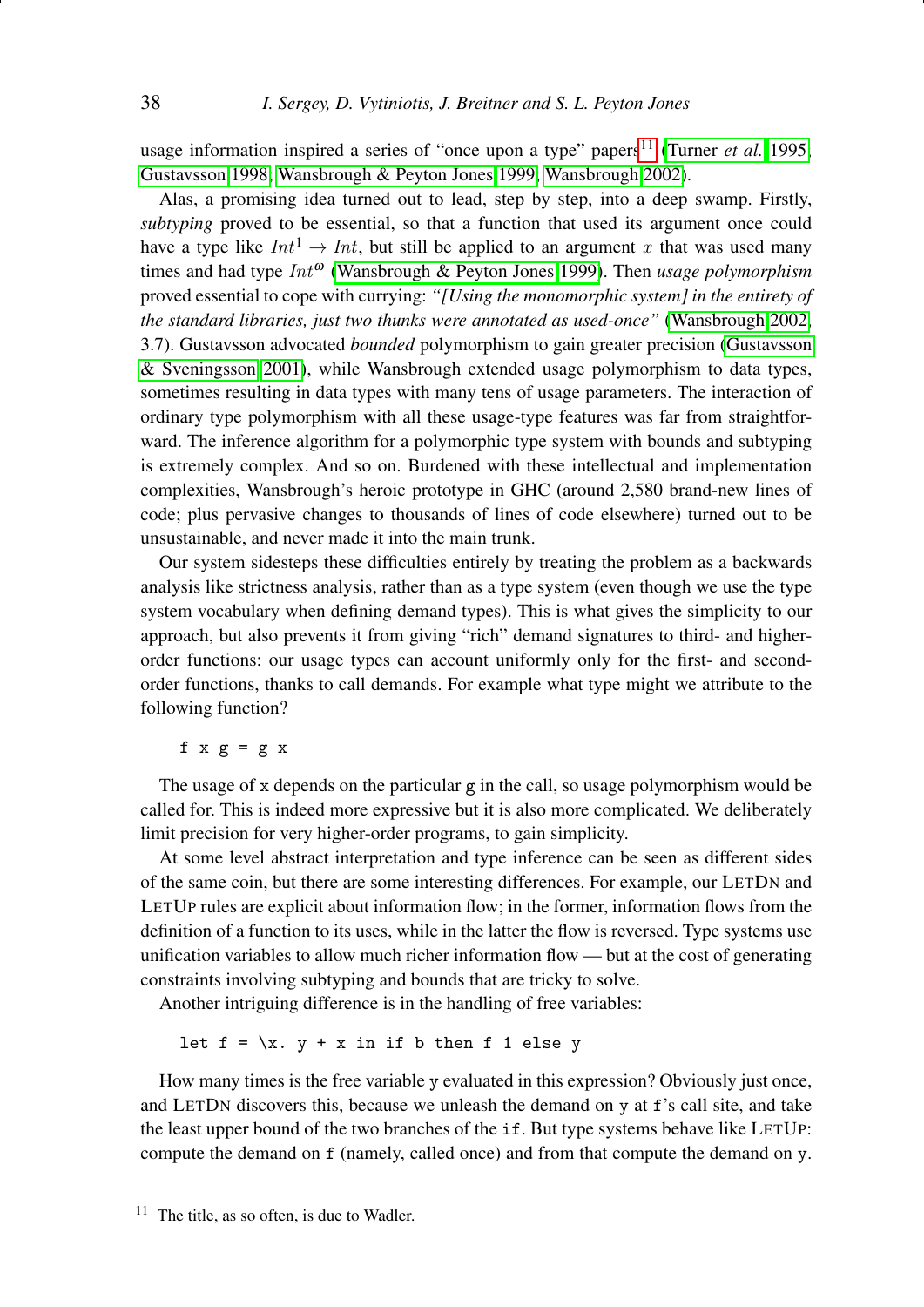Then combine the demand on y from the body of the let (used at most once), and from f's right hand side (used at most once), yielding the result that y is used many times. We have lost the fact that the two uses come from different branches of the conditional.

The fact that our usage signatures include the  $\varphi$  component makes them more expressive than mere types—unless we extend the type system yet further with a *polymorphic effect system* [\(Hage](#page-40-7) *et al.* [2007;](#page-40-7) [Holdermans & Hage 2010;](#page-41-14) [Verstoep & Hage 2015\)](#page-42-5). Moreover, the analysis approach deals very naturally with absence, and with product types such as pairs, which are ubiquitous. Most of type-based approaches do not do so well here (except for the type-based analysis by Verstoep  $\&$  Hage [\(2015\)](#page-42-5), which handles absence, but has not been implemented and evaluated in practice).

Comparing to polymorphic effect systems, a weakness of our approach is that as soon as a value is stored in a data structure, we entirely lose track of its usage cardinality. Type-based approaches can use usage polymorphism to track usage *within* data structures. Consider, for example, a usage-polymorphic data type Tree, defined as follows

```
data Tree c = Leaf (Int \rightarrow c Int)
              | Node (Tree c) (Tree c)
```
where " $\rightarrow$ c" is a type of functions called no more than c times. So a value of type (Tree 1) is a tree of called-once functions. This approach works, but when Wansborough tried it at scale he found that he had to add *thousands* of cardinality variables to some data types [\(Wansbrough 2002,](#page-42-4)  $\S$  6.4.11). So the approach did not appear to scale well at all.

In short, an analysis-based approach has proved much simpler intellectually than the type-based one, and far easier to implement. One might wonder if a clever type system might give better results in practice, but Wansbrough's results (mostly zero change to allocation; one program allocated 15% more, one 14% less [\(Wansbrough 2002\)](#page-42-4)) were no more compelling than those we report. Our proof technique does however share much in common with Wansbrough and Gustavsson's work, all three being based on an operational semantics with an explicit heap. However, ours is the only one that deals with one-shot lambdas; the others are concerned only with single-entry thunks.

One other prominent type-based usage system is Clean's *uniqueness types* [\(Barendsen &](#page-40-8) [Smetsers 1996\)](#page-40-8). Clean's notion of uniqueness is, however, fundamentally different to ours. In Clean a unique-typed argument places a restriction on the *caller* (to pass the only copy of the value), whereas for us a single-entry argument is a promise by *callee* (to evaluate the argument at most once). In a related analysis framework by [Hage](#page-40-7) *et al.* [\(2007\)](#page-40-7), based on a polymorphic type-and-effect system, a similar dichotomy is accounted for by two different subeffecting rules (T-SUBUP) and (T-SUBDOWN).

# *8.3 Other related work*

Call demands, introduced in this paper, appear to be related to the notion of *applicativeness*, employed in the recent work on relevance typing [\(Holdermans & Hage 2010\)](#page-41-14). In particular, applicativeness means that an expression is either "guaranteed to be applied to an argument" (S), or "may not be applied to an argument" (L). In this terminology S corresponds to a "strong" version of our demands  $C^{ \omega}(d)$ , which requires  $d \sqsubset U$ , and L is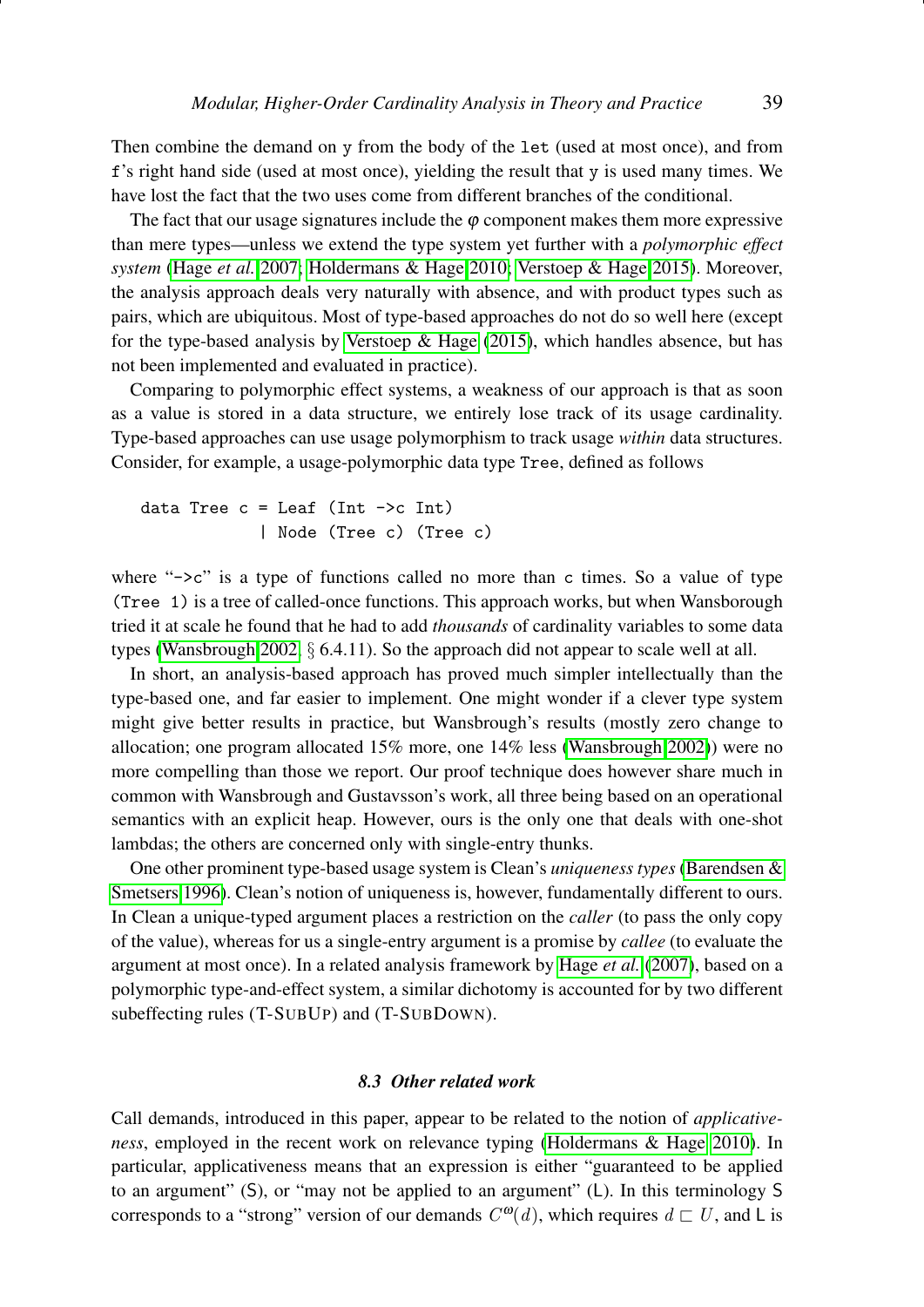similar to our U. The seq-like evaluation of expressions corresponds to our demand  $HU$ . However, neither call- nor thunk-cardinality are captured by the concept of applicativeness.

Abstract *counting* or *sharing* analysis conservatively determines which parts of the program might be used by several components or accessed several times in the course of execution. Early work employed a *forward* abstract interpretation framework [\(Goldberg 1987;](#page-40-9) [Hudak 1986\)](#page-41-15). Since the forward abstract interpreter makes assumptions about *arguments* of a function it examines, the abstract interpretation can account for multiple combinations of those and may, therefore, be extremely expensive to compute.

Recent development on the systematic construction of abstract-interpretation-based static analyses for higher-order programs, known as *abstracted abstract machines*(AAM), makes it straightforward to derive an analyser from an existing small-step operational semantics, rather than come up with an ad-hoc *non-standard* one [\(Van Horn & Might 2010\)](#page-42-6). This approach also greatly simplifies integration of the counting abstract domain to account for sharing [\(Might & Shivers 2006\)](#page-41-16). However, the abstract interpreters obtained this way are *whole-program* forward analysers, which makes them non-modular. It would be, however, an interesting topic for the future work to build a backwards analysis from AAM.

# *8.4 Related analyses in GHC*

Besides the implementation of the cardinality analysis we present there are two further related analyses employed by the compiler.

The goal of *arity analysis* [\(Xu & Peyton Jones 2005\)](#page-42-7) is to enable the transformation known as *lambda-floating* by providing an answer to the question "given a function f, what is the *minimal* number of arguments f will be always given when called?". Taking the number of top-level lambdas is sound, but imprecise. We believe that the information necessary for lambda-floating can be inferred from the results of our cardinality analyser. What makes us sure is the observation that operationally an inferred call demand  $C(C(\ldots))$  for a function f indicates that f, whenever used, is applied to *at least* as many arguments as there are Cs in the demand.

The goal of *Call Arity* analysis [\(Breitner 2015a\)](#page-40-3) is similar: it also tries to determine a lower bound on the number of arguments a function is given. Motivated by runtime inefficiencies caused by applying list fusion to left folds, the main strength of the call arity analysis is that it is able to determine that a thunk or a function is used once even if the call site lies within a recursive function. In order to do so, it analyses all let-bindings downwards and returns *co-call graphs*, indicating which functions and thunks are called together. For this analysis, an Isabelle formalization exists that proves not only that the analysis and transformation preserves the semantics, but also and more notable that it does not degrade the program [\(Breitner 2015b\)](#page-40-10). A more detailed treatment of the analysis and its formalization can be found in the third-named author's thesis [\(Breitner 2016\)](#page-40-11).

# 9 Conclusion

The fourth-named author has been trying to crack this problem for nearly two decades. The tradeoff between precision, information flow, complexity, and implementation payoff, is a complex one. We now have better news. The cardinality analysis described here is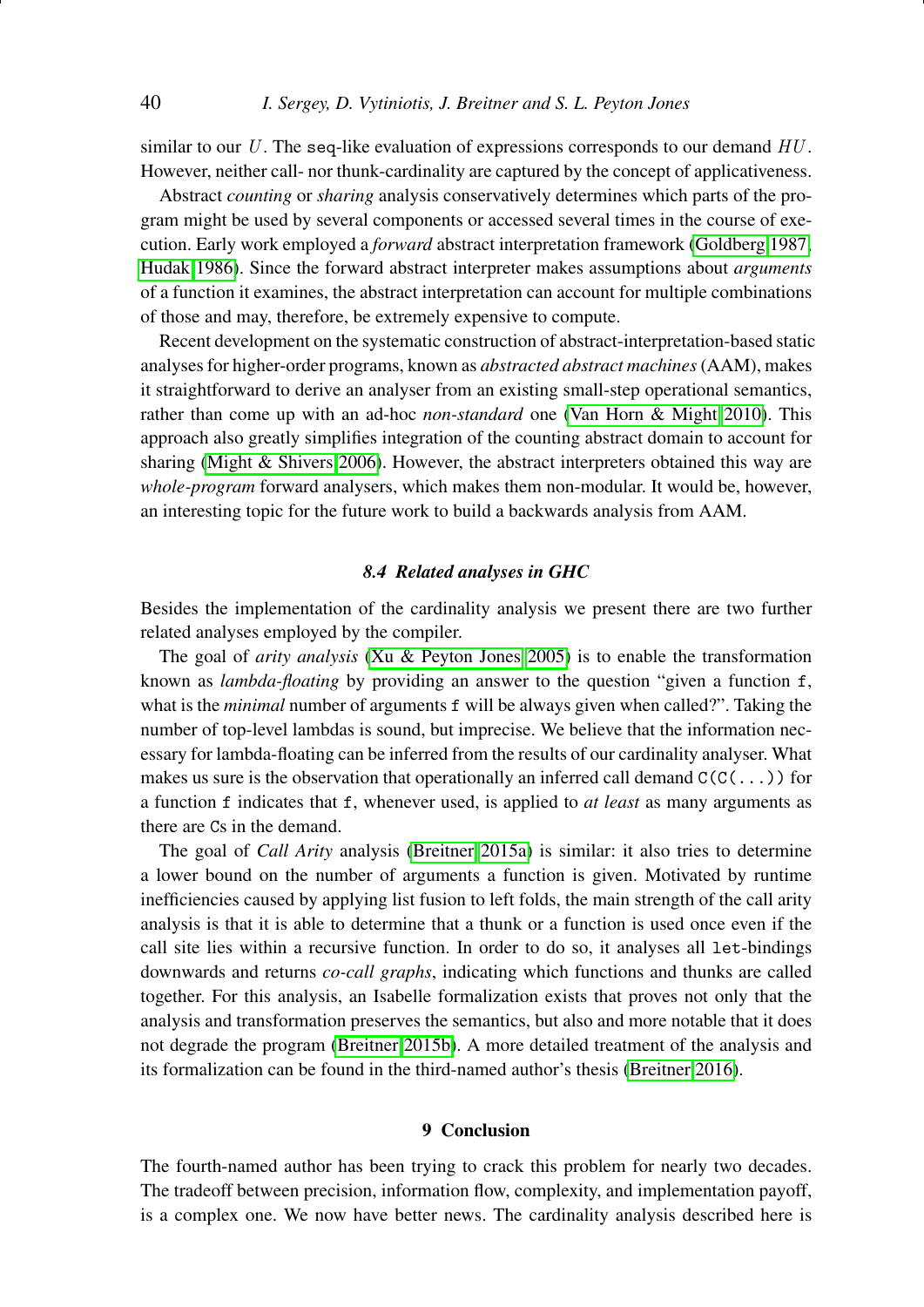simple to implement (it added 250 lines of code to a 140,000 line compiler), and, even in the presence of the shortcomings and potential precision losses identified in Section [7.3,](#page-30-1) it gives real improvements for serious programs, not just for toy benchmarks; for example, GHC itself (a very large Haskell program) runs 4% faster. In the context of a 20-year-old optimising compiler, a gain of this magnitude is a solid win.

# Acknowledgements

We are grateful to Johan Tibell for the suggestion to use benchmark-accompanied hackage libraries and the cabal bench utility for the experiments in Section [7.2.](#page-30-0) We also thank the POPL 2014 and JFP reviewers for their substantial, detailed, and constructive feedback. Finally, we are grateful to Matthias Felleisen for his work as our JFP editor.

## References

- <span id="page-40-8"></span>Barendsen, Erik, & Smetsers, Sjaak. (1996). Uniqueness typing for functional languages with graph rewriting semantics. *Mathematical structures in computer science*, 6(6), 579–612.
- <span id="page-40-3"></span>Breitner, Joachim. (2015a). Call arity. *Pages 34–50 of: Trends in functional programming*. LNCS, vol. 8843. Springer.
- <span id="page-40-10"></span>Breitner, Joachim. (2015b). Formally proving a compiler transformation safe. *Pages 35–46 of: Proceedings of the ACM SIGPLAN Workshop on Haskell*. ACM.
- <span id="page-40-11"></span>Breitner, Joachim. (2016). *Lazy evaluation: From natural semantics to a machine-checked compiler transformation*. Ph.D. thesis, Karlsruhe Institute of Technology.
- <span id="page-40-1"></span>Gill, Andy. (1996). *Cheap deforestation for non-strict functional languages*. Ph.D. thesis, University of Glasgow, Department of Computer Schence.
- <span id="page-40-0"></span>Gill, Andy, Launchbury, John, & Peyton Jones, Simon L. (1993). A Short Cut to Deforestation. *Pages 223–232 of: Proceedings of the Sixth ACM Conference on Functional Programming Languages and Computer Architecture*. ACM Press.
- <span id="page-40-4"></span>Girard, Jean-Yves. (1995). Linear logic: its syntax and semantics. *Pages 1–42 of: Proceedings of the workshop on advances in linear logic*. Cambridge University Press.
- <span id="page-40-9"></span>Goldberg, Benjamin. (1987). Detecting sharing of partial applications in functional programs. *Pages 408–425 of: Proceedings of International Conference on Functional Programming Languages and Computer Architecture*. LNCS, vol. 274. Springer-Verlag.
- <span id="page-40-5"></span>Gustavsson, Jörgen. (1998). A type based sharing analysis for update avoidance and optimisation. *Pages 39–50 of: Proceedings of the Third ACM SIGPLAN International Conference on Functional Programming (ICFP'98)*. ACM.
- <span id="page-40-6"></span>Gustavsson, Jörgen,  $\&$  Sveningsson, Josef. (2001). A usage analysis with bounded usage polymorphism and subtyping. *Pages 140–157 of: Implementation of Functional Languages (IFL 2000), Selected Papers*. LNCS, vol. 2011. Springer.
- <span id="page-40-7"></span>Hage, Jurriaan, Holdermans, Stefan, & Middelkoop, Arie. (2007). A generic usage analysis with subeffect qualifiers. *Pages 235–246 of: Proceedings of the 12th ACM SIGPLAN International Conference on Functional Programming (ICFP 2007)*. ACM.
- <span id="page-40-2"></span>Henglein, Fritz. (1994). Iterative fixed point computation for type-based strictness analysis. *Pages 395–407 of: Proceedings of the First International Static Analysis Symposium (SAS'94)*. LNCS, vol. 864. Springer-Verlag.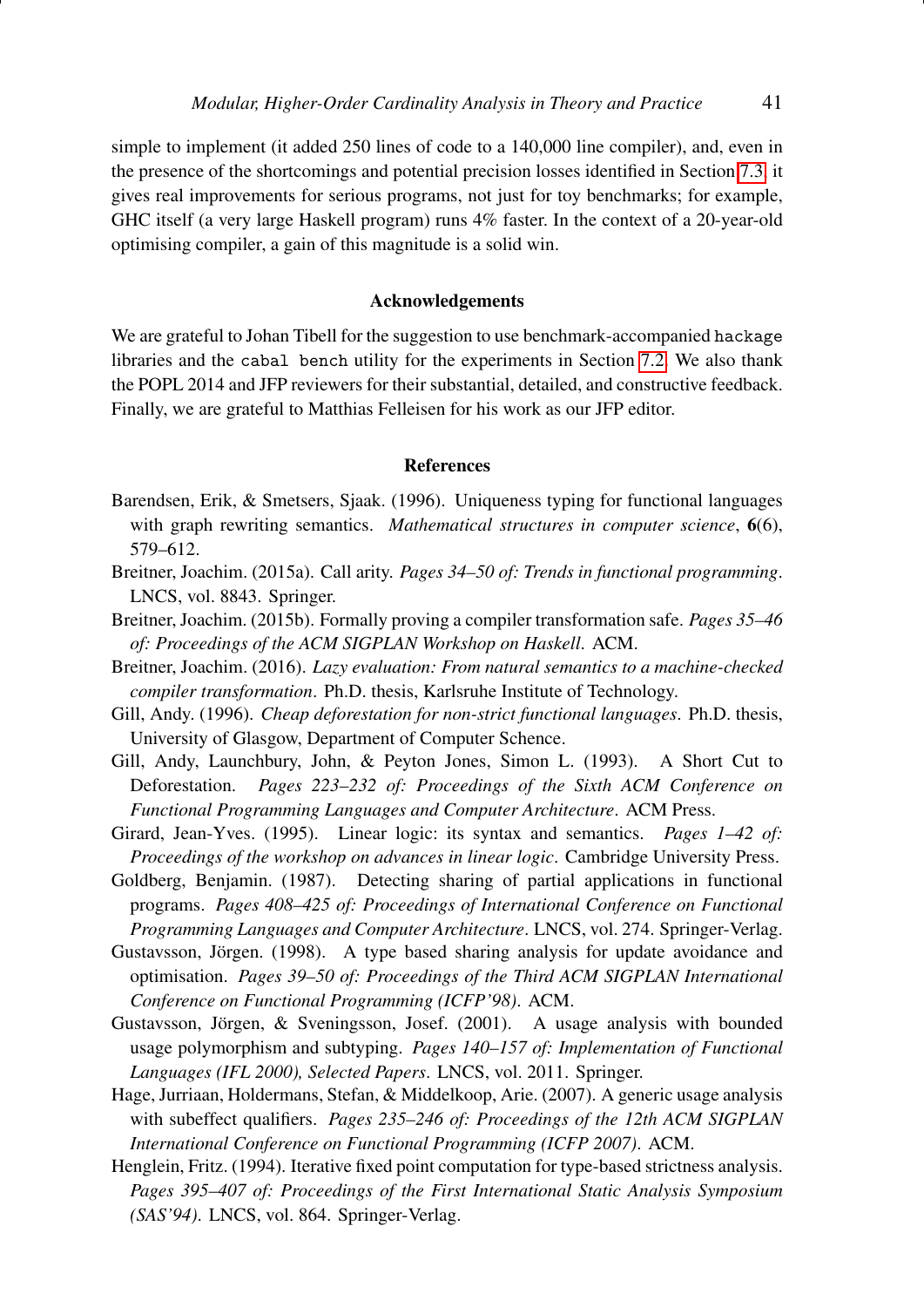- <span id="page-41-11"></span>Hinze, Ralf. (1995). *Projection-based strictness analysis - theoretical and practical aspects*. Ph.D. thesis, Bonn University.
- <span id="page-41-14"></span>Holdermans, Stefan, & Hage, Jurriaan. (2010). Making "stricternes" more relevant. *Pages 121–130 of: Proceedings of the 2010 ACM SIGPLAN workshop on Partial evaluation and program manipulation (PEPM 2010)*. ACM.
- <span id="page-41-15"></span>Hudak, Paul. (1986). A semantic model of reference counting and its abstraction. *Pages 351–363 of: Proceedings of the 1986 ACM Conference on Lisp and Functional Programming*. ACM.
- <span id="page-41-5"></span>Jones, Richard. (1992). Tail recursion without space leaks. *J. funct. program.*, 2(1), 73–79.
- <span id="page-41-13"></span>Launchbury, John, Gill, Andy, Hughes, John, Marlow, Simon, Peyton Jones, Simon L., & Wadler, Philip. (1993). Avoiding unnecessary updates. *Pages 144–153 of:* Launchbury, John, & Sansom, Patrick M. (eds), *Proceedings of the 1992 Glasgow Workshop on Functional Programming*. Workshops in Computing. Springer.
- <span id="page-41-8"></span>Marlow, Simon, & Peyton Jones, Simon L. (2006). Making a fast curry: push/enter vs. eval/apply for higher-order languages. *J. funct. program.*, 16(4-5), 415–449.
- <span id="page-41-16"></span>Might, Matthew, & Shivers, Olin. (2006). Improving flow analyses via ΓCFA: abstract garbage collection and counting. *Pages 13–25 of: Proceedings of the 11th ACM SIGPLAN International Conference on Functional Programming (ICFP 2006)*. ACM.
- <span id="page-41-2"></span>Moran, Andrew, & Sands, David. (1999). Improvement in a Lazy Context: An Operational Theory for Call-by-Need. *Pages 43–56 of: Proceedings of the 26th annual ACM SIGPLAN-SIGACT symposium on Principles of programming languages (POPL'99)*. ACM.
- <span id="page-41-10"></span>Partain, Will. (1993). The nofib benchmark suite of Haskell programs. *Pages 195–202 of:* Launchbury, John, & Sansom, Patrick M. (eds), *Proceedings of the 1992 Glasgow Workshop on Functional Programming*. Workshops in Computing. Springer.
- <span id="page-41-9"></span>Peyton Jones, Simon L. (1992). Implementing Lazy Functional Languages on Stock Hardware: The Spineless Tagless G-Machine. *J. funct. program.*, 2(2), 127–202.
- <span id="page-41-3"></span>Peyton Jones, Simon L., & Partain, Will. (1994). Measuring the effectiveness of a simple strictness analyser. *Pages 201–220 of: Proceedings of the 1993 Glasgow Workshop on Functional Programming*. Springer.
- <span id="page-41-4"></span>Peyton Jones, Simon L., & Santos, Andre. (1998). A transformation-based optimiser for ´ Haskell. *Science of computer programming*, 32(1-3), 3–47.
- <span id="page-41-1"></span>Peyton Jones, Simon L., Partain, Will, & Santos, Andre. (1996). Let-floating: Moving ´ Bindings to Give Faster Programs. *Pages 1–12 of: Proceedings of the First ACM SIGPLAN International Conference on Functional Programming (ICFP'96)*. ACM.
- <span id="page-41-6"></span>Sabry, Amr, & Felleisen, Matthias. (1992). Reasoning about programs in continuationpassing style. *Pages 288–298 of: Proceedings of the 1992 ACM Conference on Lisp and Functional Programming*. LISP Pointers, Vol. V, No. 1. ACM.
- <span id="page-41-0"></span>Sergey, Ilya, Vytiniotis, Dimitrios, & Peyton Jones, Simon L. (2014). Modular, higherorder cardinality analysis in theory and practice. *Pages 335–348 of: Proceedings of the 41st annual ACM SIGPLAN-SIGACT symposium on Principles of programming languages (POPL 2014)*. ACM.
- <span id="page-41-7"></span>Sestoft, Peter. (1997). Deriving a lazy abstract machine. *J. funct. program.*, 7(3), 231–264.
- <span id="page-41-12"></span>Turner, David N., & Wadler, Philip. (1999). Operational interpretations of linear logic. *Theor. comput. sci.*, 227(1-2), 231–248.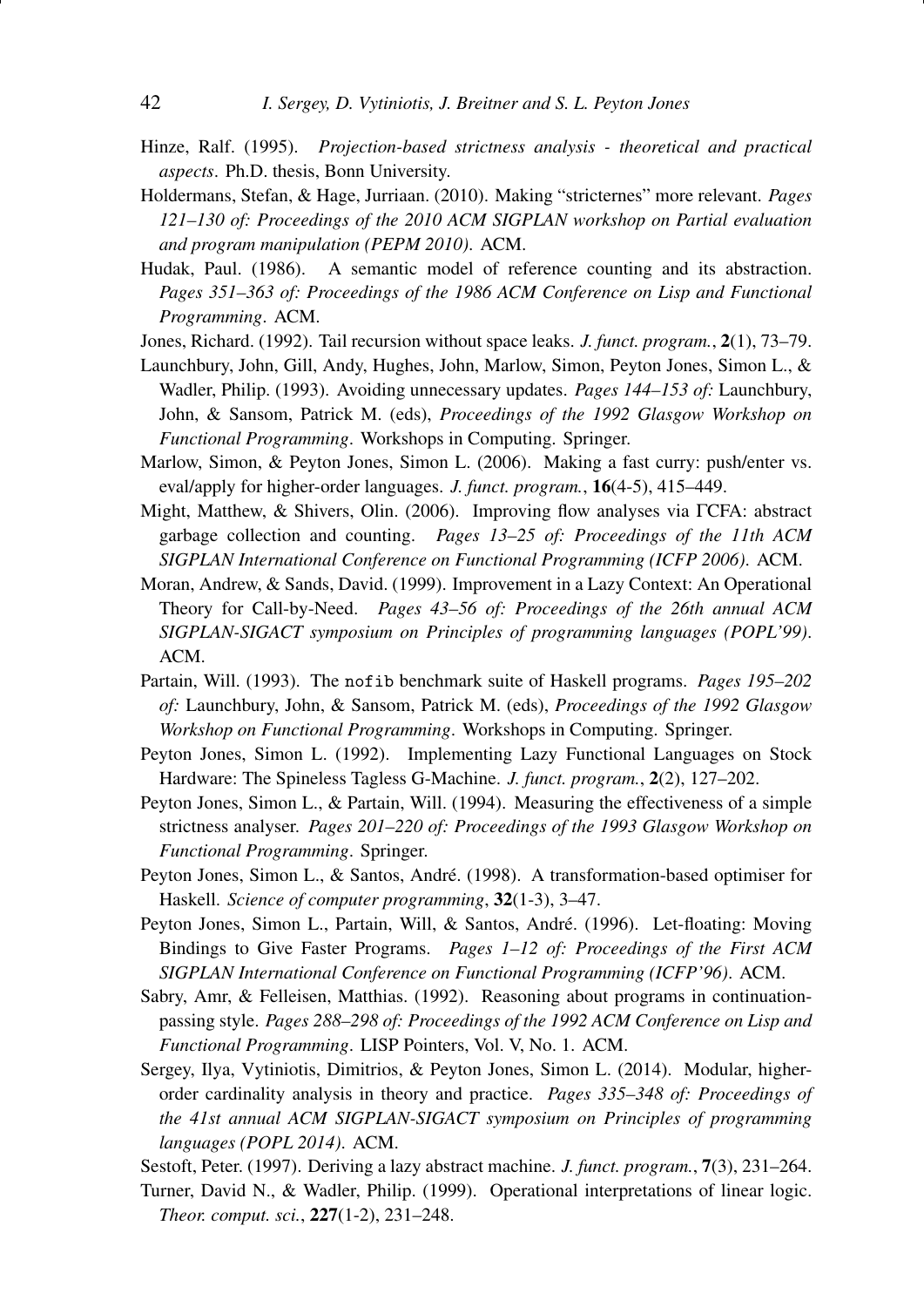- <span id="page-42-3"></span>Turner, David N., Wadler, Philip, & Mossin, Christian. (1995). Once upon a type. *Pages 1–11 of: Proceedings of the seventh ACP Conference on Functional Programming Languages and Computer Architecture*. ACM.
- <span id="page-42-6"></span>Van Horn, David, & Might, Matthew. (2010). Abstracting abstract machines. *Pages 51– 62 of: Proceedings of the 15th ACM SIGPLAN International Conference on Functional Programming (ICFP 2010)*. ACM.
- <span id="page-42-5"></span>Verstoep, Hidde, & Hage, Jurriaan. (2015). Polyvariant cardinality analysis for non-strict higher-order functional languages: Brief announcement. *Pages 139–142 of: Proceedings of the 2015 ACM SIGPLAN Workshop on Partial Evaluation and Program Manipulation (PEPM 2015)*. ACM.
- <span id="page-42-1"></span>Wadler, Philip, & Hughes, John. (1987). Projections for strictness analysis. *Pages 385–407 of: Proceedings of International Conference on Functional Programming Languages and Computer Architecture*. LNCS, vol. 274. Springer-Verlag.
- <span id="page-42-4"></span>Wansbrough, Keith. (2002). *Simple polymorphic usage analysis*. Ph.D. thesis, Computer Laboratory, University of Cambridge.
- <span id="page-42-2"></span>Wansbrough, Keith, & Peyton Jones, Simon L. (1999). Once Upon a Polymorphic Type. *Pages 15–28 of: Proceedings of the 26th annual ACM SIGPLAN-SIGACT symposium on Principles of programming languages (POPL'99)*. ACM.

<span id="page-42-7"></span>Xu, Dana, & Peyton Jones, Simon L. (2005). *Arity analysis*. Unpublished draft.

# Appendix

# A Proofs of soundness of the analysis

<span id="page-42-0"></span>This appendix provides typing rules for stacks and heaps, omitted from the main paper body, and proves the soundness of the analysis (Section [4\)](#page-14-0).

# *A.1 Stack and heap typing for analysis safety*

*Definition A.1* (*Configuration typing*)

We write  $P \vdash \langle H;e;S \rangle$  to mean that there exist d,  $\tau$ ,  $\varphi_1$  and  $\varphi_2$  such that  $P \vdash e \downarrow d \Rightarrow \langle \tau; \varphi_1 \rangle$ and  $P \nightharpoonup S \downarrow (d, \tau) \Rightarrow \varphi_2$  and  $P \vdash H \sim (\varphi_1 \& \varphi_2)$  according to the heap and stack typing rules of Fig. [13.](#page-44-0)

Fig. [13](#page-44-0) explains how we type stacks and heaps. The judgement  $P \nvert^s S \nvert (d, \tau) \Rightarrow \varphi$ intends to identify the fv-usage environment of the stack S, given that the argument that we intend to place in the hole of the stack has type  $\tau$  when being imposed with demand d. Rule SHU deals with the case when we impose no demand on the hole of the stack – consequently the stack must be empty! Rule SARR deals with the case when the stack demands the application of the expression in the hole to an argument and hence the shape of the stack has to be (• y) : S. The corresponding demand that this particular stack expresses is  $C^1(d)$  where d is the demand expressed by the rest of the stack. The following three rules (SUPDUP, SUPDUPABS, and SUPDDN) correspond to the flavors of LETDN that we encountered in the typing rules. If we encounter a stack  $\#(x, n)$ : S then what is the demand that is placed on  $x$ ? In the continuation S the variable  $x$  will be immediately used with some demand  $d$  but it might be that the continuation induces further calls to  $x$  which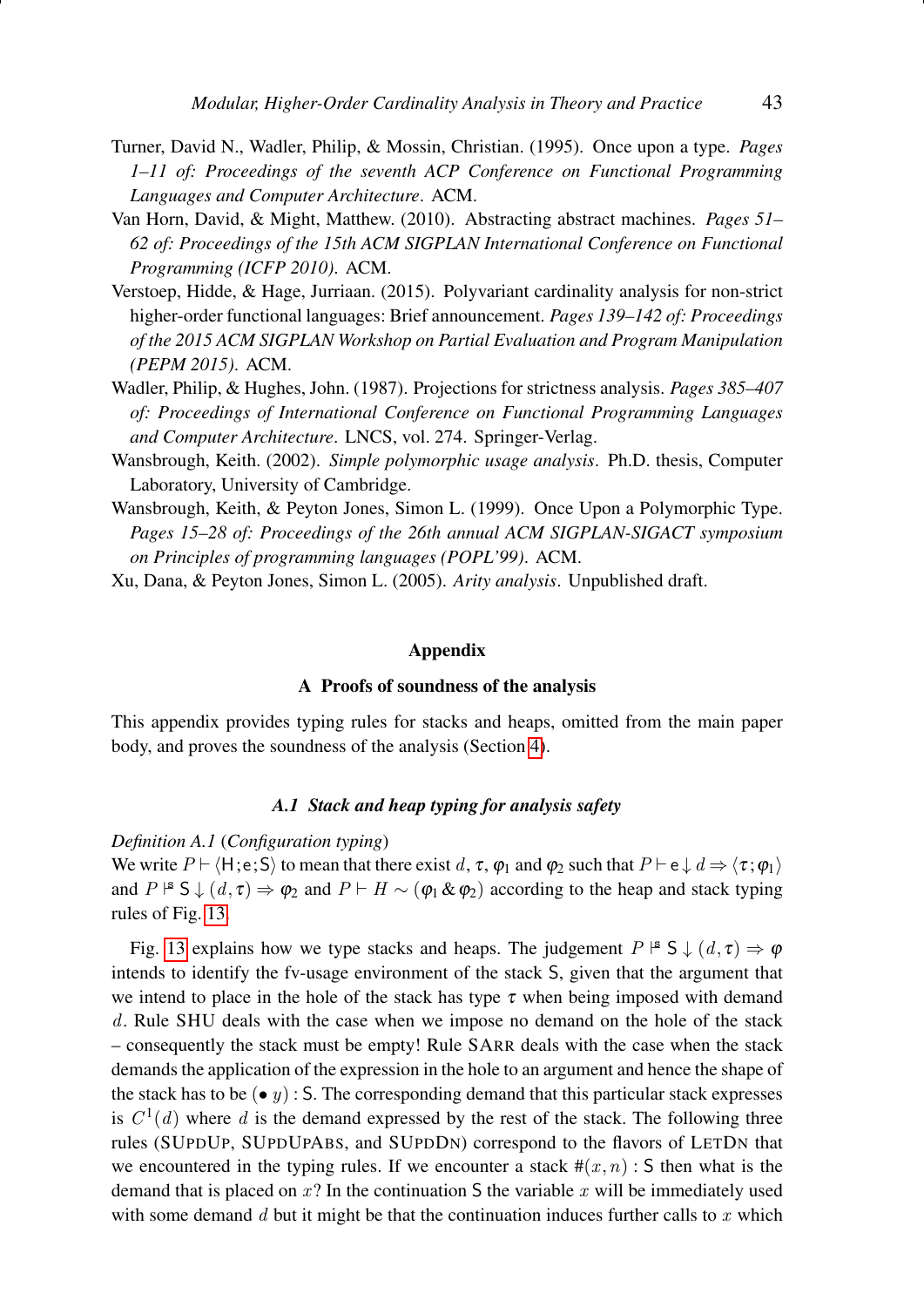end up pressing an additional  $m*d_x$ . In total the demand that this stack presses on the hole is  $d\mathcal{L}d_x$  – and it must be the case that the multiplicity n on the stack be higher than the indirect multiplicity in S (m), plus *one*, for the immediate pressure on the top of the stack. This is in-line with our intuition that the only way we can exercise more pressure than just a linear  $C^1(d)$  on a function is via the heap: in the continuation we could potentially be immediately calling the function but we might as well be calling it indirectly later on. Rule SUPDUPABS is of similar flavor, only simpler, since the indirect pressure on x is just  $A$ .

The SUPDUP and SUPDUPABS rules deal with demand on  $x$  being gathered up from the continuation of the execution, but rule SUPDDN is rather different: if  $x$  is bound with a transformer in P then we – in effect – treat it as if the expression bound by x is inlined so we only gather the  $\varphi$  from the continuation and check that the multiplicity of x is sufficient.

Rule SCASE is interesting, too. The stack has the shape of a case elimination branch. If there exists a demand d, such that the rhs e can be typed with it, giving  $\langle \tau; \varphi_1 \rangle$  and the stack, when pressed with d, can give  $\varphi_2$ , then we can simply return  $\varphi_1\setminus_{x,y} \& \varphi_2$ . In this case the demand pressed on the hole of the stack can be any  $d_p \sqsubseteq U(\varphi_1(x), \varphi_1(y)).$ 

The heap typing judgement  $P \vdash H \sim \varphi$  ensures that the heap H has enough multiplicity to withstand the pressure that  $\varphi$  will exercise. Rules HPVARABS and HPEMPTY are boring. However HPVARUP ensures that if  $\varphi$  needs to press  $m * d$  on x then (i) x must have enough multiplicity in the heap, but also that (ii) the expression or value bound by  $x$  can be checked at this demand yielding a new  $\varphi_1$ . Finally, (iii) the remaining heap must have enough multiplicity to withstand the newly unleashed demand from  $\varphi_1$ .

Rule HPVARDN is simpler: it checks that (i) the multiplicity of x in the heap is high enough, (ii) the transformer is well-formed for the bound expression, and (iii) the expression can indeed be typechecked in the demand that  $\varphi$  presses.

With these definitions in place we can prove the generalised safety statement, Lemma [4.2,](#page-18-1) which is needed for the proof of Theorem [4.1.](#page-17-2)

# *A.2 Soundness theorems*

The partial order  $\sqsubseteq$  and the least upper bound  $\sqcup$  are defined for usage types naturally:

$$
\tau_1 \sqsubseteq \tau_2 \quad \Leftrightarrow \quad (\tau_1 \sqcup \tau_2) = \tau_2
$$

For usage environments  $\varphi$  the partial order is defined as a point-wise lifting of partial order on multi-demands in their codomains (assuming each  $\varphi$  is predetermined with A by default).

## <span id="page-43-0"></span>*Lemma A.1* (*Monotonicity of usage typing*)

If the transformer environment P consists of monotone functions and  $P \vdash e \downarrow d \Rightarrow \langle \tau; \varphi \rangle$ and  $d' \sqsubseteq d$  then  $P \vdash e \downarrow d' \Rightarrow \langle \tau' ; \varphi' \rangle$  and  $\tau' \sqsubseteq \tau$  and  $\varphi \sqsubseteq \varphi'$ .

#### *Proof*

The intuition is that if we use an expression "less" than how it was originally typed, then the annotations in it are still adequate, and we get smaller types and environments out.

The proof goes by induction on the typing derivation.

• Case TVARDN follows by monotonicity of the transformer and monotonicity of the operations on usage environments.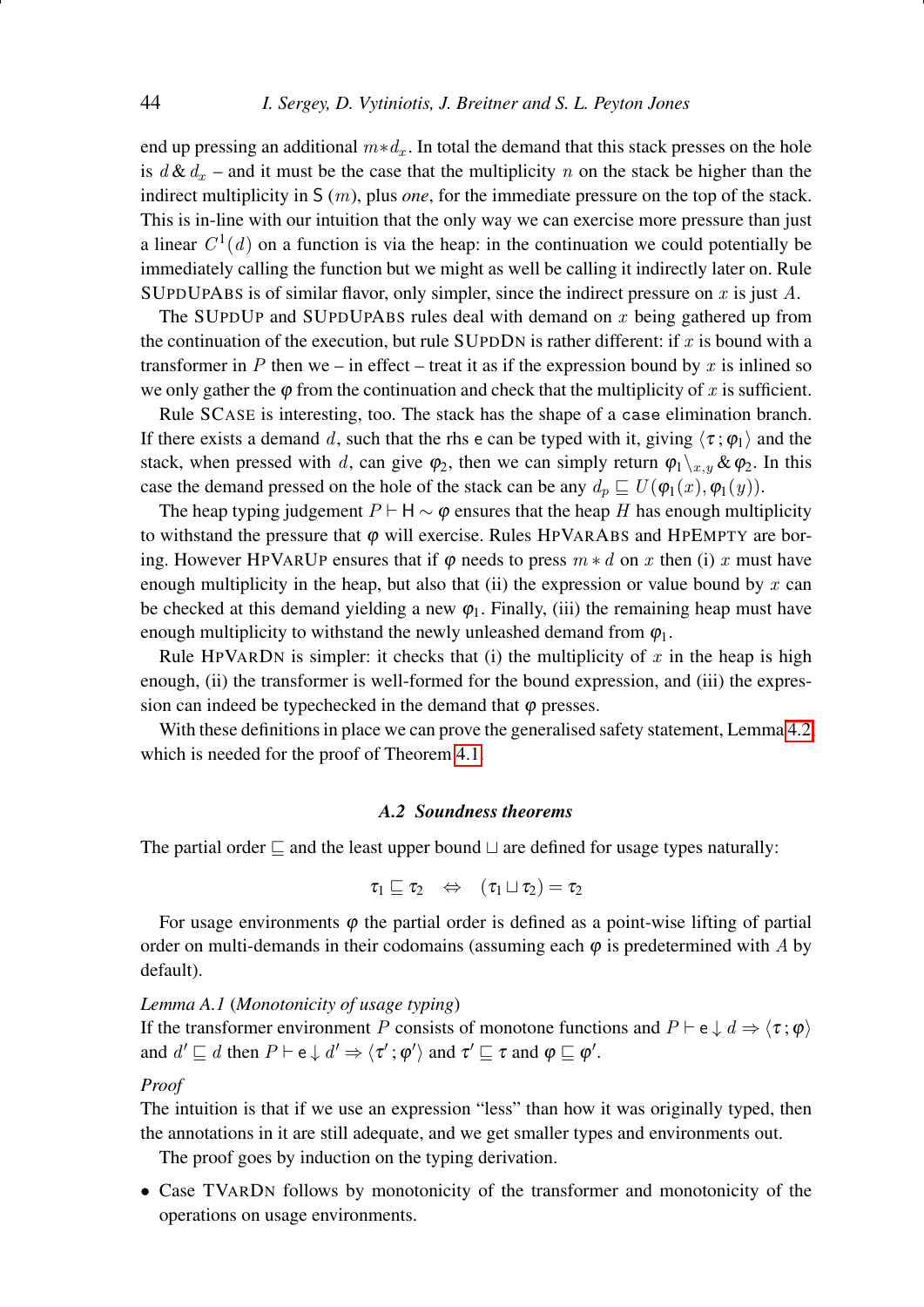<span id="page-44-0"></span>
$$
P^{\beta} S \downarrow (d, \tau) \Rightarrow \varphi
$$
\n
$$
\frac{d \sqsubseteq HU}{P^{\beta} \epsilon \downarrow (d, \tau) \Rightarrow \epsilon} SHU
$$
\n
$$
\frac{d \sqsubseteq HU}{P^{\beta} \epsilon \downarrow (d, \tau) \Rightarrow \epsilon} SHU
$$
\n
$$
\tau_h \preceq d_y^{\dagger} \rightarrow \tau \quad P^{\mu} y \downarrow d_y^{\dagger} \quad P^{\mu} S \downarrow (d, \tau) \Rightarrow \varphi
$$
\n
$$
x \notin dom(P) \quad m+1 \leq n
$$
\n
$$
P^{\beta} S \downarrow (d, \bullet) \Rightarrow \varphi \quad m * d_x = \varphi(x)
$$
\n
$$
P^{\beta} (\#(x, n) : S) \downarrow (d \& d_x, \tau) \Rightarrow \varphi \setminus x
$$
\n
$$
x \notin dom(P) \quad 1 \leq n
$$
\n
$$
P^{\beta} S \downarrow (d, \bullet) \Rightarrow \varphi \quad \varphi(x) = A
$$
\n
$$
P^{\beta} S \downarrow (d, \bullet) \Rightarrow \varphi \quad \varphi(x) = A
$$
\n
$$
P^{\beta} (H(x, n) : S) \downarrow (d, \tau) \Rightarrow \varphi \setminus x
$$
\n
$$
(x : \rho) \in P \quad n \geq \mu(\varphi(x)) + 1
$$
\n
$$
P^{\beta} S \downarrow (d, T_{\rho}^{d}) \Rightarrow \varphi
$$
\n
$$
\frac{d_p \sqsubseteq U(\varphi_1(x), \varphi_1(y))}{P^{\beta} (\#(x, n) : S) \downarrow (d, \tau) \Rightarrow \varphi \setminus x}
$$
\n
$$
SUPDDN
$$
\n
$$
d_p \sqsubseteq U(\varphi_1(x), \varphi_1(y))
$$
\n
$$
P \vdash e \downarrow d \Rightarrow \langle \tau; \varphi_1 \rangle \quad P^{\beta} S \downarrow (d, \tau) \Rightarrow \varphi_2
$$
\n
$$
P^{\beta} ((x, y) \rightarrow e) : S \downarrow (d_p, \bullet) \Rightarrow \varphi_1 \setminus x, y \& \varphi_2
$$
\n
$$
P \vdash H \sim \varphi
$$
\n
$$
n \geq m \quad x \
$$

$$
n \ge m \quad (x:\rho) \in P \quad P \models e/\mathbf{v} : \rho
$$
  

$$
\frac{P \vdash e/\mathbf{v} \downarrow d \Rightarrow \langle \tau_1 : \varphi_1 \rangle \quad P \vdash \mathsf{H} \sim \varphi}{P \vdash \mathsf{H}, [x \stackrel{n}{\rightarrow} \text{Exp}(e)/\text{Val}(v)] \sim \varphi, (x:m*d)} \text{HPVARDN}
$$

# Fig. 13: Stack and heap typing

- Case TVARUP is trivial.
- Case TLAM is an easy application of the induction hypothesis, and then either TLAM or TLAMHU. Note that this relies on the non-deterministic choice of return type of TLAMHU which lets us choose the same type as the TLAM used for typing the  $\lambda$ abstraction.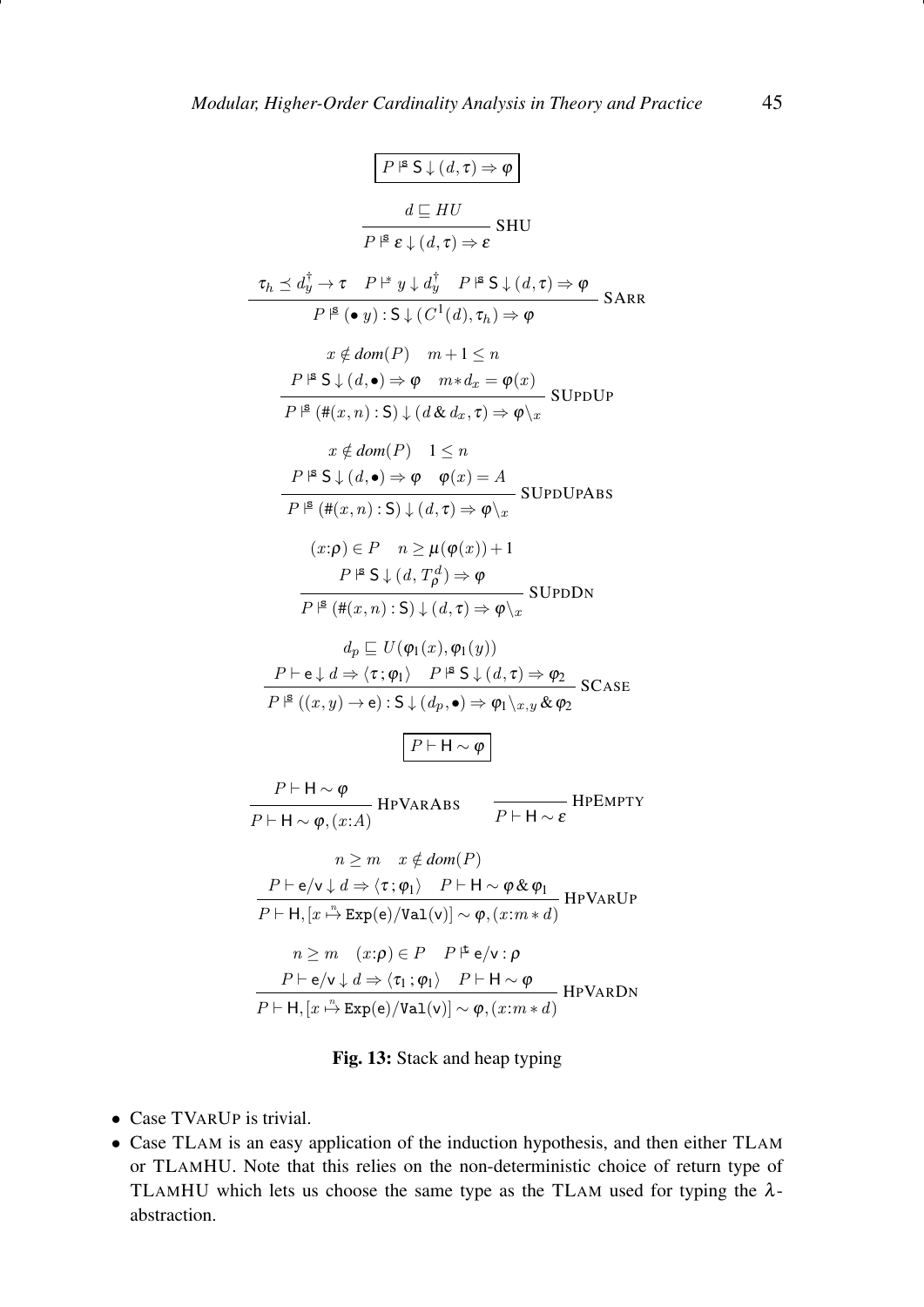- Case TLAMHU is straightforward.
- Case TPAIR and TCASE are easy applications of the induction hypothesis.
- Case TLETDN follows by induction hypothesis for  $e_2$ , noting that  $\rho$  is monotone by the assumption  $P \not\models e_1 : \rho$ .
- Case TLETUP follows by induction hypothesis and then applying either TLETUP or TLETABS.
- Case TLETABS follows by induction hypothesis and TLETUP.

 $\Box$ 

<span id="page-45-1"></span>*Lemma A.2* (*Discrete usage signatures are well-formed*)

If

$$
\mathsf{e} = \lambda^{n_1} x_1 \dots \lambda^{n_k} x_k \cdot \mathsf{e}_1, \ n_1, \dots, n_k > 0 \tag{1}
$$

$$
P \vdash e_1 \downarrow U \Rightarrow \langle \tau_1 : \varphi_1 \rangle \tag{2}
$$

$$
\langle \tau_0; \varphi_0 \rangle = \langle \varphi_1(\overline{x}) \to \tau_1; \varphi_1 \rangle_{\overline{x}} \rangle \tag{3}
$$

$$
\rho = \lambda d \cdot transform(\langle k; \tau_0; \varphi_0 \rangle, d) \tag{4}
$$

then  $P \upharpoonright e : \rho$ .

# *Proof*

By the typing rule WFTRANS, we need to show that

<span id="page-45-0"></span>
$$
\forall d_1, d_2 \ldots d_1 \sqsubseteq d_2 \Longrightarrow T_{\rho}^{d_1} \sqsubseteq T_{\rho}^{d_2} \land \Phi_{\rho}^{d_1} \sqsubseteq \Phi_{\rho}^{d_2} \tag{5}
$$

$$
\forall d, \varphi, \tau. (P \vdash e \downarrow d \Rightarrow \langle \tau, \varphi \rangle) \Longrightarrow \tau \sqsubseteq T^d_\rho \land \varphi \sqsubseteq \Phi^d_\rho.
$$
 (6)

The proof of [\(5\)](#page-45-0) is straightforward, since  $\rho$  is a monotonic *step*-function.

For the second part, let us first define the threshold  $d_t$  as  $d_t = C^1(\ldots k - \text{fold} \ldots C^1(U) \ldots),$ where k-fold stands for applying the constructor ( $C<sup>1</sup>$  in this case) k times. We remark that, by consecutive applications of rule TLAM, we can obtain:

$$
P \vdash e \downarrow d_t \Rightarrow \langle \tau_0 : \varphi_0 \rangle
$$

Let us assume that  $P \vdash e \downarrow e \Rightarrow \langle \tau_d : \varphi_d \rangle$ . We show that  $\tau_d \sqsubseteq \tau_0$  and  $\varphi_d \sqsubseteq \varphi_0$  by induction on the number of  $\lambda s$  k.

- If  $k = 0$  then it can only be that  $d \sqsubset U$  and the result follows by monotonicity (Lemma [A.1\)](#page-43-0).
- If  $k>0$  then we have several cases on the shape of d.
	- $d = U(d_1^{\dagger}, d_2^{\dagger})$ . This can *only* happen if  $d \sqsubseteq HU$  and rule TLAMHU was used, otherwise the lambda is not typeable at all. But  $HU \sqsubseteq d_t$  anyway so this case follows by monotonicity.
	- $d = HU$ . This is similar as above.
	- $\longrightarrow d = C^m(d_1)$ . In this case we can invert the TLAM rule used to type  $e = \lambda^n \cdot e_b$  with  $C<sup>m</sup>(d<sub>1</sub>)$ ,  $n \ge m$ , and apply the induction hypothesis for the body  $e<sub>b</sub>$ . We get back a pair  $\langle \tau_b; \varphi_b \rangle$ . If  $m = 1$  then we are easily done by the induction hypothesis. If  $m = \omega$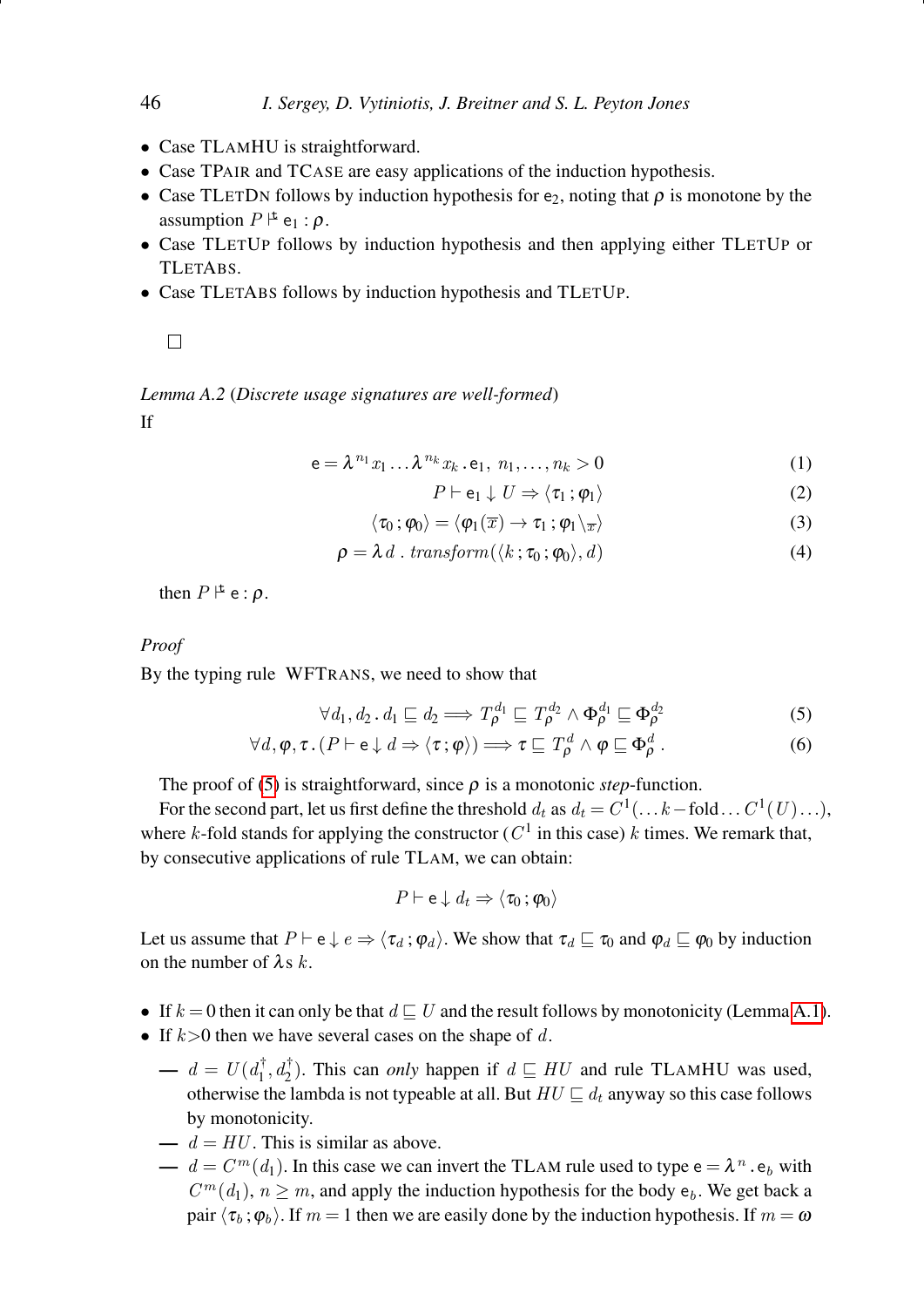then it is definitely the case that  $d \not\sqsubseteq d_t$  and hence we multiply both components of  $\langle \tau_b ; \varphi_b \rangle$  by  $\omega$  and we are done, using the induction hypothesis.<sup>[12](#page-46-0)</sup>

 $\longrightarrow d = U$ . We observe that  $d \sqsubseteq C^{\omega}(U)$  and hence the case follows as the previous one using inversion on TLAM.

 $\Box$ 

*Lemma A.3* (*Analysis produces well-typed terms (Lemma [4.1](#page-17-1))*) If  $P \mapsto e \downarrow d \Rightarrow \langle \tau ; \varphi \rangle \rightsquigarrow$  e then  $P \vdash e \downarrow d \Rightarrow \langle \tau ; \varphi \rangle$ .

## *Proof*

The proof is by induction on the height of the derivation  $P \vDash e \downarrow d \Rightarrow \langle \tau, \varphi \rangle \rightsquigarrow$  e. We abuse the notation, considering a demand signature environment  $P$  from the perspective of both *discrete* and *generalised* usage signatures. Obviously, any discrete signature  $\rho = \langle k; \tau; \varphi \rangle$ can be considered as a generalised one,  $\rho$ , such that

$$
\boldsymbol{\rho}(d) \stackrel{\text{\tiny def}}{=} transform(\boldsymbol{\rho},d),
$$

where  $transform(\langle k; \tau; \varphi \rangle, d)$  is defined in Fig. [1.](#page-6-0)

- Case VARDN. Corresponds straightforwardly to the application of rule TVARDN, where  $\rho(d) = transform(\rho, d).$
- Case VARUP. Straightforward by the rule TVARUP.
- Case LAM. By the rule TLAM. By induction hypothesis, we have  $P \vdash e \downarrow d_e \Rightarrow \langle \tau, \varphi \rangle$ . Moreover, by the formulation of LAM,  $d = C(d_e)$  (exact equality) and  $m = n$ , so the premises of the rule TLAM are fulfilled.
- Case LAMU. Follows by rule TLAM observing that  $U \sqsubseteq C^{\omega}(U)$ .
- Case LAMHU. Straightforward by the rule TLAMHU.
- Case APPA. By induction hypothesis and a simple additional statement relating  $\vert \bullet \rangle^*$  and <sup>\*</sup> (ensuring that variables transformed unde via  $\downarrow^*$  are well-typed under  $\downarrow^*$ , the proof is by considering two trivial cases of the corresponding relation), we have

$$
P \rvert^* y \downarrow d_2^{\dagger} \Rightarrow \varphi_2 \tag{7}
$$

$$
P \vdash e_1 \downarrow C^1(d) \Rightarrow \langle d_2^{\dagger} \to \tau_r \, ; \varphi_1 \rangle \tag{8}
$$

Now, let us just take  $\tau_1 = d_2^{\dagger} \rightarrow \tau_r$ , so the premises of the rule TAPP are fulfilled.

• Case APPB. By induction, we have

$$
P \n\vert^* y \downarrow \omega * U \Rightarrow \varphi_2 \tag{9}
$$

$$
P \vdash e_1 \downarrow C^1(d) \Rightarrow \langle \omega * U \to \tau_r : \varphi_1 \rangle \tag{10}
$$

Moreover, by the definition of  $\preceq$  (Fig. [1\)](#page-6-0),

$$
\bullet\preceq\omega\!\ast\! U\rightarrow\bullet,
$$

so we just take  $\tau_1 = \bullet$ , which fulfils the premise of the rule TAPP.

• Case PAIR. Straightforward by the typing rule TPAIR, taking  $d = U(d_1^{\dagger}, d_2^{\dagger})$ .

<span id="page-46-0"></span> $12$  Note that we can guarantee the same result by choosing a different more expressive transform that only infinitizes the *previous* types but not the current one, yielding tighter types, but we have not done that for simplicity.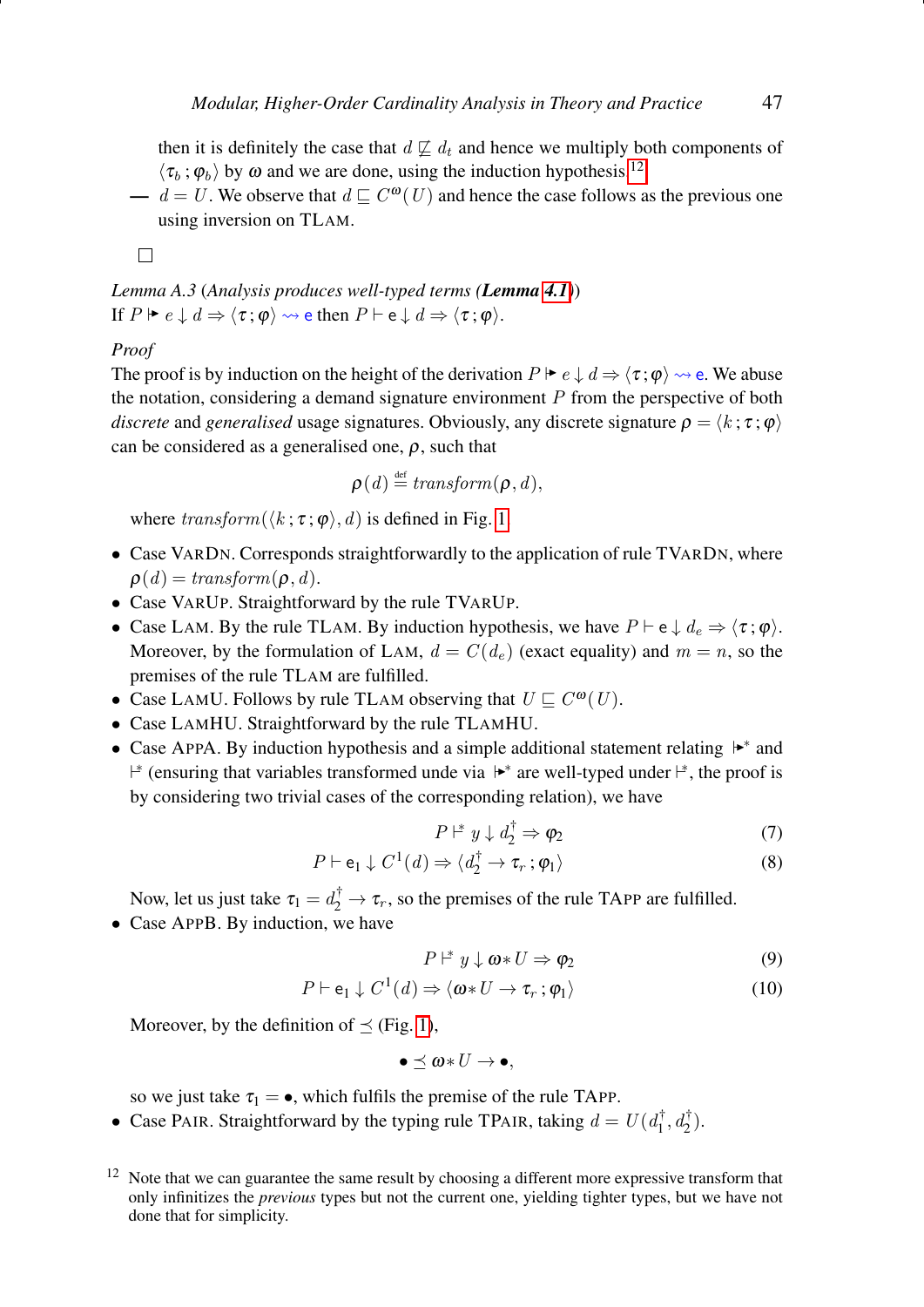- Case PAIRU. Straightforward by the typing rule TPAIR, observing that  $U \nightharpoonup U(\omega \ast$  $U, \omega * U$ ).
- Case PAIRHU. By the typing rule TPAIR, taking  $d = U(A, A)$ . Both subderivations for the components of the pair are processed thus via the typing rule TABS, which gives empty environments ( $\varepsilon$ ) in both cases. Finally,  $\varepsilon \& \varepsilon = \varepsilon$ , which concludes the proof for this case.
- Case CASE. By induction hypothesis,

$$
P \vdash e_r \downarrow d \Rightarrow \langle \tau, \varphi_r \rangle \tag{11}
$$

$$
P \vdash e_s \downarrow U(\varphi_r(x), \varphi_r(y)) \Rightarrow \langle \underline{\cdot}; \varphi_s \rangle, \tag{12}
$$

so we can directly apply the typing rule TCASE.

• Case LETUP By induction, we have

$$
P \Vdash e_2 \downarrow d \Rightarrow \langle \tau, \varphi_2 \rangle \tag{13}
$$

$$
n * d_x = \varphi_2(x) \tag{14}
$$

$$
P \Vdash \mathsf{e}_1 \downarrow d_x \Rightarrow \langle \mathsf{.} ; \varphi_1 \rangle \tag{15}
$$

The proof for this case is completed by applying the typing rule TLETUP with  $m = n$ .

- Case LETUPABS Straightforward by the rule TLETUPABS.
- Case LETDN. In this case we have that:

$$
P \Vdash \text{let } x = \lambda \overline{y}^{1..k} \cdot e_1 \text{ in } e_2 \downarrow d \Rightarrow \langle \tau; (\varphi_2 \setminus x) \rangle
$$
  

$$
\leadsto \text{let } x \stackrel{n}{=} \lambda^{n_1} x_1 \dots \lambda^{n_k} x_k \cdot e_1 \text{ in } e_2
$$

Let us call the resulting RHS term  $e = \lambda^{n_1} x_1 \dots \lambda^{n_k} x_k$ .  $e_1$ . By inversion we have that:

$$
P \Vdash e_1 \downarrow U \Rightarrow \langle \tau_1; \varphi_1 \rangle \rightsquigarrow e_1
$$

$$
\tau_x = \varphi_1(\overline{y}) \rightarrow \tau_1
$$

$$
P, x: \langle k; \tau_x; \varphi_1 \rangle_{\overline{y}} \rangle \Vdash e_2 \downarrow d \Rightarrow \langle \tau; \varphi_2 \rangle \rightsquigarrow e_2
$$

$$
\varphi_2(x) \sqsubseteq n * C^{n_1}(\dots(C^{n_k}(\dots)\dots))
$$

Hence it is easy to show by induction and monotonicity that  $P \vdash e \downarrow (C^{n_1}(\ldots)) \Rightarrow$  $\langle \_; \_ \rangle$ . We know that  $n \geq \mu(\varphi_2(x))$ . Moreover  $P \uplus \epsilon : \rho$  for the concrete transform used, by Lemma [A.2.](#page-45-1) Finally the statement for the body follows by induction hypothesis. The case is finished by putting these all together and applying rule TLETDN.

- Case LETDNABS. Similar to the case LETDN.
	- $\Box$

# <span id="page-47-0"></span>*Lemma A.4* (*Value splitting (Lemma [4.3](#page-18-2))*)

If  $P \vdash v \downarrow (d_1 \& d_2) \Rightarrow \langle \tau, \varphi \rangle$  then there exists a split  $split(v) = (v_1, v_2)$  such that:  $P \vdash v_1 \downarrow$  $d_1 \Rightarrow \langle \tau_1 ; \varphi_1 \rangle$  and  $P \vdash v_2 \downarrow d_2 \Rightarrow \langle \tau_2 ; \varphi_2 \rangle$  and moreover  $\tau_1 \sqsubseteq \tau$ ,  $\tau_2 \sqsubseteq \tau$  and  $\varphi_1 \& \varphi_2 \sqsubseteq \varphi$ .

# *Proof*

This is an extremely important property. It says that for a *value* (and *only* for values!) the unleashed environment is additive with respect to the placed demands. This allows one to use a variable directly (by dereferencing a variable and using it with a particular continuation) and indirectly in the continuation! Here is the proof, by case analysis on the shape of the value v: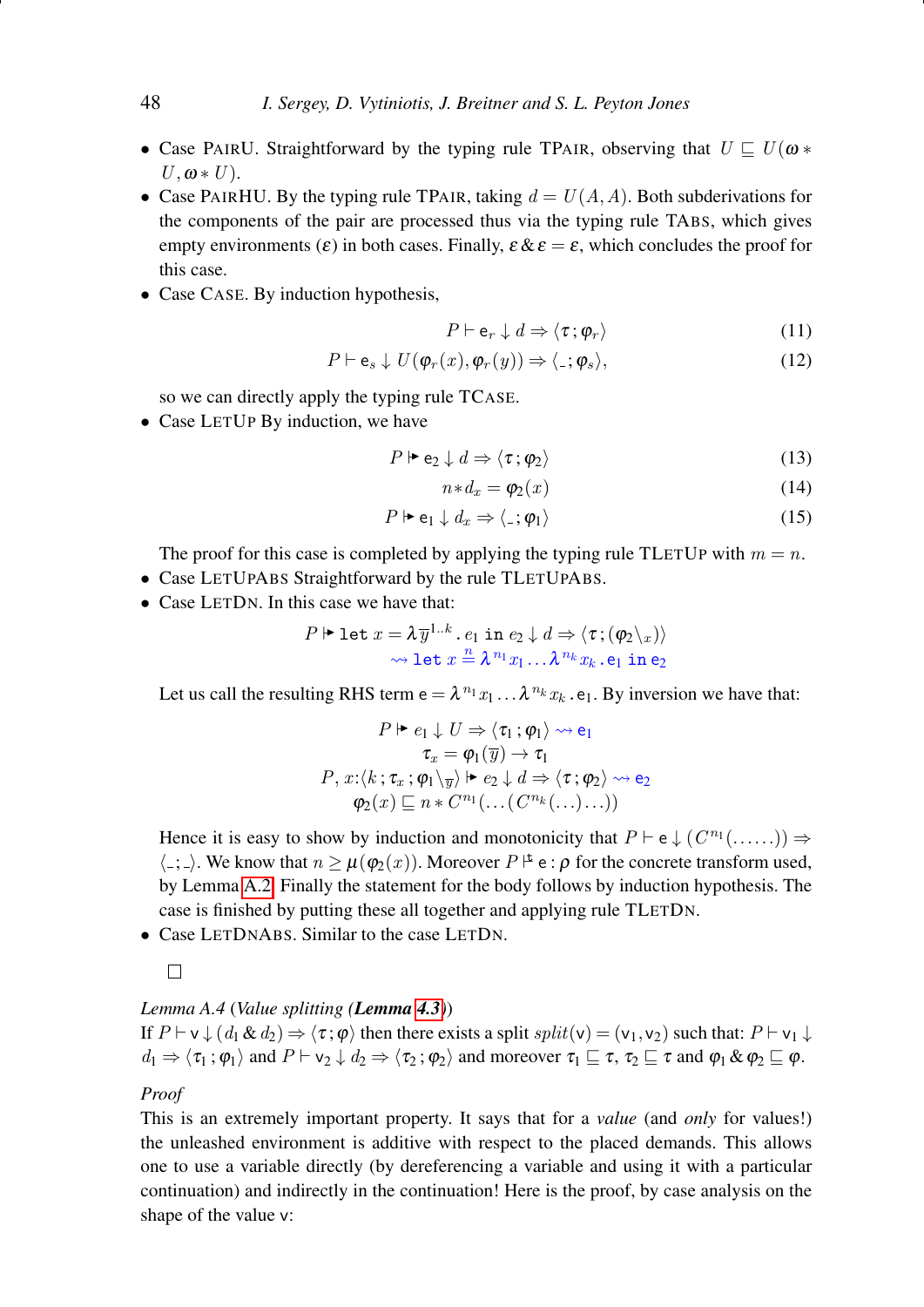- Case  $\mathsf{v} = (x, y)$ . In this case without loss of generality assume that:  $d_1 = U(d_1^{\dagger}, d_2^{\dagger})$  and  $d_2 = U(d_3^{\dagger}, d_4^{\dagger})$ . If one of them is a call demand then their & is not defined, and if one of them is a naked U or HU then that is equivalent to some  $U(d_1^{\dagger}, d_2^{\dagger})$  in terms of how the result will be typed. The result then follows by monotonicity of the & operation and Lemma [A.5](#page-48-0) (see below).
- Case  $v = \lambda^n x$ . e. In this case, if one of  $d_1$  or  $d_2$  is less or equal to HU, assume  $d_1$ , then the split is by choosing  $n_1 = 0$  and  $n_2 = n$ . The  $n_1 = 0$  split uses the TLAMHU rule assigning the same type as the other split assigns. The other split merely uses the typing rule that was originally used to type v. If on the other hand no  $d_1$  nor  $d_2$  is less or equal to  $HU$  then they cannot be non-call-demands either (because their  $&$  would not be defined). Assume then without loss of generality that  $d_1 = C^{n_1}(d'_1)$  and  $d_2 = C^{n_2}(d'_2)$ . (If one of them was U then we simply type it as  $C^{0}(U)$ ). Let us use the split induced by  $d_1$  and  $d_2$ , that is  $n = n_1 + n_2$ . From typing the body e with  $d_1$  we will get  $\langle \varphi'_1(x) \rightarrow$  $\tau_1'$ ;  $n_1 * \varphi_1'$  and similarly  $\langle \varphi_2'(x) \rightarrow \tau_2'$ ;  $n_2 * \varphi_2' \rangle$ , where  $\varphi_i'$  and  $\tau_i'$  are the results of typing e with  $d'_i$  respectively. However we know that the body is typeable with  $d'_1 \sqcup d'_2$  resulting in  $\langle \varphi_{\perp}(x) \rightarrow \tau_{\perp}$ ;  $(n_1 + n_2) * \varphi_{\perp}$  for v. By monotonicity we get that for  $i \in \{1,2\}$ :

$$
\pmb{\varphi}_i'(x)\to \pmb{\tau}_i'\sqsubseteq \pmb{\varphi}_\sqcup(x)\to \pmb{\tau}_\sqcup
$$

as required. Moreover we need to show that

$$
n_1 * \varphi_1' \& n_2 * \varphi_2' \sqsubseteq (n_1 + n_2) * \varphi \sqcup
$$

By monotonicity it suffices to show that:

$$
n_1 * \varphi \text{ s} n_2 * \varphi \text{ s} (n_1 + n_2) * \varphi \text{ s}
$$

and the result follows by the easy-to-show fact that  $n_1 * d^{\dagger} \& n_2 * d^{\dagger} \sqsubseteq (n_1 + n_2) * d^{\dagger}$  for any  $d^{\dagger}$ .

 $\Box$ 

# <span id="page-48-0"></span>*Lemma A.5* (*Variable demand splitting*)

Assume that the transformer environment P is monotone. If  $P \nightharpoonup^* x \downarrow (d_1^{\dagger} \& d_2^{\dagger}) \Rightarrow \langle \tau, \varphi \rangle$ then  $P \rvert^* x \downarrow d_1^{\dagger} \Rightarrow \langle \tau_1 ; \varphi_1 \rangle$  and  $P \rvert^* x \downarrow d_2^{\dagger} \Rightarrow \langle \tau_2 ; \varphi_2 \rangle$  and  $\varphi_1 \& \varphi_2 \sqsubseteq \varphi$ .

#### *Proof*

If  $x \notin dom(P)$  then the result is trivial. If  $x \in dom(P)$  then there is a transformer  $(x:\rho) \in P$ . First of all let us examine the case where either  $d_1^{\dagger}$  or  $d_2^{\dagger}$  is A. Without loss of generality assume  $d_1^{\dagger} = A$ . In this case the result is trivial since  $\varphi_2 = \varepsilon$  and  $\varphi = \varphi_1$ . Assume instead that  $d_1^{\dagger} = n_1 * d_1$  and  $d_2^{\dagger} = n_2 * d_2$ . In this case it suffices to show that:

$$
n_1 \ast \Phi_{\rho}^{d_1} \& n_2 \ast \Phi_{\rho}^{d_2} \sqsubseteq (n_1 + n_2) \ast \Phi_{\rho}^{d_1 \& d_2}
$$

However by monotonicity we know that:  $n_1 * \Phi_{\rho}^{d_1} \sqsubseteq n_1 * \Phi_{\rho}^{d_1} \& d_2$  and similarly  $n_2 * \Phi_{\rho}^{d_2} \sqsubseteq$  $n_2 \ast \Phi_\rho^{d_1 \& d_2}$  so it suffices to show for every binding in  $\Phi_\rho^{d_1 \& d_2}$ , call it  $(y:d^\dagger)$ , that it is the case that:

$$
n_1 * d^{\dagger} \& n_2 * d^{\dagger} \sqsubseteq (n_1 + n_2) * d^{\dagger}
$$
  
This is easy to show using the fact that  $\omega * d^{\dagger} = d^{\dagger} \& d^{\dagger} = d^{\dagger} \& \dots \& d^{\dagger} \& d^{\dagger}$ .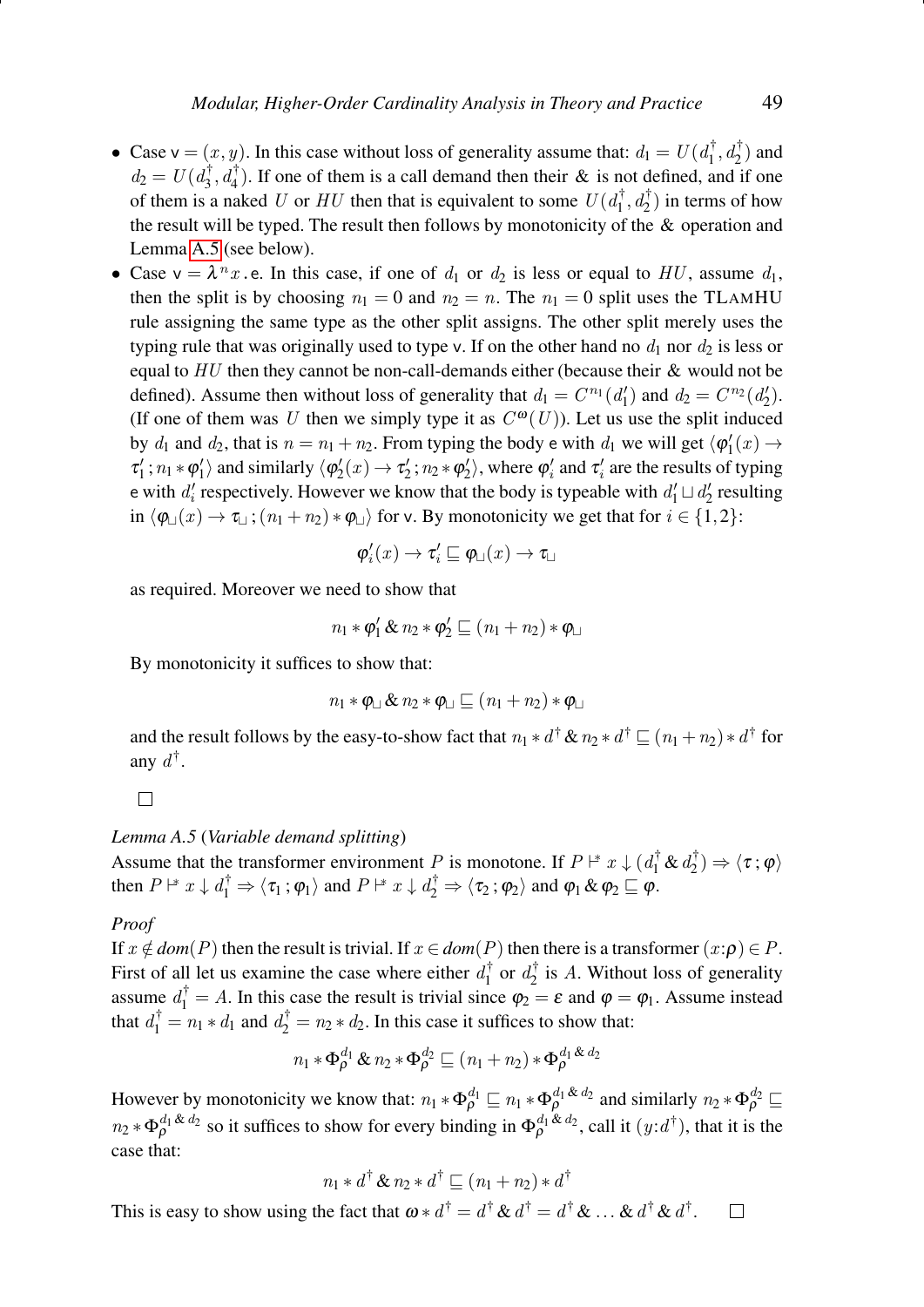*Lemma A.6* (*Single-step safety (Lemma [4.2](#page-18-1))*)

Assume that  $\vdash \langle H_1 ; e_1 ; S_1 \rangle$ . If  $\langle H_1^{\natural}$  $\frac{1}{1}$ ;  $e_1^{\natural}$  $\frac{1}{1}$  ;  $\mathsf{S_{1}^{\natural}}$  $\langle H_1 \rangle \longrightarrow \langle H_2; e_2; S_2 \rangle$  in the un-instrumented semantics, then  $\langle H_1; e_1; S_1 \rangle \longrightarrow \langle H_2; e_2; S_2 \rangle$  such that  $H_2^{\natural} = H_2$ ,  $e_2^{\natural} = e$  and  $S_2^{\natural} = S_2$ , and moreover  $\vdash \langle H_2; e_2; S_2 \rangle$ .

# *Proof*

By induction on the height of the derivation  $\vdash \langle H; e ; S \rangle$ . We proceed by case analysis on the rule used for −→ in the *uninstrumented* semantics.

- Case ELET. We have three cases to consider, depending on whether rule TLETUP, TLETUPABS, or TLETDN is used.
	- Case TLETUP. In this case we have that:

<span id="page-49-0"></span>
$$
P \vdash \text{let } x \stackrel{m}{=} e_1 \text{ in } e_2 \downarrow d \Rightarrow \langle \tau; \varphi_1 \& \varphi_2 \rangle \tag{16}
$$

$$
n \le m \tag{17}
$$

$$
P \vdash e_2 \downarrow d \Rightarrow \langle \tau; \varphi_2, (x : n * d_1) \rangle \tag{18}
$$

$$
P \vdash e_1 \downarrow d_1 \Rightarrow \langle \_, \varphi_1 \rangle \tag{19}
$$

Moreover:

<span id="page-49-1"></span>
$$
P \rvert^{\mathbf{S}} \mathsf{S} \downarrow (d, \tau) \Rightarrow \varphi_{S} \tag{20}
$$

$$
P \vdash \mathsf{H} \sim \varphi_1 \& \varphi_2 \& \varphi_S \tag{21}
$$

The rule ELET fires in the instrumented semantics as well, giving us a new heap  $H$ ,  $[x \stackrel{m}{\mapsto} Exp(e_1)]$ . By using HPVARUP we can conclude:

<span id="page-49-2"></span>
$$
P \vdash \mathsf{H}, [x \stackrel{m}{\mapsto} \mathtt{Exp}(e_1)] \sim \varphi_2, (x : n * d_1) \& \varphi_S \tag{22}
$$

from [\(17\)](#page-49-0), [\(19\)](#page-49-0), [\(21\)](#page-49-1). Hence, from [\(18\)](#page-49-0), [\(22\)](#page-49-2), and [\(20\)](#page-49-1) we conclude that the resulting configuration is well-typed.

— Case TLETUPABS. Similar but simpler than the case for TLETUP.

— Case TLETDN. In this case we have that:

<span id="page-49-4"></span>
$$
P \vdash \text{let } x \stackrel{m}{=} \mathsf{e}_1 \text{ in } \mathsf{e}_2 \downarrow d \Rightarrow \langle \tau, \varphi_2 \rangle \tag{23}
$$

$$
n \le m \tag{24}
$$

$$
P \vdash e_1 \downarrow d_1 \Rightarrow \langle \cdot \, ; \varphi_1 \rangle \tag{25}
$$

$$
P \rvert^{\pm} e_1 : \rho \tag{26}
$$

$$
P, (x:\rho) \vdash e_2 \downarrow d \Rightarrow \langle \tau; \varphi_2, (x:d^{\dagger}) \rangle \tag{27}
$$

$$
d^{\dagger} \sqsubseteq n * d_1 \tag{28}
$$

Moreover:

<span id="page-49-3"></span>
$$
P \rightharpoonup^{\mathbf{s}} \mathsf{S} \downarrow (d, \tau) \Rightarrow \varphi_S \tag{29}
$$

$$
P \vdash \mathsf{H} \sim \varphi_2 \& \varphi_S \tag{30}
$$

The rule ELET fires in the instrumented semantics as well, giving us a new heap  $H$ ,  $[x \stackrel{m}{\mapsto} \text{Exp}(e_1)]$ . We need to use HPVARDN to deduce that:

<span id="page-49-5"></span>
$$
P,(x:\rho) \vdash \mathsf{H}, [x \stackrel{m}{\mapsto} \mathtt{Exp}(e_1)] \sim \varphi_2, (x:d^{\dagger}) \& \varphi_S \tag{31}
$$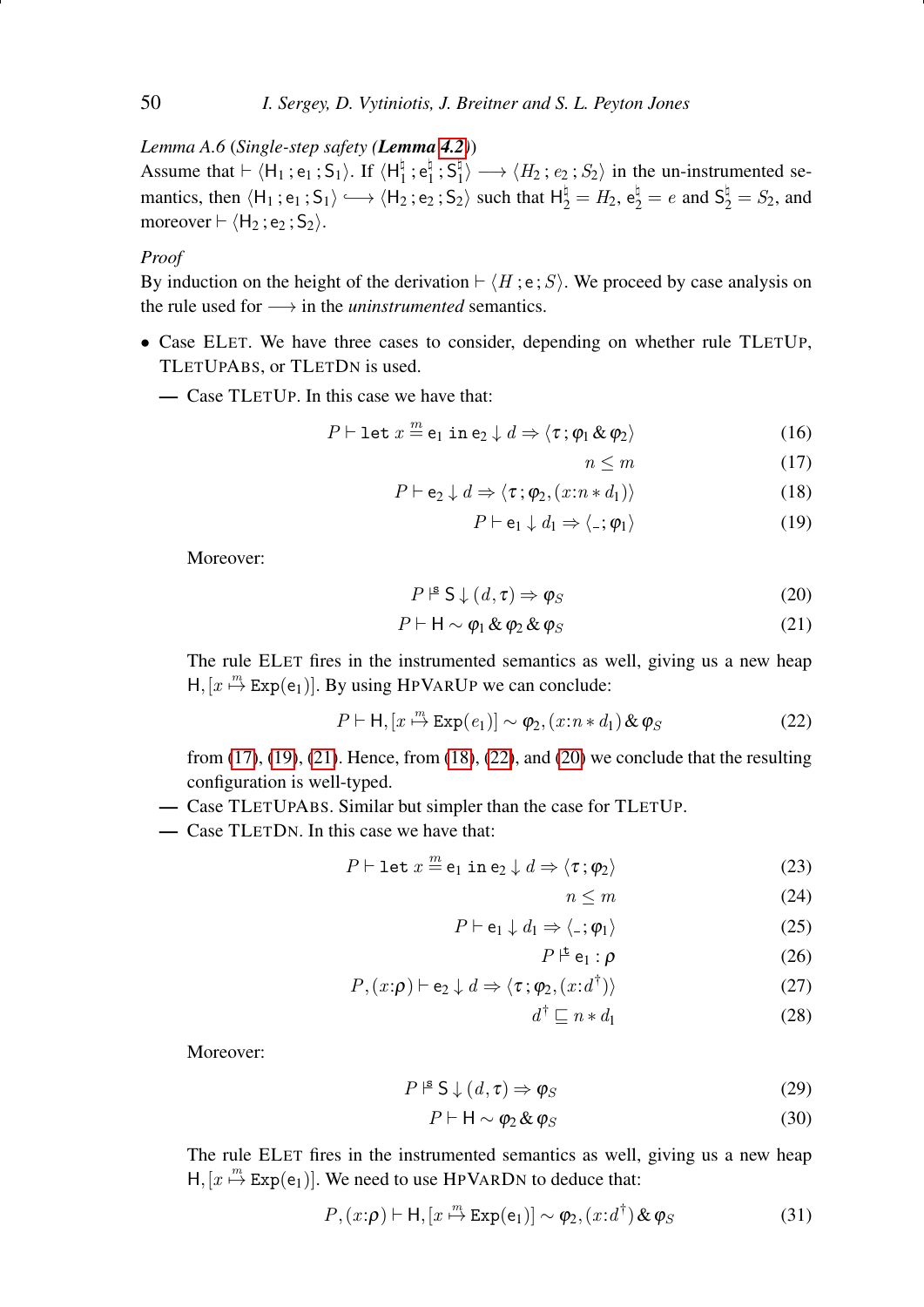which follows from  $(30)$ ,  $(26)$ ,  $(24)$ ,  $(25)$ . Moreover, from  $(29)$  and the observation that  $x \notin fv(S)$  it is easy to deduce that  $P, (x:\rho) \models S \downarrow (d, \tau) \Rightarrow \varphi_S$  (simple inductive weaking proof). From this, and [\(27\)](#page-49-4) and [\(31\)](#page-49-5), we get that the resulting configuration is well typed.

- Case ELKPE. In this case we have two cases depending on how the variable was typed.
	- Case TVARUP. In this case we have:

$$
P \vdash x \downarrow d \Rightarrow \langle \bullet \, ; (x \colon 1 * d) \rangle \tag{32}
$$

where  $x \notin dom(P)$ . Moreover:

<span id="page-50-0"></span>
$$
P \rvert^{\mathbf{S}} \mathsf{S} \downarrow (d, \bullet) \Rightarrow \varphi_{S} \tag{33}
$$

$$
P \vdash \mathsf{H}, [x \stackrel{n}{\mapsto} \mathtt{Exp}(e)] \sim (\varphi_S) \setminus_x, (x \colon 1 * d \& \varphi_S(x)) \tag{34}
$$

We have two cases: if  $\varphi_S(x) = A$  then we only press  $1 * d$  on x. If  $\varphi_S(x) = m * d_x$ then we press  $(1 + m) * (d \& d_x)$  on x. Let us consider the latter case first:

$$
P \vdash \mathsf{H}, [x \xrightarrow{n} \mathtt{Exp}(e)] \sim (\varphi_S) \setminus_x, (x \colon (1+m) * (d \& d_x))
$$
\n(35)

By inverting HPLETUP, it must be that:

<span id="page-50-1"></span> $n > m + 1$  (36)

$$
P \vdash \mathsf{H} \sim (\varphi_S) \backslash_x \& \varphi_e \tag{37}
$$

$$
P \vdash e_1 \downarrow (d \& d_x) \Rightarrow \langle \tau_1 \, ; \varphi_e \rangle \tag{38}
$$

To finish the case by SUPDUP we need to show that:

 $P \nightharpoonup^{\mathbf{S}} (\#(x, n) : \mathsf{S}) \downarrow (d \& d_x, \tau_1) \Rightarrow \varphi_S \setminus x$ 

which will be the case if we show that:

$$
P \rvert^{\mathbf{S}} \mathsf{S} \downarrow (d, \bullet) \Rightarrow (\varphi_S) \backslash_x, (x : m * d_x)
$$

and also:  $n \ge 1 + m$ . The first is exactly [\(33\)](#page-50-0) and the second is just [\(36\)](#page-50-1). If it was the case that  $\varphi_S(x) = A$  then we could similarly use SUPDUPABS.

— Case TVARDN. In this case we have that

$$
P \vdash x \downarrow d \Rightarrow \langle T^d_{\rho}; \Phi^d_{\rho} \& (x:1 * d) \rangle \tag{39}
$$

Let us assume that bindings are not recursive so  $x \notin dom(\Phi_{\rho}^d)$ . Moreover:

$$
P \rvert^{\mathbf{S}} \mathsf{S} \downarrow (d, T^d_{\rho}) \Rightarrow \varphi_S \tag{40}
$$

$$
P \vdash H, [x \xrightarrow{\text{n}} \text{Exp}(e)] \sim
$$
  
\n
$$
\Phi_{\rho}^d \& (\varphi_S) \backslash_x, (x:1 * d \& \varphi_S(x))
$$
\n(41)

Let us assume that  $\varphi_S(x) = m * d_x$  (the case where  $\varphi_S(x) = A$  is easier). By rule HPLETDN this also means that:

$$
P \vdash \mathsf{H} \sim \Phi_{\rho}^{d} \& (\varphi_{S}) \backslash_{x}
$$

and moreover  $P \vdash e \downarrow (d \& d_x) \Rightarrow \langle \tau_e : \varphi_e \rangle$  – hence by monotonicity it is also the case that  $P \vdash e \downarrow d \Rightarrow \langle \tau_d : \varphi_d \rangle$ , and in fact we also have  $\varphi_d \sqsubseteq \Phi_\rho^d$  and  $\tau_d \sqsubseteq T_\rho^d$ .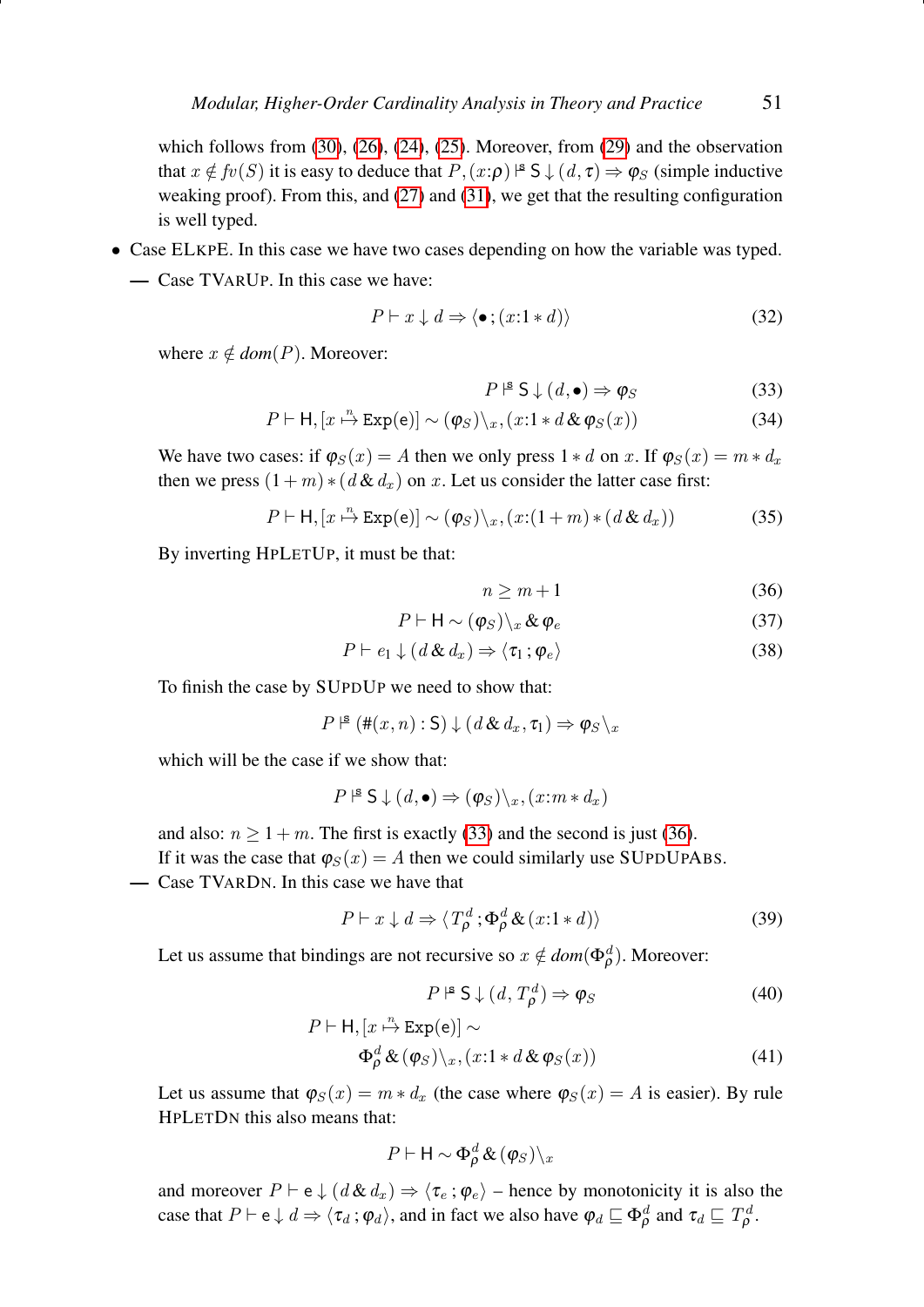Now for the right hand side the environment from the expression is  $\varphi_d$  (we press the demand d). The environment for the stack-typing is the one we get from:  $P \nightharpoonup S \downarrow$  $(d, T^d_\rho) \Rightarrow \Phi_S \setminus_x$ . Hence we need to show that:  $P \vdash H \sim \phi_e \& (\phi_S) \setminus_x$  and the result follows from monotonicity.

- Case ELKPV. Again we have two cases depending on how the variable is typed.
	- Case TVARUP. In this case we have

$$
P \vdash x \downarrow d \Rightarrow \langle \bullet \, ; (x:1*d) \rangle \tag{42}
$$

where  $x \notin dom(P)$ . Moreover:

<span id="page-51-0"></span>
$$
P \rvert^{\mathbf{s}} \mathsf{S} \downarrow (d, \bullet) \Rightarrow \varphi_{S} \tag{43}
$$

$$
P \vdash \mathsf{H}, [x \stackrel{n}{\mapsto} \mathtt{Val}(v)] \sim (\varphi_S) \setminus_x, (x \colon 1 * d \& \varphi_S(x)) \tag{44}
$$

Again we have two cases depending on  $\varphi_S(x)$ .

– Case  $\varphi_S(x) = m * d_x$ . We know that  $n \geq 1+m$  and hence the expression can take a step in the counting semantics. From [\(44\)](#page-51-0) we get that:

<span id="page-51-1"></span>
$$
P \vdash \mathsf{H} \sim (\varphi_S) \backslash_x \& \varphi_v \tag{45}
$$

where  $P \vdash v \downarrow (d \& d_x) \Rightarrow \langle \tau; \varphi_v \rangle$ .

By Lemma [A.4](#page-47-0) we get that:  $P \vdash v_1 \downarrow d \Rightarrow \langle \tau_1; \varphi_1 \rangle$  and  $P \vdash v_2 \downarrow d_x \Rightarrow \langle \tau_2; \varphi_2 \rangle$  such that  $\varphi_1 \& \varphi_2 \sqsubseteq \varphi_v$ ,  $\tau_1 \sqsubseteq \tau$  and  $\tau_2 \sqsubseteq \tau$  for some  $v_1$  and  $v_2$  with  $split(v) = (v_1, v_2)$ . To finish the case we need to show that:

$$
H \sim \pmb{\varphi}_1 \pmb{\&} \pmb{\varphi}_2 \pmb{\&} (\pmb{\varphi}_S) \backslash_x
$$

which follows from [\(45\)](#page-51-1) and strengthening (Lemma [A.7\)](#page-52-0).

- Case  $\varphi_S(x) = A$ . This case is easy as it induces a trivial split for  $v_1$  and  $v_2$  where  $v_1$  gets a 0 counter if it is a lambda. This reflects the fact that this is never used indirectly in the continuation but only directly in the stack S.
- Case TVARDN. In this case we have

$$
P \vdash x \downarrow d \Rightarrow \langle T^d_{\rho}; \Phi^d_{\rho} \& (x:1*d) \rangle \tag{46}
$$

where  $(x:\rho) \in P$ . Moreover:

$$
P \rvert^{\mathbf{S}} \mathsf{S} \downarrow (d, T^d_{\rho}) \Rightarrow \varphi_S \tag{47}
$$

and

$$
P \vdash \mathsf{H}, [x \xrightarrow{\mathsf{A}} \mathtt{Val}(v)] \sim
$$
  

$$
\Phi_{\rho}^{d} \& (\varphi_{S}) \backslash_{x}, (x \mathbf{1} * d \& \varphi_{S}(x))
$$

Let us deal with the case when  $\varphi_S(x) = m * d_x$  (the case where  $\varphi_S(x) = A$  is easier). By inverting rule HPLETDN we get:

<span id="page-51-2"></span>
$$
P \vdash \mathsf{H} \sim (\varphi_S) \backslash_x \& \Phi_\rho^d \tag{48}
$$

and moreover  $P \vdash v \downarrow (d \& d_x) \Rightarrow \langle \cdot, \varphi_v \rangle$  (i.e. the v is sufficiently annotated). So the configuration can indeed step and for the right-hand side, by Lemma [A.4,](#page-47-0) we must have  $P \vdash v_2 \downarrow d \Rightarrow \langle \tau_2 : \varphi_2 \rangle$  and we must also have  $P \rvert^s \rvert S \downarrow (d, \tau_2) \Rightarrow \varphi_S'$ . By